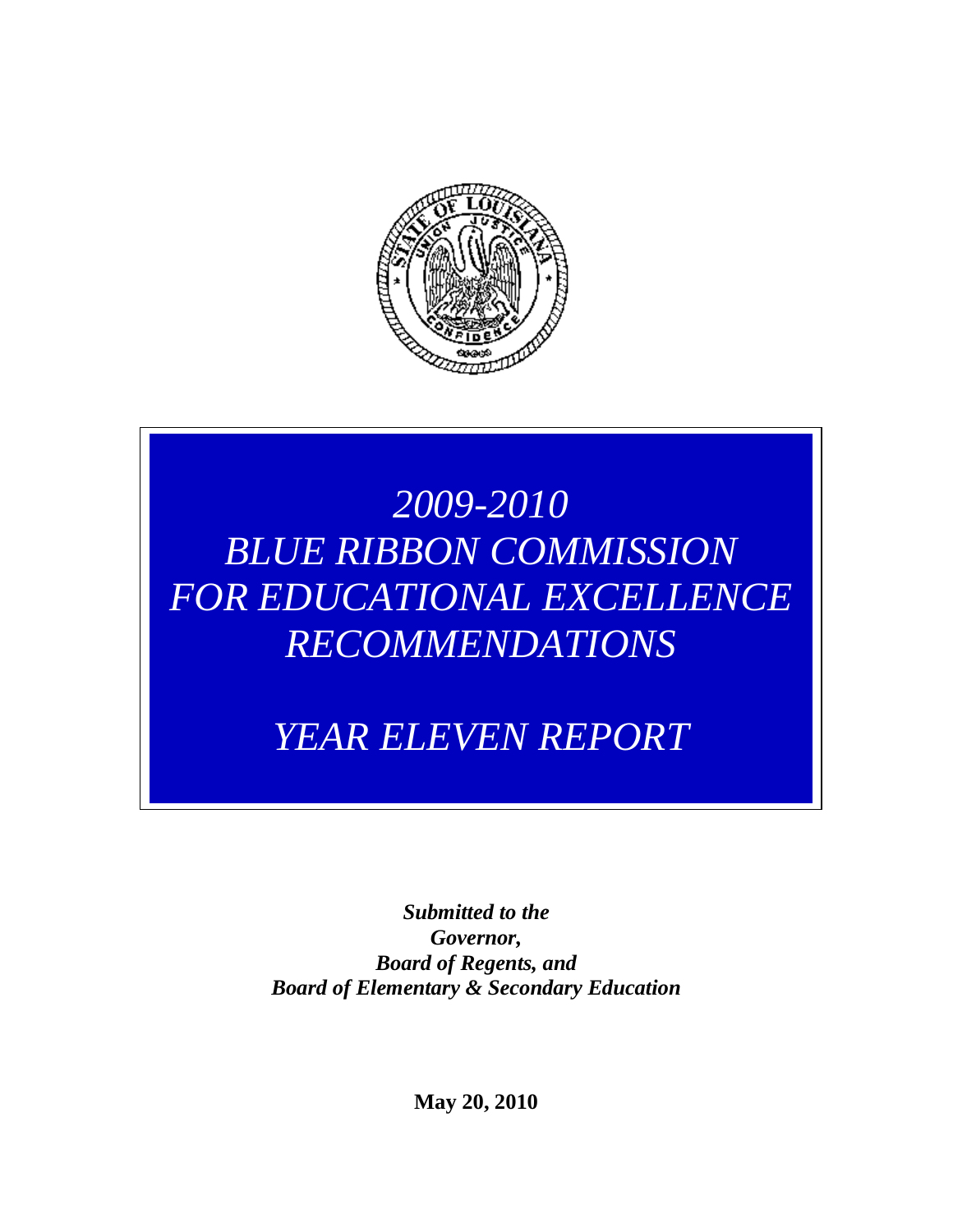# **TABLE OF CONTENTS**

| A.             | Structure of the Blue Ribbon Commission<br>and a construction of the construction of the construction of the construction of the construction of the construction of the construction of the construction of the construction of the construction of the construction of |  |
|----------------|--------------------------------------------------------------------------------------------------------------------------------------------------------------------------------------------------------------------------------------------------------------------------|--|
| B.             | Grant from the National Governors Association (1) matter and the National Governors Association (1) matter and 3                                                                                                                                                         |  |
| $\mathbf{C}$ . | Charge and Topics for the Blue Ribbon Commission 2011 and 2014                                                                                                                                                                                                           |  |
| D.             | for Educational Excellence (2009-10)                                                                                                                                                                                                                                     |  |
|                | APPENDIX A: Blue Ribbon Commission for Educational Excellence Members  6                                                                                                                                                                                                 |  |
|                | <b>APPENDIX B:</b> Louisiana Comprehensive Teacher Compensation<br>Framework                                                                                                                                                                                             |  |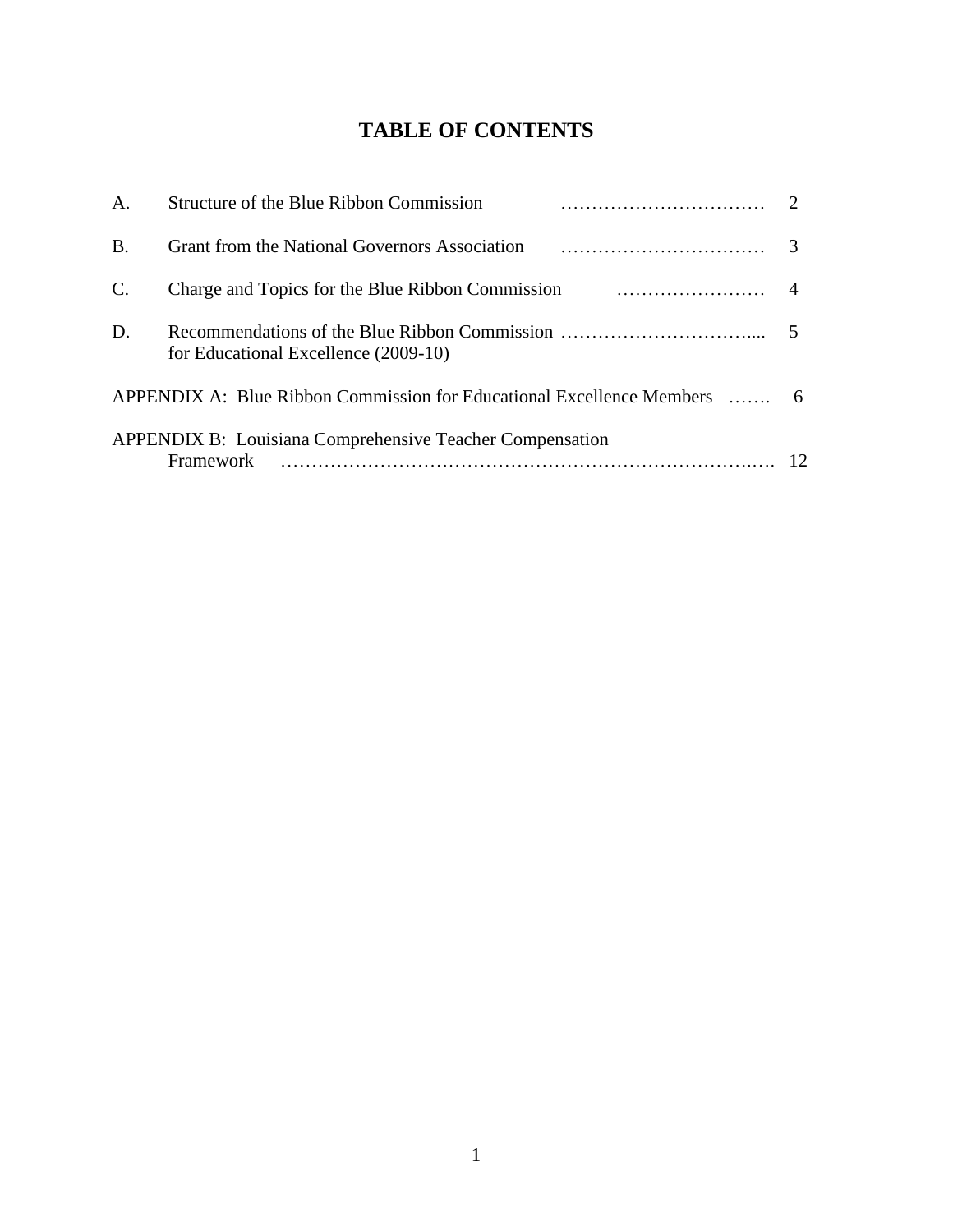## **2009-2010 BLUE RIBBON COMMISSION FOR EDUCATIONAL EXCELLENCE YEAR ELEVEN REPORT**

#### **A. STRUCTURE OF THE BLUE RIBBON COMMISSION**

The Blue Ribbon Commission for Teacher Quality was originally created by the Board of Regents (BoR) and the Board of Elementary and Secondary Education (BESE) during April 1999 to develop recommendations to recruit, prepare, and retain quality teachers and principals. The name was changed to the Blue Ribbon Commission for Educational Excellence in 2000- 2001, and the Commission has continued to meet on a yearly basis to develop recommendations to improve the effectiveness of teachers and educational leaders. During 2009-10, the Commission was composed of 38 members who represented each of the following areas.

#### **Nine Designated Members**

- Two members of the Board of Regents
- Two members of the Board of Elementary and Secondary Education
- Chairperson of the Senate Education Committee or designee
- Chairperson of the House Education Committee or designee
- Commissioner of Higher Education or designee
- Governor's Designee
- State Superintendent of Education or designee

#### **Ten Members Selected by the Board of Regents**

- One University/College President/Chancellor
- **One University Provost**
- One Dean of a College of Education (public institution)
- One Dean of a College of Education (private institution)
- One Dean of College of Arts and Science
- One College of Education Faculty Member
- One College of Arts/Science Faculty Member
- One Community and Technical College Representative
- One PK-16+ Coordinator
- One Teacher Preparation Candidate

#### **Ten Members Selected by the Board of Elementary and Secondary Education**

- One District Superintendent (Urban)
- One District Superintendent (Rural)
- One District Director of Personnel
- One Elementary Principal
- One Middle School Principal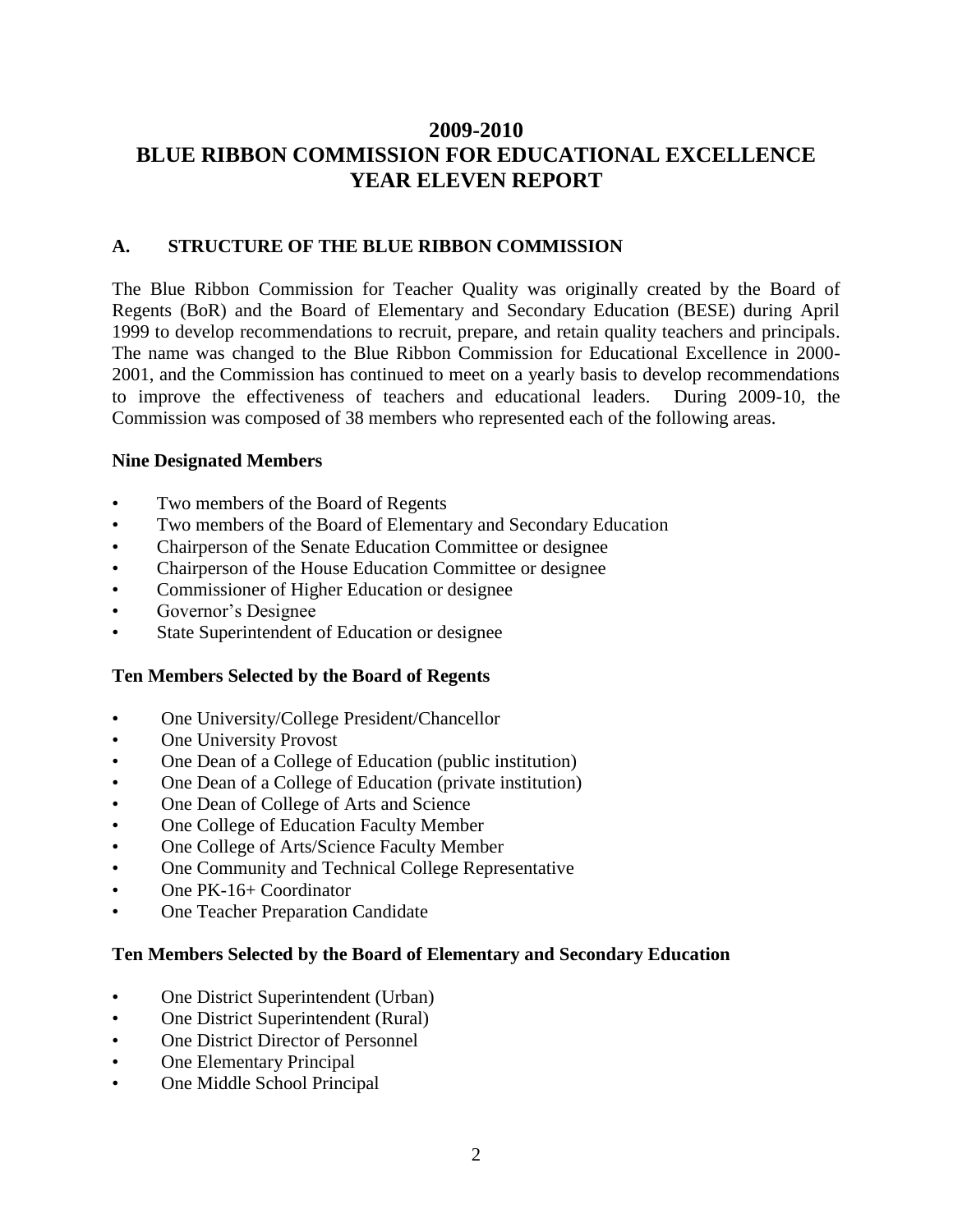**Ten Members Selected by the Board of Elementary and Secondary Education (Cont'd.)**

- One High School Principal
- One Elementary School Teacher
- One Middle School Teacher
- One High School Teacher
- One School Board Member

#### **Nine Members Jointly Selected by the Board of Regents and Board of Elementary and Secondary Education:**

- **Two Community Representatives**
- One Parent
- One Grant Generator
- One NAACP Member
- Four Content Experts Representing Organizations (University & K-12)

The Blue Ribbon Commission for Educational Excellence was co-chaired during 2009-10 by Glenny Lee Buquet (Board of Elementary and Secondary Education) and Mary Ellen Roy (Board of Regents). See Appendix A for a listing of Blue Ribbon Commission members.

The Commission was co-directed by Dr. Jeanne Burns (Board of Regents) and co-directed by three staff members from the Louisiana Department of Education (Karen Burke, Rodney Watson, and Elizabeth Shaw).

## **B. GRANT FROM THE NATIONAL GOVERNORS ASSOCIATION**

On December 19, 2008, the Blue Ribbon Commission's Advisory Committee (i.e., Governor's Educational Advisor Erin Bendily; State Superintendent Paul Pastorek; Commissioner of Higher Education Sally Clausen; Board of Elementary and Secondary Education Member Glenny Lee Buquet; and Board of Regents Member Mary Ellen Roy) met to receive a report from Glenny Lee Buquet and Dr. Jeanne Burns regarding the NGA Policy Forum on State Strategies for Enhancing Teacher Effectiveness and the RFP for the NGA Policy Academy on Creating New Models of Teacher Compensation That Enhance Teacher Effectiveness. It was the consensus of the advisory committee that the Blue Ribbon Commission possessed the infrastructure to create a model for teacher compensation and the State should apply for a grant from the National Governors Association.

On February 12, 2009, the Blue Ribbon Commission explored the topic of teacher compensation and interacted with national teacher compensation experts (Brad Jupp - Senior Academic Policy Officer of Denver Public Schools; Alice Seagren - Commissioner of Education – Minnesota Department of Education) and a state expert (Kevin Guitterrez - Chief Academic Officer – Algiers Charter Schools Association). The Commission indicated a desire to address the topic of developing a comprehensive teacher compensation system during 2009-2010 and used feedback from the national/state experts to provide input into the development of a grant proposal that was submitted to the National Governors Association.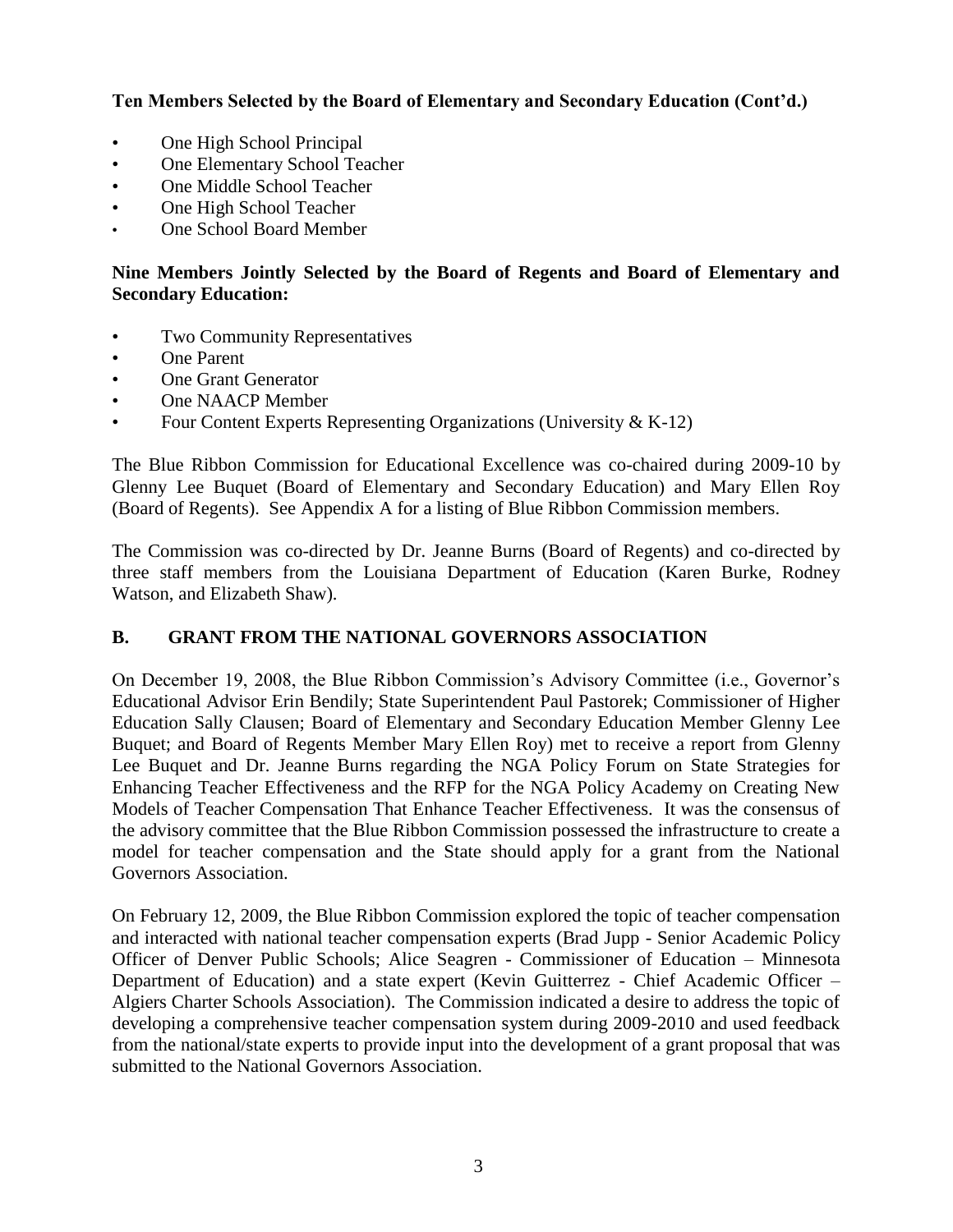On April 13, 2009, the National Governors Association announced that Louisiana was one of six states selected to receive a grant to participate in the Policy Academy on Creating New Models of Teacher Compensation That Enhances Teacher Effectiveness. The other states were Florida, Indiana, Kansas, Rhode Island, and Tennessee. The action plan within the grant proposal outlined the work to be completed by the Blue Ribbon Commission during 2009-2010.

### **C. CHARGE AND TOPICS FOR THE BLUE RIBBON COMMISSION**

The Blue Ribbon Commission for Educational Excellence met on five occasions during 2009- 2010 (September 10, 2009; November 12, 2009; March 4, 2010; April 8, 2010; and May 11, 2010). In addition, Commission members visited schools during October 2010 that were implementing a teacher compensation model called *TAP: A System for Teacher and Student Achievement* in different parts of the state.

The Commission was given the following charge for 2009-10:

*To develop a sustainable and comprehensive teacher compensation system model and action plan that will enhance teacher effectiveness and improve student achievement.*

State and national experts who met with Commission members to discuss specific topics during 2009-2010 were the following:

- Identification of a Communications Plan & a National Perspective About Teacher  $\bullet$ Compensation Models: *Speakers: Tabitha Grossman (National Governors Association) & Cary Baird (State of Colorado)*
- Identification of Components of Teacher Compensation Model: *Speakers (Tammy Kreuz*   $\bullet$ *(State of Texas) & Dennis Dotterer (State of South Carolina)*
- Identification of Procedures and Financial Support for Components of Teacher Compensation Model: *Speakers: Dr. George Noell (Louisiana Department of Education) and Kathy Noel (DeSoto Parish School District)*

The following eight members of the Blue Ribbon Commission and staff also served on a NGA Leadership Team for the grant from the National Governors Association.

- Glenny Lee Buquet (Board of Elementary and Secondary Education)  $\bullet$
- Jeanne Burns (Board of Regents)  $\bullet$
- Wendy DeMers (Edward Hynes charter School)
- Wayne Free (Louisiana Association of Educators)  $\bullet$
- Vickie Gentry (Northwestern State University)
- Jill Portie (LeBleu Settlement Elementary School)
- Patrice Saucier (Louisiana Department of Education)  $\bullet$
- Sheila Talamo (Louisiana Department of Education)

The NGA Leadership Team attended a two day policy academy in Nashville, Tennessee on August  $10 - 11$ , 2010 and a two day policy academy in New Orleans, Louisiana on May  $13 -$ 14, 2010 with the other five states that received grant awards. Information was attained at both meetings to assist the six states as they addressed teacher compensation issues.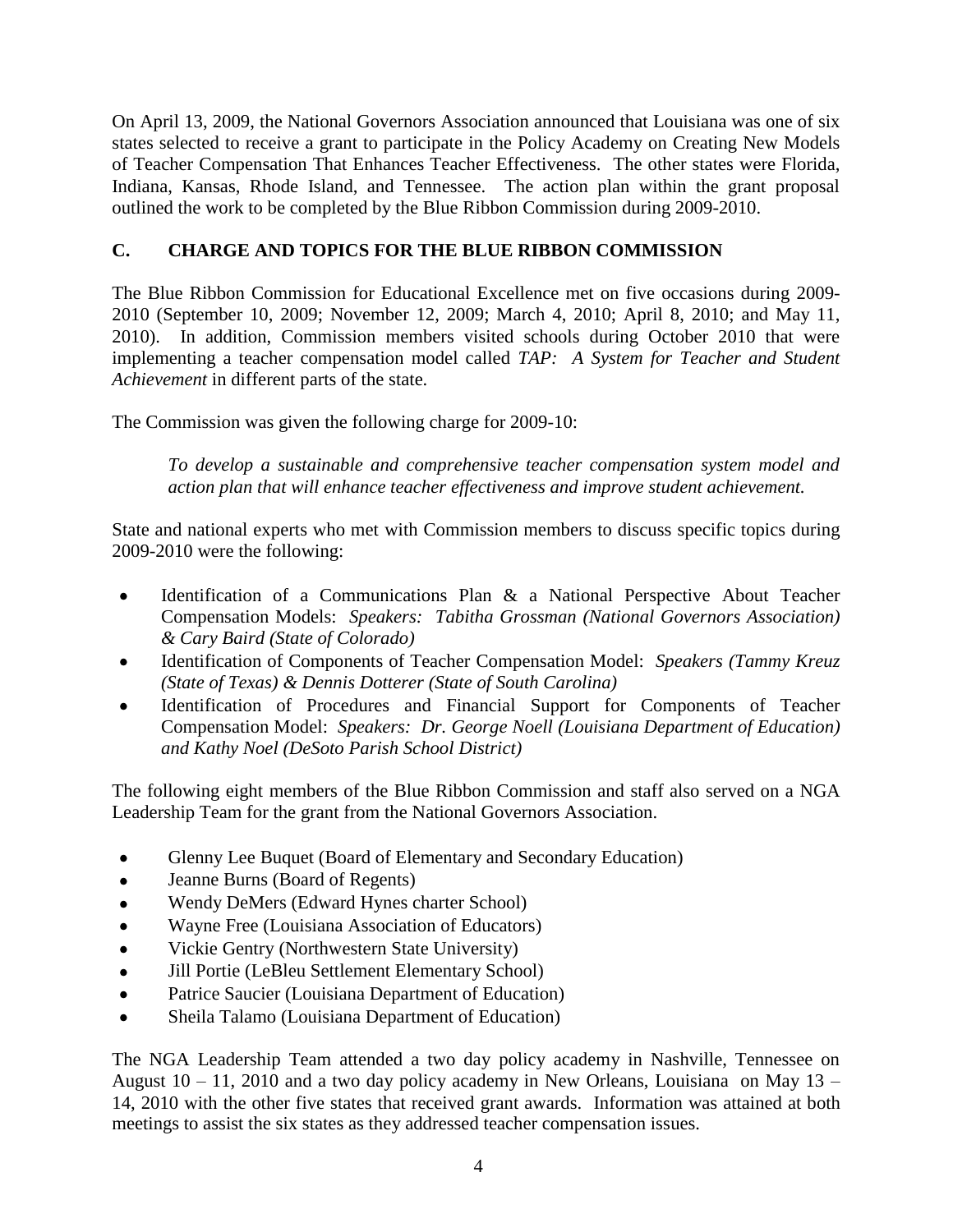On May 11, 2010, the Blue Ribbon Commission members completed the development of a Louisiana Comprehensive Teacher Compensation Framework for inclusion in the *2009-10 Blue Ribbon Commission for Educational Excellence Report*.

#### **D. RECOMMENDATONS OF THE BLUE RIBBON COMMISSION FOR EDUCATIONAL EXCELLENCE (2009-10)**

The Blue Ribbon Commission for Educational Excellence is making one recommendation for the 2009-10 Blue Ribbon Commission for Educational Excellence Report:

#### *Blue Ribbon Commission Recommendation: To support the use of the Louisiana Comprehensive Teacher Compensation Framework and corresponding Action Plan to enhance teacher effectiveness and improve student achievement in Louisiana."*

The purpose of the Louisiana Comprehensive Teacher Compensation Framework is to assist schools and districts in understanding key elements when selecting or developing a comprehensive teacher compensation model. In addition, it identifies important steps that need to be considered by districts and school when developing plans to implement a comprehensive teacher compensation model. An Action Plan has been provided to support schools and districts who are interested in implementing comprehensive teacher compensation models. Also, a Question and Response Guide has been developed to address questions about each of the key elements. The purpose of the guide is to provide answers to commonly asked questions and to provide current examples of best practices to assist schools and districts as they make important decisions about the models they select or develop. The guide will be placed on the Department of Education web site and links to web sites will be provided to assist schools and districts in locating relevant information pertaining to comprehensive teacher compensation models.

A copy of the Louisiana Comprehensive Teacher Compensation Framework can be found in Appendix B.

The Blue Ribbon Commission determined that no new laws or policies would be needed to implement the Louisiana Comprehensive Teacher Compensation Framework. Due to current budget cuts in the State, the Blue Ribbon Commission is not recommending that new State funds be appropriated by the legislature to implement comprehensive teacher compensation models. Instead, the Commission compiled a master list of state and federal funds that are currently available within school districts that can be redirected to support the cost of implementing comprehensive teacher compensation models. Efforts are also being made to attain external funds from the Race to the Top and the Teacher Incentive Fund to support schools and districts that decide to develop plans to implement a comprehensive teacher compensation model.

During 2009-2010, the Blue Ribbon Commission addressed all required actions identified in the NGA grant proposal and presented the Louisiana Comprehensive Teacher Compensation Framework to the other five states who attended the policy academy that was sponsored by the National Governors Association Center for Best Practices on May 13, 2010. A communications plan will now be developed to provide schools and districts with information pertaining to the Louisiana Comprehensive Teacher Compensation Framework.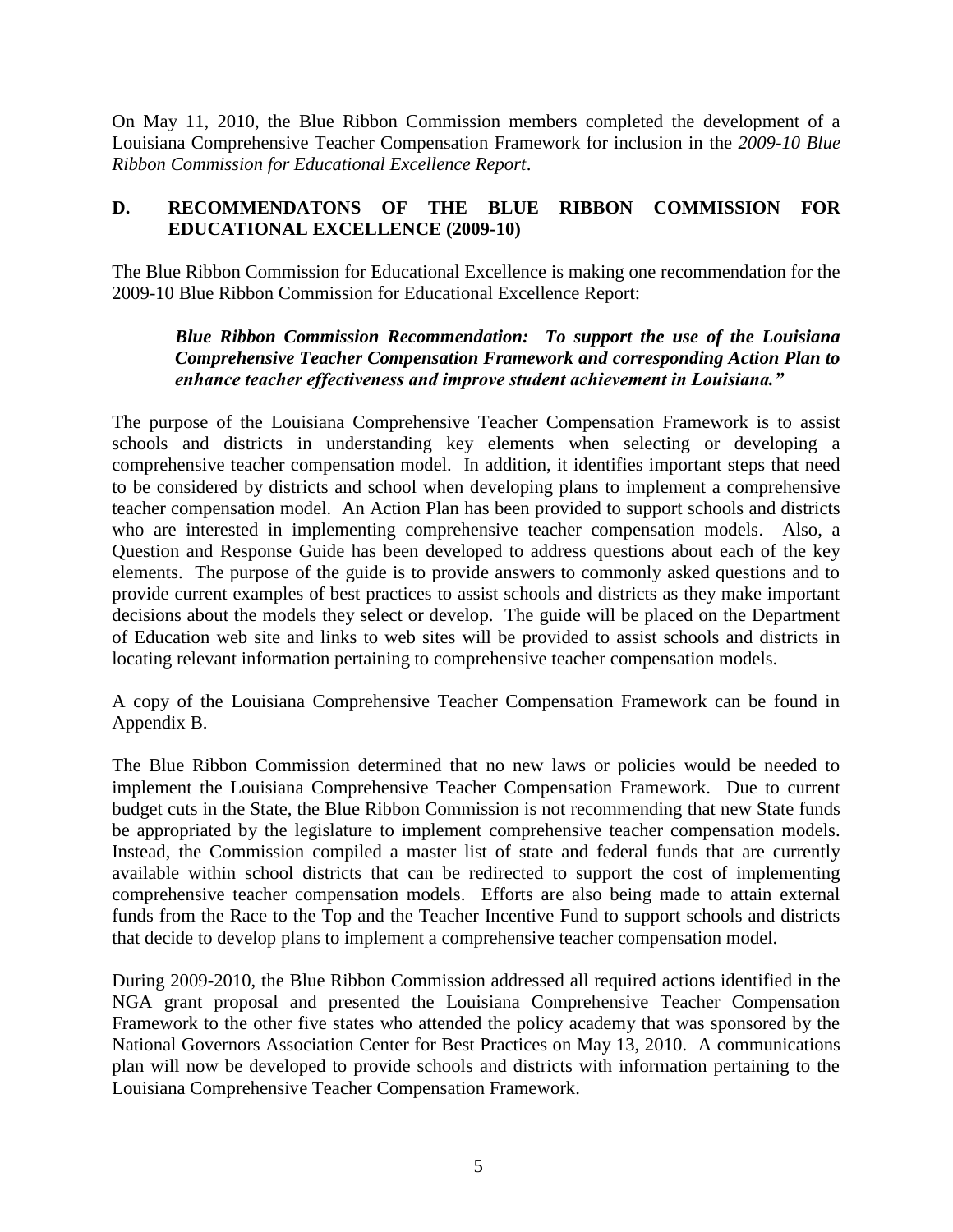# *APPENDIX A*

# *BLUE RIBBON COMMISSION FOR EDUCATIONAL EXCELLENCE MEMBERS*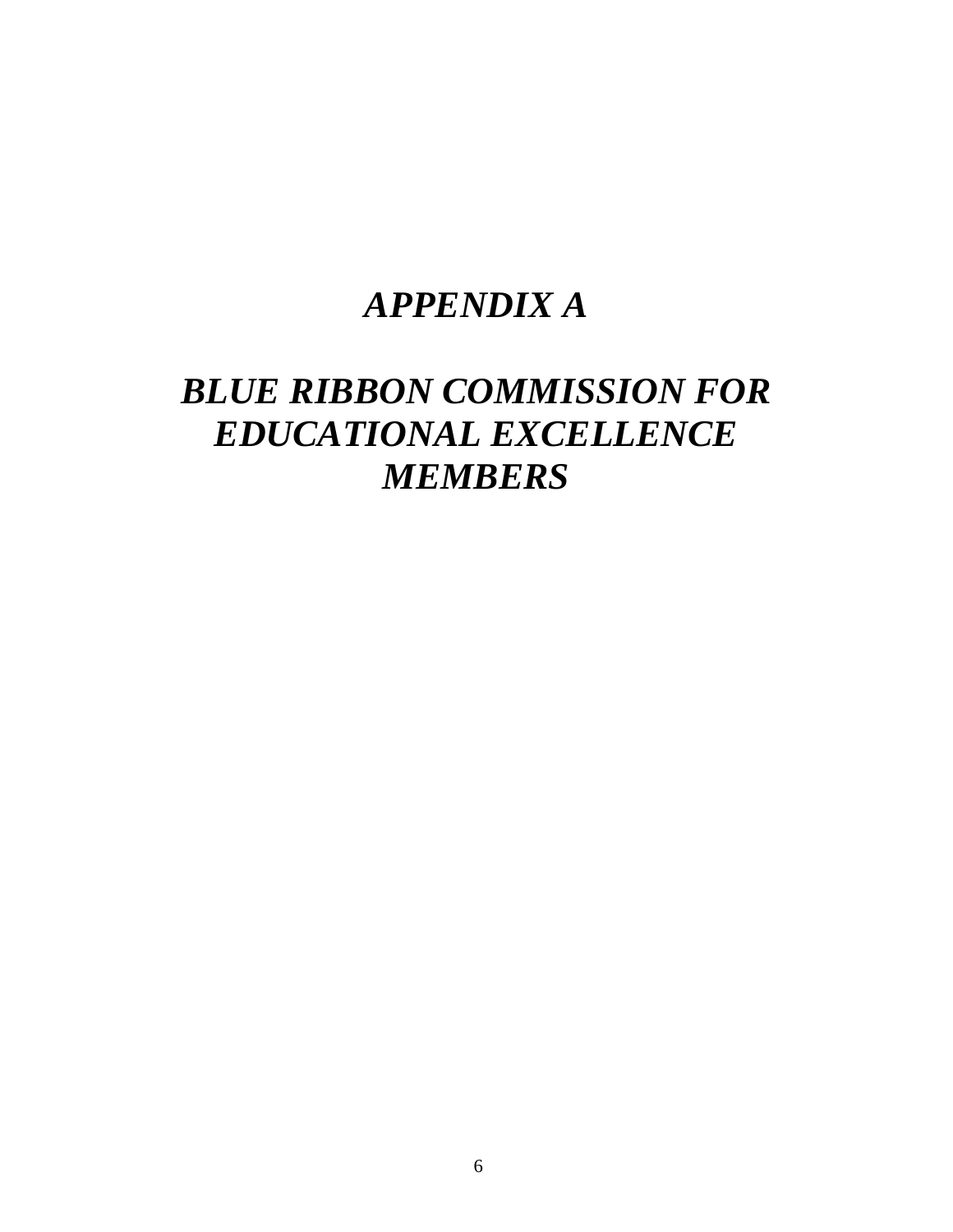

## STATE OF LOUISIANA BLUE RIBBON COMMISSION FOR EDUCATIONAL Excellence Members 2009/2010

| <b>CHAIRPERSONS</b>                              |                                                                     |                                                                                                                                                                            |  |
|--------------------------------------------------|---------------------------------------------------------------------|----------------------------------------------------------------------------------------------------------------------------------------------------------------------------|--|
| Co-Chairperson                                   | Glenny Lee Buquet<br>Board of Elementary and Secondary<br>Education | 1309 Bayou Black Drive; Houma, LA<br>70360; (TEL) 985-876-5216; (FAX) 985-<br>868-7919;<br>E-mail: glennyleeb@comcast.net                                                  |  |
| Co-Chairperson                                   | Mary Ellen Roy<br><b>Board of Regents</b>                           | 365 Canal Place #2000, New Orleans, LA<br>70130;<br>(TEL) 504-566-1311; (FAX) 504-568-9130;<br>E-mail: roym@phelps.com                                                     |  |
|                                                  | <b>DESIGNATED MEMBERS</b>                                           |                                                                                                                                                                            |  |
| <b>Board of Regents</b>                          | Robert W. Levy<br><b>Board of Regents</b>                           | P. O. Box 777, Ruston, LA 71273;<br>(TEL) 318-513-6356; (FAX) 318-251-5103;<br>E-mail: blevy@lincolnparish.org                                                             |  |
| Board of Elementary and<br>Secondary Education   | Penny Dastugue<br>Member-at-Large                                   | 10 Serenity Drive, Mandeville, LA 70471<br>(TEL) 225-342-5840; (FAX) 225-342-5843;<br>E-mail: $\text{gbese} @$ la.gov                                                      |  |
| Governor's Designee                              | Erin Bendily<br><b>Education Policy Advisor</b>                     | Governor's Office; P. O. Box 94004, Baton<br>Rouge, LA 70804; (TEL) 225-342-7015 or<br>225-219-4825; (FAX) 225-376-4885 or<br>225-342-7099;<br>E-mail: erin.bendily@la.gov |  |
| President of the Senate<br>Designee              | Senator Ben W. Nevers<br><b>State Senate</b>                        | 724 Avenue F, Bogalusa, LA 70427;<br>(TEL) 985-732-6863 or 225-342-6090<br>(Capitol) or 985-516-2965; (FAX) 985-732-<br>6860;<br>E-mail: neversb@legis.state.la.us         |  |
| Chairperson, House<br><b>Education Committee</b> | Representative Austin J. Badon, Jr.<br>State Representative         | 555 Bullard Avenue, Suite 101, New<br>Orleans, LA 70128; (TEL) 504-243-7783;<br>(FAX) 504-243-7785;<br>E-mail: larep100@legis.state.la.us                                  |  |
| <b>Commissioner of Higher</b><br>Education       | <b>Sally Clausen</b><br><b>Board of Regents</b>                     | P. O. Box 3677, Baton Rouge, LA 70821-<br>3677;<br>(TEL) 225-342-4253; (FAX) 225-342-9318;<br>E-mail: Sally.Clausen@Regents.la.gov                                         |  |
| State Superintendent of<br>Education             | <b>Paul Pastorek</b><br>Louisiana Department of Education           | P. O. Box 96064, Baton Rouge, LA 70804-<br>9064; (TEL) 225-342-3607; (FAX) 225-342-<br>7316;<br>E-mail: paul.pastorek@la.gov                                               |  |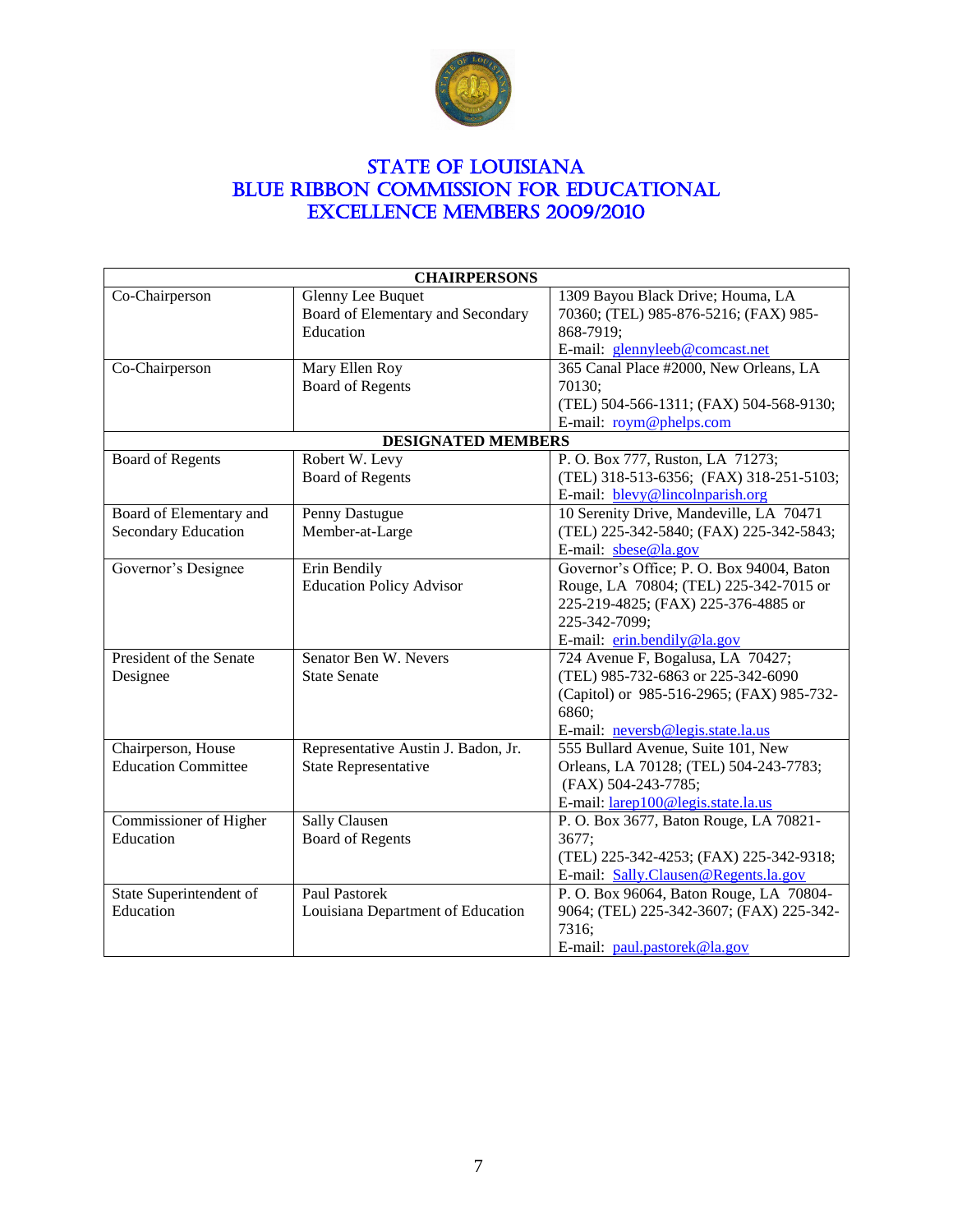

## **STATE OF LOUISIANA** BLUE RIBBON COMMISSION FOR EDUCATIONAL Excellence Members 2009/2010 (CONT'D)

| MEMBERS SELECTED BY BOARD OF REGENTS                     |                                                                                                               |                                                                                                                                                                                                       |  |
|----------------------------------------------------------|---------------------------------------------------------------------------------------------------------------|-------------------------------------------------------------------------------------------------------------------------------------------------------------------------------------------------------|--|
| <b>University President</b><br>Representative            | <b>Randy Moffett</b><br>President<br>University of Louisiana System                                           | 1201 North Third Street, Suite 7-300 Baton<br>Rouge, LA 70802; (TEL) 225-219-0283 or<br>225-342-6950; (FAX) 225-342-6473;<br>E-mail: RMoffett@uls.state.la.us                                         |  |
| <b>University Provost</b>                                | To Be Determined                                                                                              |                                                                                                                                                                                                       |  |
| <b>University Deans</b>                                  | David Gullatt<br>Public University<br>College of Education Dean                                               | Louisiana Tech University; P.O. Box 3161<br>Ruston, LA 71272; (TEL) 318-257-3712;<br>(FAX) 318-257-2960<br>E-mail: gullattd@latech.edu                                                                |  |
|                                                          | <b>Robert Prickett</b><br>Department Chairperson/Assistant<br>Professor                                       | Centenary College of Louisiana<br>2911 Centenary Boulevard, Shreveport, LA<br>71104;<br>(TEL) 318-869-5225; (FAX) 318-869-5795;<br>E-mail: rprickett@centenary.edu                                    |  |
|                                                          | Jeffrey Cass<br>Dean, College of Arts and Sciences<br>University of Louisiana at Monroe                       | 700 University Avenue, Admin. 1-49,<br>Monroe, LA 71209; (TEL) 318-342-1754 or<br>318-737-0507; (FAX) 318-342-1755;<br>E-mail: jcass@ulm.edu                                                          |  |
| <b>University Faculty</b><br>Members                     | Victor Schneider<br><b>Professor of Mathematics</b><br>University of Louisiana at Lafayette                   | Department of Mathematics; P. O. Box<br>41010; Lafayette, LA 70504; (TEL) 337-<br>482-6702;<br>(FAX) 337-482-5346;<br>E-mail: vps3252@louisiana.edu                                                   |  |
|                                                          | Connie Melder<br>Director of Field Experiences &<br><b>Clinical Practice</b><br>Northwestern State University | College of Education, Teacher Education<br>Center, Office B-115 TEC building,<br>Natchitoches, LA 71497; (TEL) 318-357-<br>6278 or 318-729-1717;<br>(FAX) 318-357-4170;<br>E-mail: melderc@nsula.edu. |  |
| PK-16+ Coordinator                                       | Debbie Williams                                                                                               | Department of Education; LSU-Shreveport;<br>One University Place; Shreveport, LA<br>71115; (TEL) 318-797-5040;<br>E-mail: Debbie.williams@lsus.edu                                                    |  |
| Pre-service Teacher                                      | Sally Gilfour                                                                                                 | 106 Water Plant Road, Schriever, LA 70395;<br>(TEL) 985-227-9263 or 985-991-5460;<br>E-mail: sallygilfour@yahoo.com                                                                                   |  |
| Topic Specialist - Higher<br>Education                   | Vickie Gentry<br>Dean, College of Education<br>Northwestern State University                                  | Natchitoches, LA 71497; (TEL) 318-357-<br>6288; (FAX) 318-357-6275;<br>E-mail: gentryv@nsula.edu.                                                                                                     |  |
| Louisiana Community &<br><b>Technical College System</b> | Jerry Pinsel<br>Interim Senior Vice President of<br>Academic and Student Affairs                              | 265 South Foster Drive, Baton Rouge, LA<br>70806; (TEL) 225-922-0844; (FAX) 225-<br>922-1485;<br>E-mail: jpinsel@lctcs.state.la.us                                                                    |  |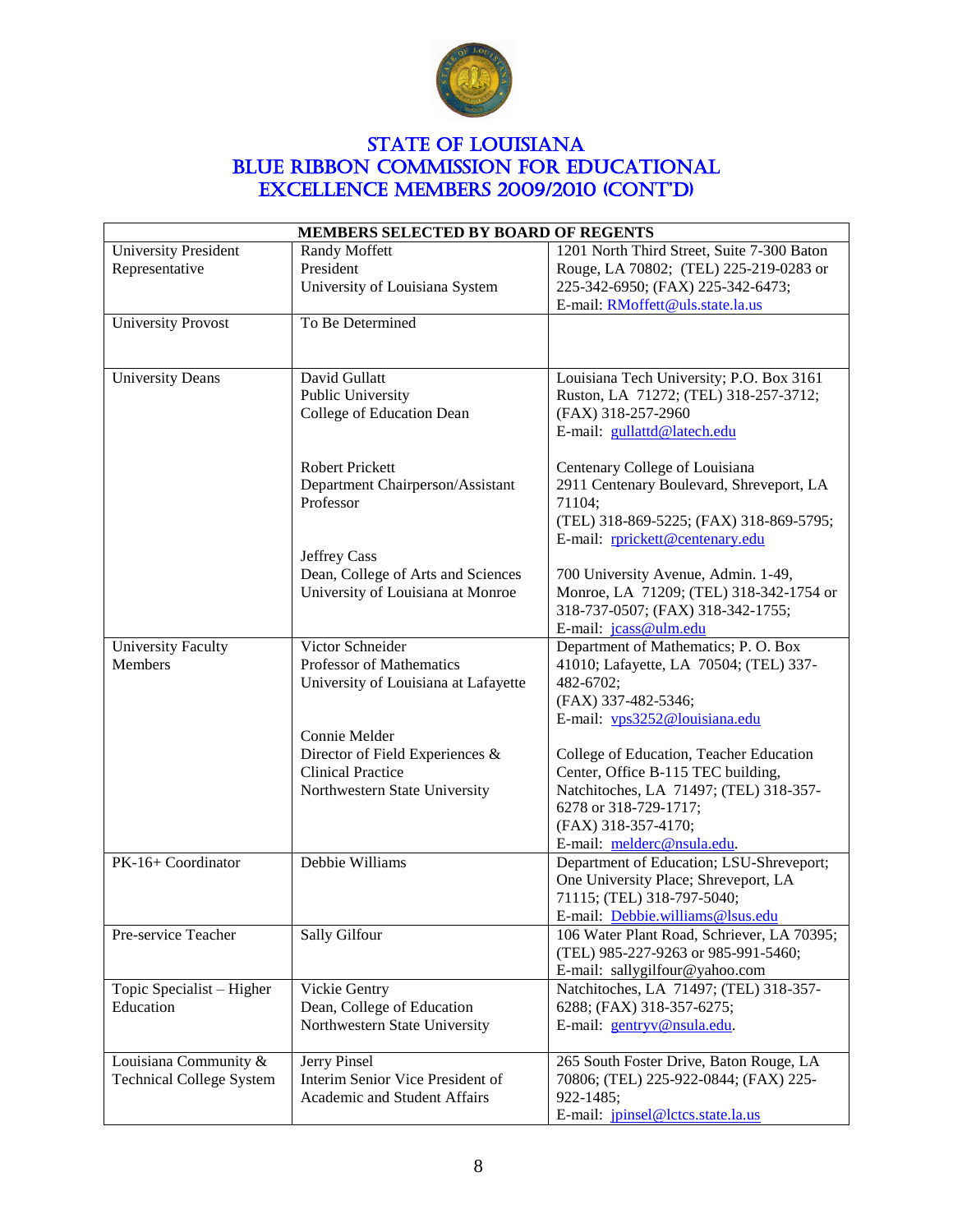

## STATE OF LOUISIANA BLUE RIBBON COMMISSION FOR EDUCATIONAL Excellence Members 2009/2010 **(CONT'D)**

| MEMBERS SELECTED BY BOARD OF ELEMENTARY & SECONDARY EDUCATION |                                              |                                             |  |
|---------------------------------------------------------------|----------------------------------------------|---------------------------------------------|--|
| District Superintendent                                       | <b>Burnell Lemoine</b>                       | P. O. Drawer 2158, Lafayette, LA 70502-     |  |
| - Urban                                                       | Superintendent                               | 2158;                                       |  |
|                                                               | Lafayette Parish                             | (TEL) 337-521-7014 or 337-521-7015;         |  |
|                                                               |                                              | (FAX) 337-233-0977;                         |  |
|                                                               |                                              | E-mail: superintendent@lpssonline.com       |  |
| District Superintendent                                       | Walter Lee                                   | 201 Crosby Street, Mansfield, LA 71052;     |  |
| - Rural                                                       | DeSoto Parish                                | (TEL) 318-872-3993 or 318-510-1111;         |  |
|                                                               | Board of Elementary and Secondary            | (FAX) 318-872-1324;                         |  |
|                                                               | Education                                    | E-mail: wlee@desotopsb.com                  |  |
| Elementary Principal of                                       | Stephanie "Jill" Portie                      | 25404 Highway 383, Kinder, LA 70648;        |  |
| the Year                                                      | LeBleu Settlement Elementary School          | (TEL) 337 582-1370 or 337-523-1370;         |  |
|                                                               |                                              | (FAX) 337-582-6789                          |  |
|                                                               |                                              | E-mail: jill.portie@cpsb.org                |  |
| Middle School Principal                                       | Anthony (Tony) J. Guirlando                  | 225 Highway 3048, Rayville, LA 71269        |  |
| of the Year                                                   | Rayville Junior High School                  | (TEL) 318-728-3618 or 318-245-3134;         |  |
|                                                               |                                              | (FAX) 318-728-9374;                         |  |
|                                                               |                                              | E-mail: tguirlando@richland.k12.la.us       |  |
| High School Principal                                         | <b>Bobby Jack Thompson</b>                   | 3420 Louisiana Ave. Lake Charles, La 70607; |  |
| of the Year                                                   | LaGrange High School                         | (TEL) 337-477-4576 or 337-842-9826;         |  |
|                                                               |                                              | (FAX) 337-477-1565;                         |  |
|                                                               |                                              | E-mail: bj.thompson@cpsb.org                |  |
| <b>Elementary School</b>                                      | Kim Marie Hebert Nobile                      | 520 Pine Street, Thibodaux, LA 70363;       |  |
| Teacher of the Year                                           | Coteau-Bayou Blue Elementary School          | (TEL) 985-791-8934;                         |  |
|                                                               |                                              | E-mail: <b>kimnobile@tpsd.org</b> or        |  |
|                                                               |                                              | kim.marie@live.com                          |  |
| Middle School Teacher                                         | Edwina "Wendy" DeMers                        | 6072 Louisville Street, New Orleans, LA     |  |
| of the Year                                                   | <b>Edward Hynes Charter School</b>           | 70124; or 3774 Gentilly Blvd.; New Orleans, |  |
|                                                               |                                              | LA 70122;                                   |  |
|                                                               |                                              | (TEL) 504-218-4787 or 504-615-0868;         |  |
|                                                               |                                              | (FAX) 504-324-7160                          |  |
|                                                               |                                              | E-mail: ydnew2@earthlink.net                |  |
| High School Teacher of                                        | Mitzi W. Quinn                               | 1806 Pinehurst Road; Bastrop, LA 71220; or  |  |
| the Year                                                      | <b>Bastrop High School</b>                   | 402 Highland Avenue, Bastrop, LA 71220;     |  |
|                                                               |                                              | (TEL) 318-282-7032 or 318-283-0593;         |  |
|                                                               |                                              | (FAX) 318-281-0457;                         |  |
|                                                               |                                              | E-mail: $mquinn@mpsb.us$ or                 |  |
|                                                               |                                              | mitziquinn@bellsouth.net                    |  |
| Personnel Director                                            | Lottie P. Beebe                              | P. O. Box 859, St. Martinville, LA 70582;   |  |
|                                                               | St. Martin Parish Human Resources            | (TEL) 337-394-6261, Ext. 3134; or 337-332-  |  |
|                                                               | Director & President-Elect Louisiana         | 2105, Ext. 3012; or 337-316-8579;           |  |
|                                                               | <b>State Association of School Personnel</b> | (FAX) 337-394-6387; or 337-332-3050;        |  |
|                                                               | Administrators                               | E-mail: lottie_beebe@stmartin.k12.la.us     |  |
|                                                               |                                              |                                             |  |
| <b>School Board Member</b>                                    | <b>Atley Walker</b>                          | 3751 Lukeville Lane, Brusly, LA 70719;      |  |
|                                                               | West Baton Rouge Parish                      | (TEL) 225-771-4678 or 225-749-3036 or 225-  |  |
|                                                               | School Board Member                          | 771-3870; (FAX) 225-771-3338;               |  |
|                                                               |                                              | E-mail: atley_walker@cxs.subr.edu           |  |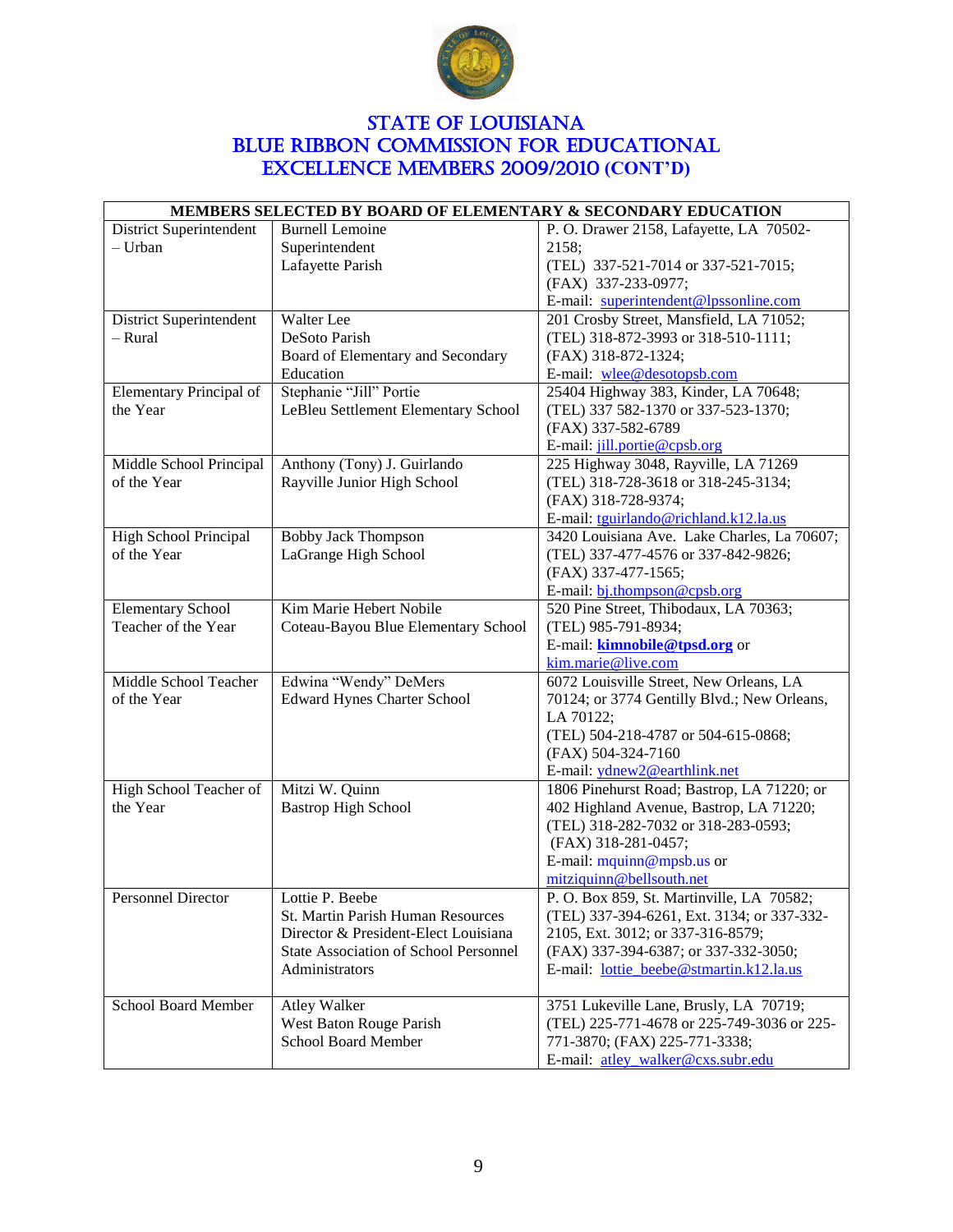

## **STATE OF LOUISIANA** BLUE RIBBON COMMISSION FOR EDUCATIONAL Excellence Members 2009/2010 **(CONT'D)**

| <b>COMMUNITY REPRESENTATIVES SELECTED BY THE</b><br><b>BOARD OF REGENTS &amp; BOARD OF ELEMENTARY AND SECONDARY EDUCATION</b> |                                                                  |                                              |  |
|-------------------------------------------------------------------------------------------------------------------------------|------------------------------------------------------------------|----------------------------------------------|--|
| Community                                                                                                                     | <b>Brigitte Nieland</b>                                          | P. O. Box 80258, Baton Rouge, LA 70898-      |  |
| Representatives                                                                                                               | Vice President, Communications &                                 | 0258; (TEL) 225-928-5388 or 225-603-         |  |
|                                                                                                                               | Director Education and Workforce                                 | 5668; (FAX) 225-929-6054;                    |  |
|                                                                                                                               | Development Council                                              | E-mail: brigitten@labi.org                   |  |
|                                                                                                                               | Louisiana Association of Business and                            |                                              |  |
|                                                                                                                               | Industry                                                         | 302 Marcello Boulevard, Thibodaux, LA        |  |
|                                                                                                                               |                                                                  | 70301; (TEL) 985-859-1435; (FAX) 985-        |  |
|                                                                                                                               | <b>Becky Allemand</b>                                            | 449-0159;                                    |  |
|                                                                                                                               | Member Service Representative                                    | E-mail: Beckyallemand.pta@gmail.com          |  |
|                                                                                                                               | <b>LA Parent Teacher Association</b>                             |                                              |  |
|                                                                                                                               |                                                                  | 1201 North Third Street, Suite 6-200; Baton  |  |
|                                                                                                                               |                                                                  | Rouge, LA 70802; (TEL) 225-342-4253;         |  |
|                                                                                                                               | Kerry Davidson                                                   | (FAX) 225-342-3371;                          |  |
|                                                                                                                               | <b>Grant Generator</b>                                           | E-mail: Davidson@laregents.org               |  |
|                                                                                                                               | Deputy Director and LaSIP/LA GEAR                                |                                              |  |
|                                                                                                                               | <b>UP Project Director</b>                                       |                                              |  |
|                                                                                                                               |                                                                  | 1150 Florida Boulevard, Baton Rouge, LA      |  |
|                                                                                                                               |                                                                  | 70802; (TEL) 225-214-7800 or 225-205-        |  |
|                                                                                                                               | Kwame Asante                                                     | 0572; (FAX) 225-214-7801;                    |  |
|                                                                                                                               | National Association for the                                     | E-mail:<br>kasante@theachievementacademy.net |  |
|                                                                                                                               | Advancement of Colored People                                    |                                              |  |
|                                                                                                                               | (NAACP) Louisiana State Conference<br><b>Education Committee</b> | Director of Instructional Advocacy           |  |
|                                                                                                                               |                                                                  | 8322 One Calais Avenue; Baton Rouge, LA      |  |
|                                                                                                                               | Wayne Free                                                       | 70809; (TEL) 225-343-9243                    |  |
|                                                                                                                               | Louisiana Association of Educators                               | E-mail: wayne.free@lae.org                   |  |
|                                                                                                                               |                                                                  |                                              |  |
|                                                                                                                               |                                                                  | President; 9623 Brookline Avenue; Baton      |  |
|                                                                                                                               |                                                                  | Rouge, LA 70809; (TEL) 225-923-1037 or       |  |
|                                                                                                                               | Steve Monaghan                                                   | 225-270-9184; (FAX) 225-923-1461;            |  |
|                                                                                                                               | Louisiana Federation of Teachers                                 | E-mail: stevemonaghanlft@aol.com or          |  |
|                                                                                                                               |                                                                  | smonaghan@lft-aft.org                        |  |
|                                                                                                                               | Kathy Campbell                                                   | Executive Director; 7907 Wrenwood Drive,     |  |
|                                                                                                                               | Associated Professional Educators of                             | Suite B; Baton Rouge, LA 70809; (TEL)        |  |
|                                                                                                                               | Louisiana                                                        | 225-769-4005; (FAX) 225-766-5053;            |  |
|                                                                                                                               |                                                                  | E-mail: kathy.campbell@apel.org              |  |
|                                                                                                                               |                                                                  |                                              |  |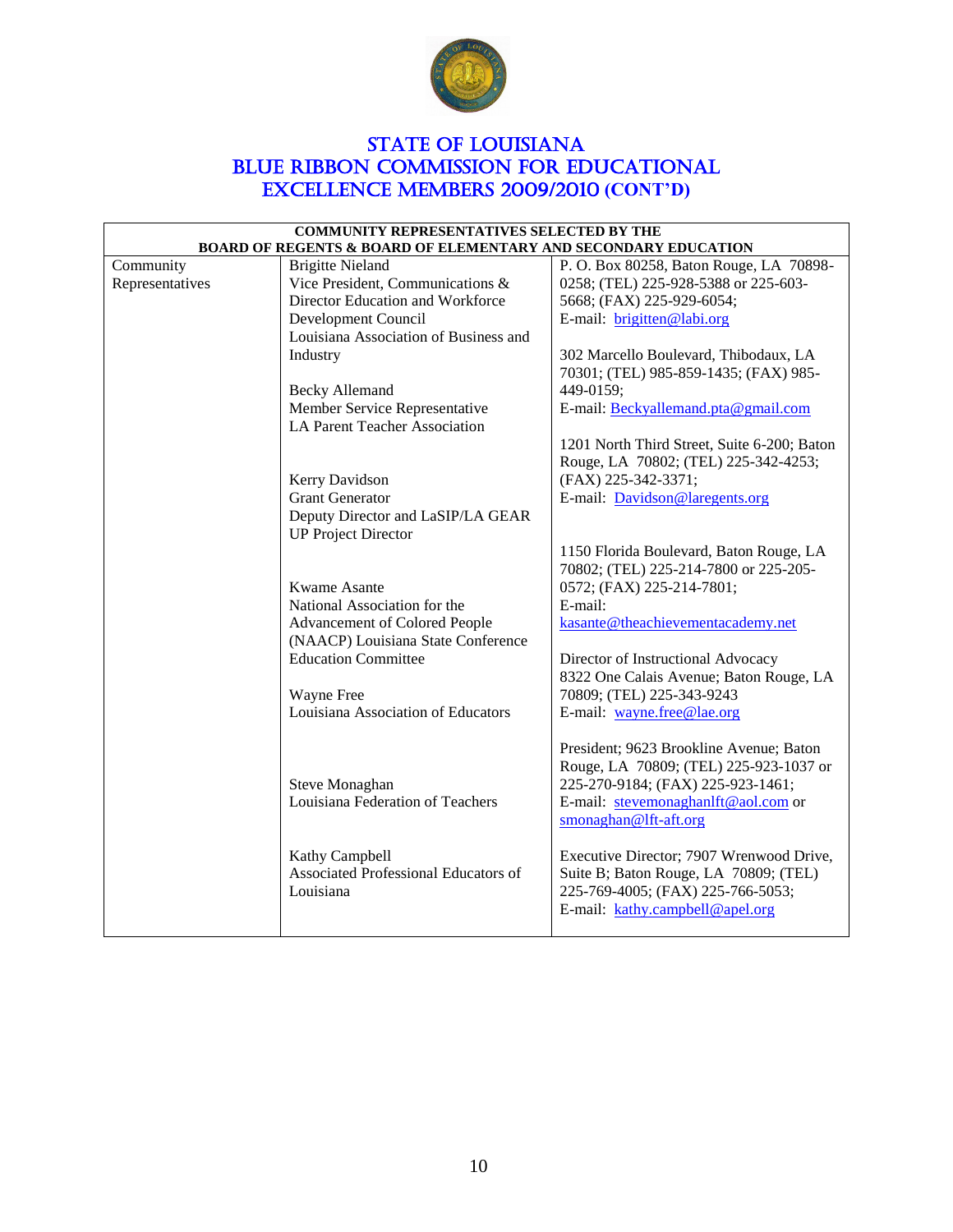

## **STATE OF LOUISIANA** BLUE RIBBON COMMISSION FOR EDUCATIONAL Excellence Members 2008/2009 **(CONT'D)**

| <b>AGENCIES</b>                                       | <b>NAMES</b>                                                                          | <b>ADDRESSES &amp; TELEPHONE NUMBERS</b>                                                                                                                                                                 |
|-------------------------------------------------------|---------------------------------------------------------------------------------------|----------------------------------------------------------------------------------------------------------------------------------------------------------------------------------------------------------|
| Board of Regents                                      | Jeanne M. Burns<br>Associate Commissioner for<br><b>Teacher Education Initiatives</b> | Board of Regents; P. O. Box 3677; Baton Rouge,<br>LA 70821; (TEL) 225-342-4253; (FAX) 225-342-<br>5326:<br>E-mail: jeanne.burns@la.gov                                                                   |
| Louisiana Department of<br>Education                  | Ollie Tyler<br>Deputy Superintendent of<br>Education                                  | Louisiana Department of Education, P. O. Box<br>94064, Baton Rouge, LA 70804-9064; (TEL) 225-<br>342-3625; (FAX) 225-342-3283;<br>E-mail: ollie.tyler@la.gov                                             |
| Louisiana Department of<br>Education                  | Karen Burk<br>Assistant Superintendent for<br>Office of Quality Educators             | Louisiana Department of Education and Recovery<br>School District; 1641 Poland Avenue, New Orleans,<br>LA 70130; (TEL) 504-373-6200, Ext. 20151;<br>(FAX) 504-308-3612;<br>E-mail: elizabeth.shaw@la.gov |
| Board of Elementary and<br><b>Secondary Education</b> | Jeanette Vosburg<br>Acting Executive Director                                         | 1201 North Third Street, Suite 5-190 Baton Rouge,<br>LA 70802; P. O. Box 94064, Baton Rouge, LA<br>70804-9064:<br>(TEL) 225-342-5840; (FAX) 225-342-5843;<br>E-mail: Jeanette.vosburg@la.gov             |
| Board of Regents                                      | Linda Marino<br>Administrative Assistant                                              | Louisiana Board of Regents; P. O. Box 3677, Baton<br>Rouge, LA 70821; (TEL) 225-342-4253;<br>(FAX) 225-342-5326;<br>E-mail: Linda.marino@la.gov                                                          |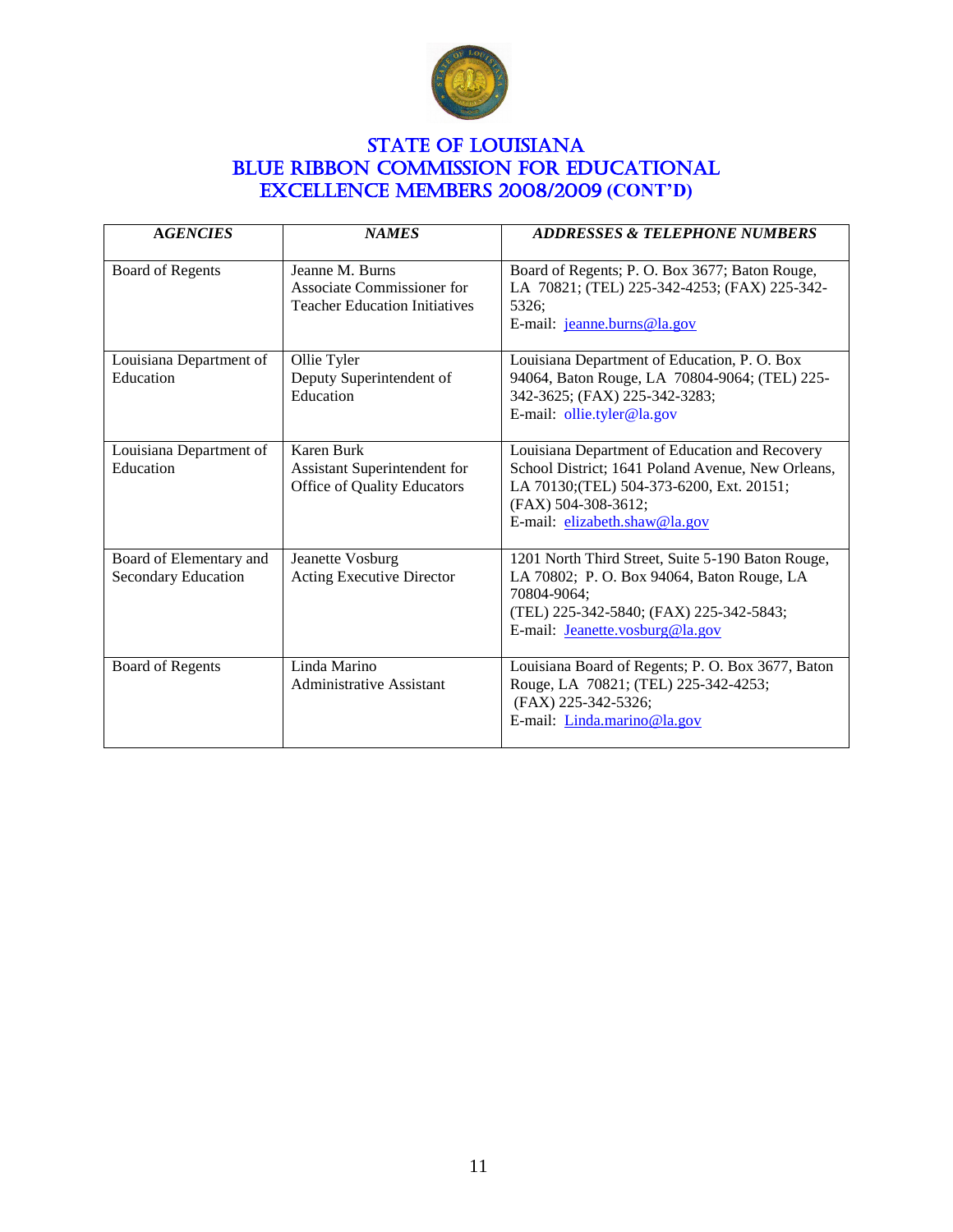# *APPENDIX B*

# *LOUISIANA COMPREHENSIVE TEACHER COMPENSATION FRAMEWORK*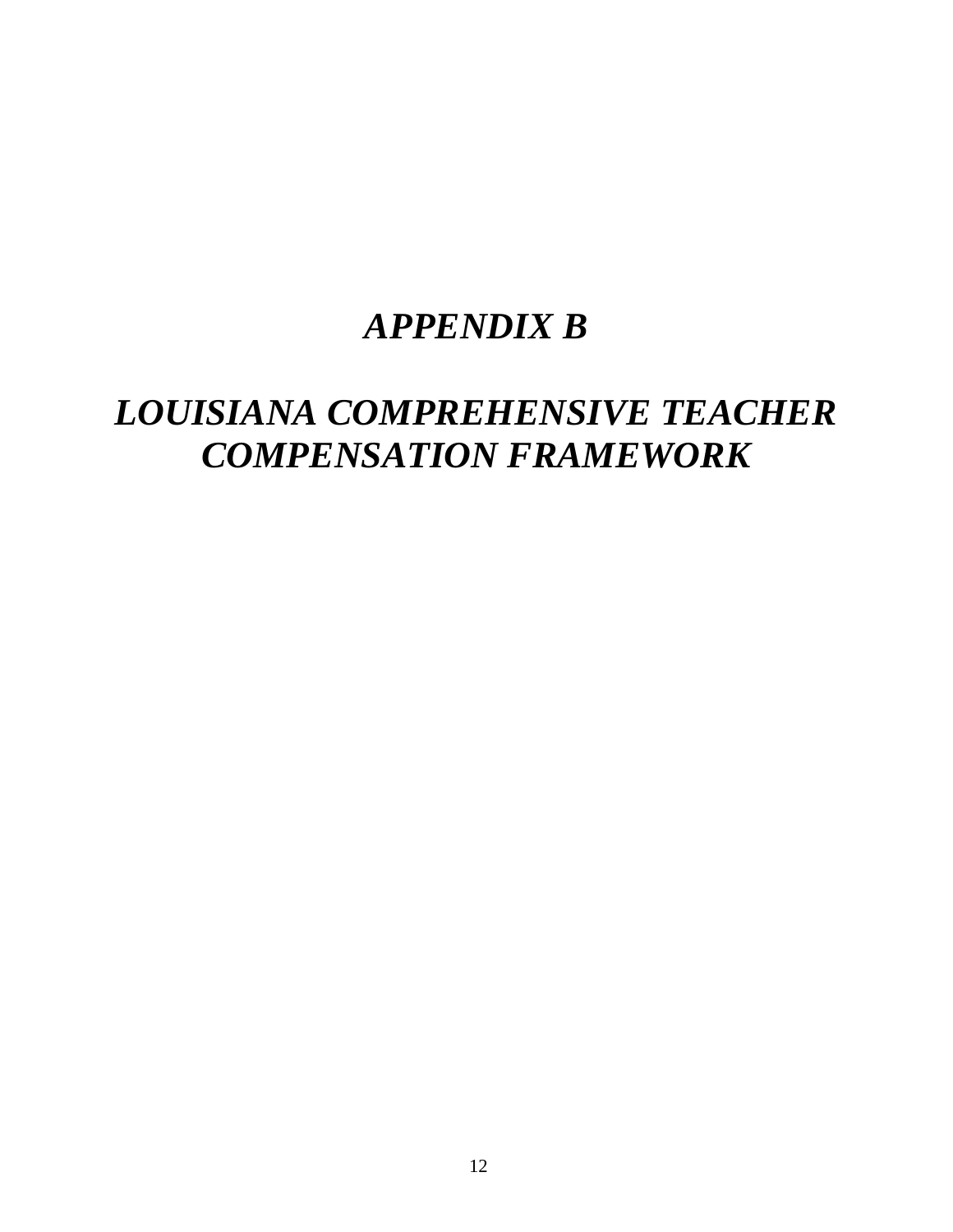

# **LOUISIANA COMPREHENSIVE TEACHER COMPENSATION FRAMEWORK**

**Recommended by the Louisiana Blue Ribbon Commission for Educational Excellence**

**May 18, 2010**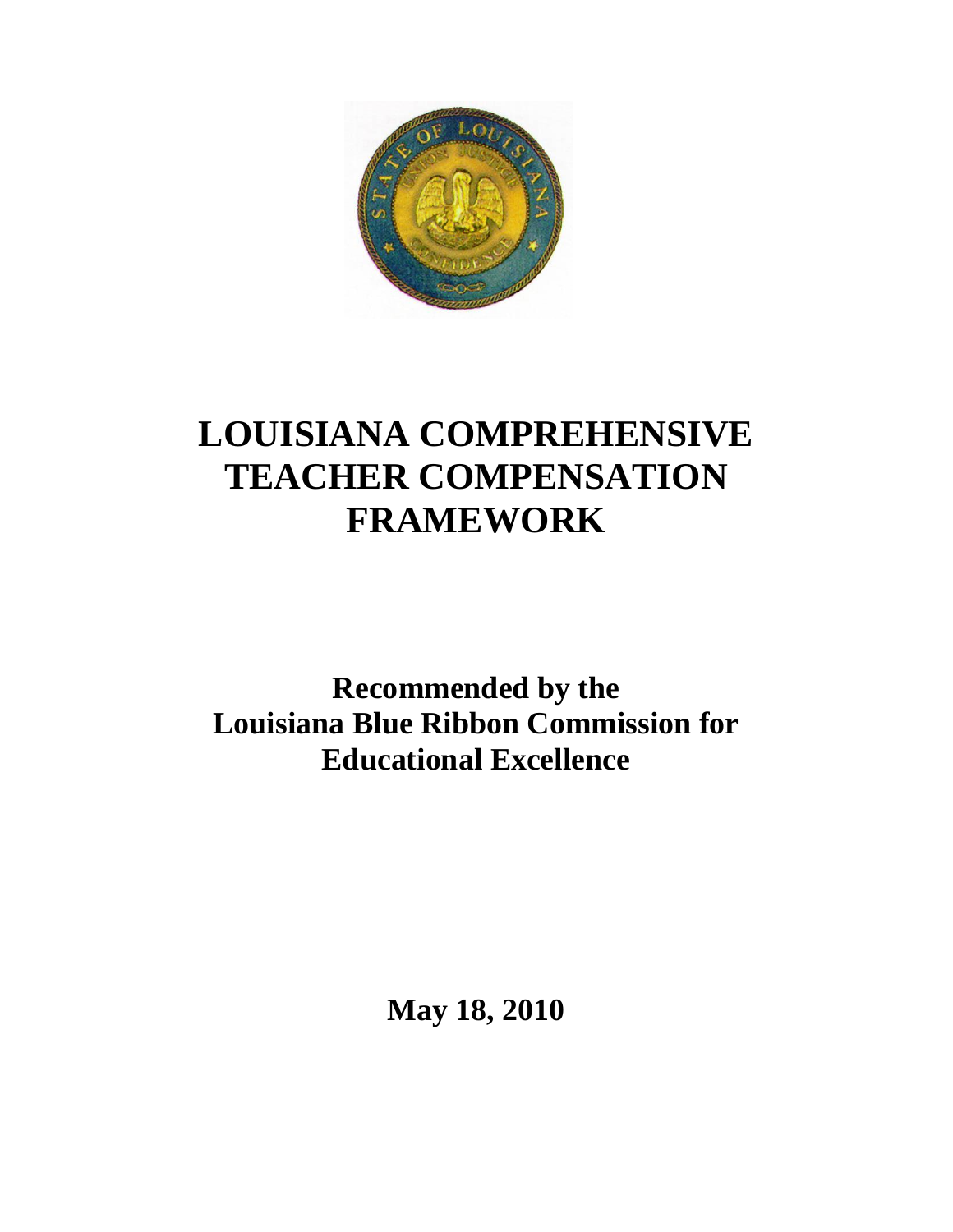## **LOUISIANA COMPREHENSIVE TEACHER COMPENSATION FRAMEWORK**

## **TABLE OF CONTENTS**

| П. | <b>DOCUMENT 1: ELEMENTS OF A COMPREHENSIVE</b> |  |
|----|------------------------------------------------|--|
|    |                                                |  |
|    |                                                |  |
|    |                                                |  |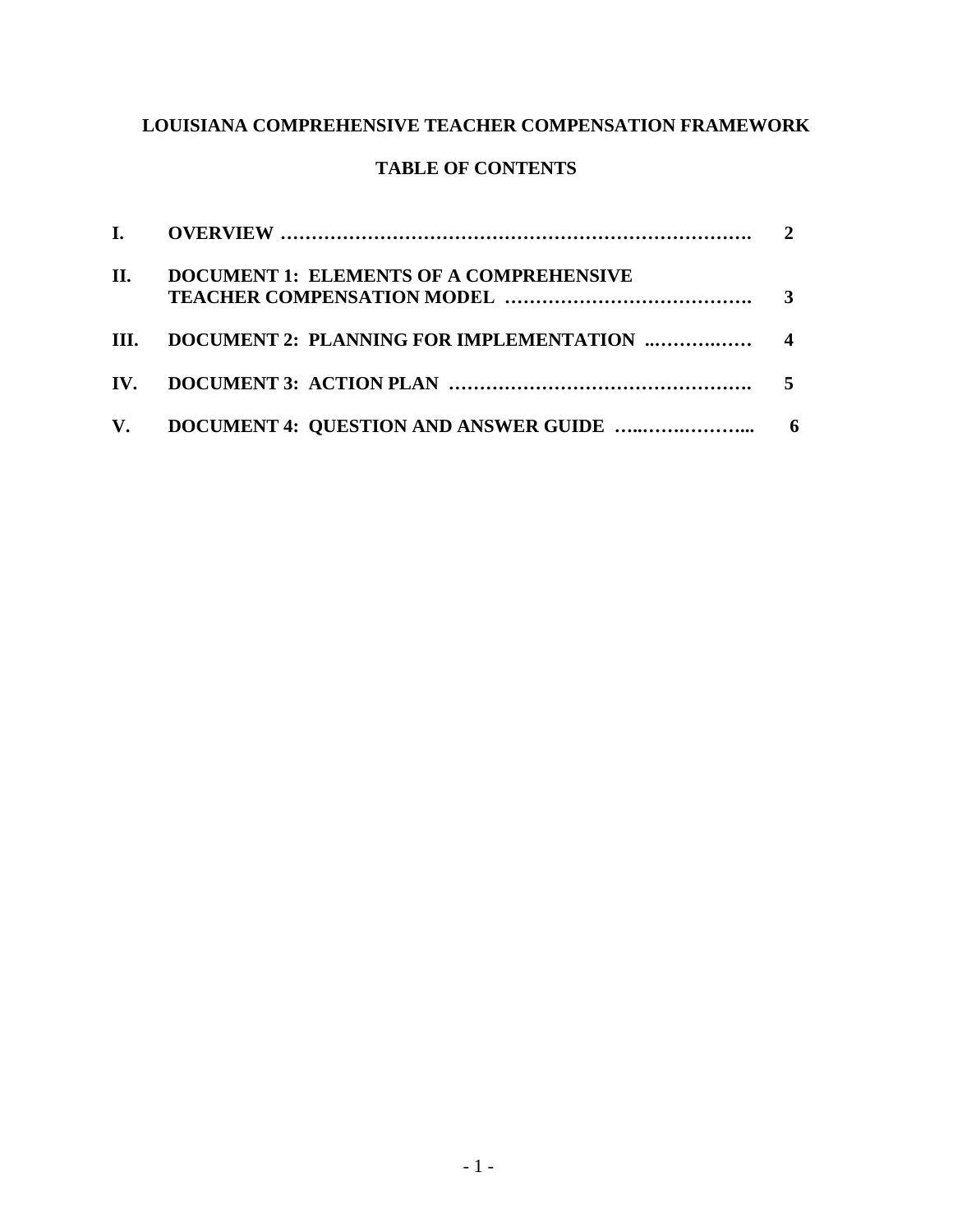

## **LOUISIANA COMPREHENSIVE TEACHER COMPENSATION FRAMEWORK**

## **OVERVIEW**

Louisiana was one of six states in the nation selected in April 2009 to receive a grant from the National Governors Association to develop a teacher compensation model. The Blue Ribbon Commission for Educational Excellence was given the following charge during 2009-2010:

To develop a sustainable and comprehensive teacher compensation system model and action plan that will enhance teacher effectiveness and improve student achievement.

The Blue Ribbon Commission met on six occasions from September 2009 to May 2010 to attain information from state and national experts pertaining to the development and implementation of teacher compensation models. The Commission determined that 41 schools within Louisiana were implementing *TAP: A System for Teacher and Student Advancement* (TAP) during 2009-2010. It was found that additional schools were interested in implementing TAP. It was also determined that some schools/districts were interested in implementing independent models that would better address specific needs of their districts.

As a result, a decision was made to develop a Louisiana Comprehensive Teacher Compensation Framework to assist schools and districts in understanding key elements of a comprehensive teacher compensation model (See Document 1). Important steps to consider when developing plans to implement a comprehensive teacher compensation model (See Document 2) were also identified. In addition, an Action Plan to assist schools and districts in implementing comprehensive teacher compensation models were generated (See Document 3). Last, a Question and Response Guide (See Document 4) was developed to address each of the key elements. The purpose of the guide is to provide answers to commonly asked questions and to provide current examples of best practices to assist schools and districts as they make important decisions about the models they select or develop. The guide will be placed on the Department of Education web site and links to web sites will be provided to assist schools and districts in locating relevant information pertaining to comprehensive teacher compensation models.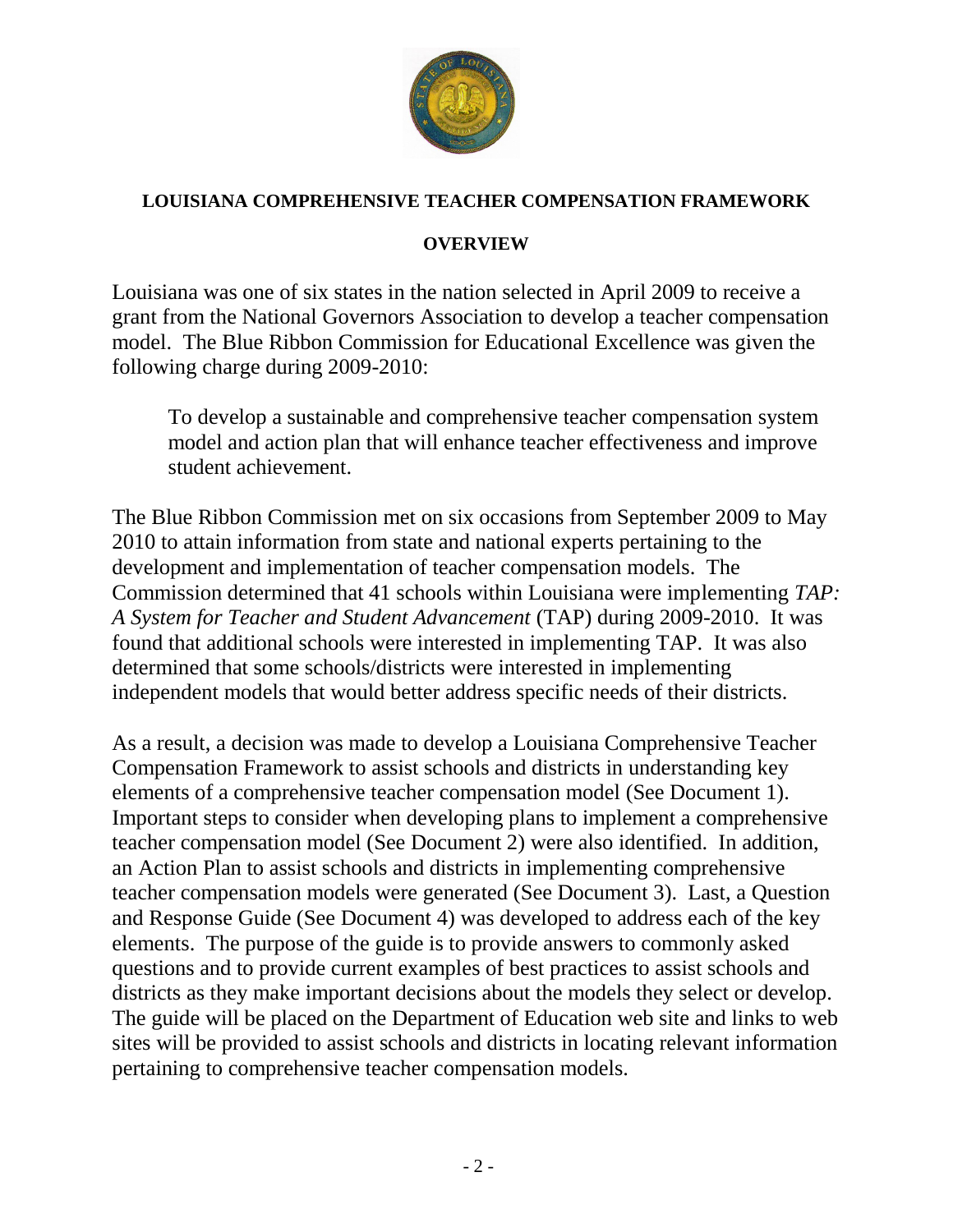#### **LOUISIANA COMPREHENSIVE TEACHER COMPENSATION FRAMEWORK KEY ELEMENTS OF A COMPREHENSIVE TEACHER COMPENSATION MODEL**

| I. Multiple Career Paths for<br><b>Teachers</b>                              | .What career paths will be made available to teachers (e.g.,<br>master teachers, mentor teachers, etc.) at schools that<br>want to implement a comprehensive teacher<br>compensation model?                                                                              |
|------------------------------------------------------------------------------|--------------------------------------------------------------------------------------------------------------------------------------------------------------------------------------------------------------------------------------------------------------------------|
|                                                                              |                                                                                                                                                                                                                                                                          |
| II. On-going Professional<br><b>Learning for School Personnel</b>            | .What types of on-going professional learning will need to<br>take place in participating schools to help school<br>personnel use data and change practices to improve<br>student achievement?                                                                           |
|                                                                              |                                                                                                                                                                                                                                                                          |
| III. Valid and Reliable<br><b>Performance Instruments</b>                    | .What valid and reliable performance instruments will be<br>used to assess school personnel as they strive to improve<br>the achievement of students (e.g., Performance<br>Observations, Achievement Tests, etc.) and how will they<br>ensure transparency and fairness? |
|                                                                              |                                                                                                                                                                                                                                                                          |
| IV. Value-Added Data                                                         | .What classroom and school value-added data will be<br>included in a comprehensive teacher compensation<br>model?                                                                                                                                                        |
|                                                                              |                                                                                                                                                                                                                                                                          |
| V. Teacher Compensation<br>Formula                                           | .What formula will be used to calculate performance<br>scores?                                                                                                                                                                                                           |
|                                                                              |                                                                                                                                                                                                                                                                          |
| VI. Funding for<br><b>Comprehensive Teacher</b><br><b>Compensation Model</b> | .What funding will be used to support the comprehensive<br>teacher compensation model and what will be the size of<br>the Performance Awards?                                                                                                                            |
|                                                                              |                                                                                                                                                                                                                                                                          |
| VII. Teacher Performance<br><b>Awards</b>                                    | .What will be the process to award Performance Awards?                                                                                                                                                                                                                   |
|                                                                              |                                                                                                                                                                                                                                                                          |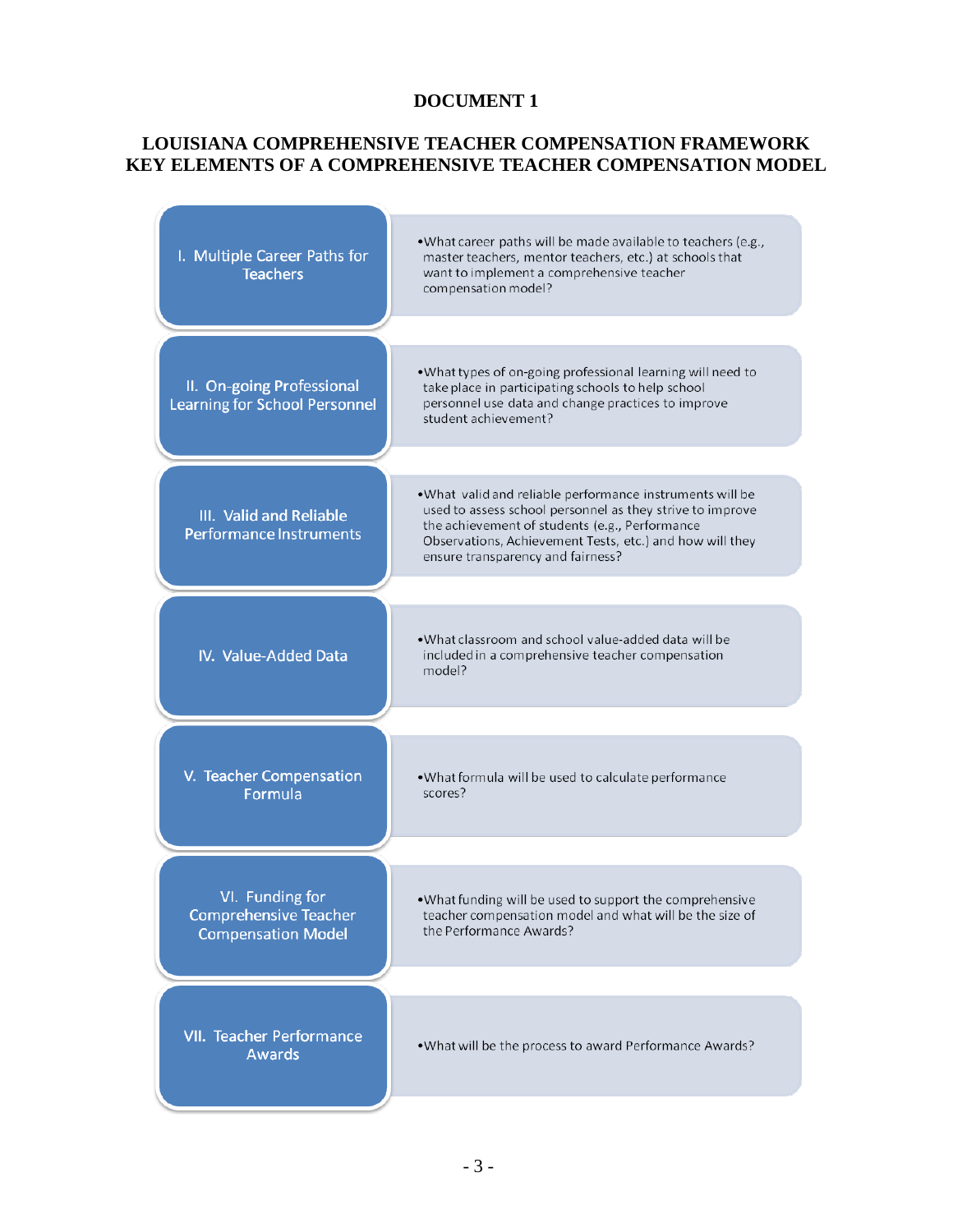#### **LOUISIANA COMPREHENSIVE TEACHER COMPENSATION FRAMEWORK PLANNING FOR IMPLEMENTATION**

| I. Best Practices for<br><b>Comprehensive Teacher</b><br><b>Compensation Models</b> | . Where can information be attained pertaining<br>to best practices for comprehesive teacher<br>compensation models?                                                |
|-------------------------------------------------------------------------------------|---------------------------------------------------------------------------------------------------------------------------------------------------------------------|
| II. School and District<br>Commitment                                               | . Upon district commitment, what schools will<br>implement a comprehensive teacher<br>compensation model?                                                           |
| III. District Short & Long<br><b>Term Planning</b>                                  | . How will districts develop and implement short<br>and long term plans to support schools that<br>want to implement a comprehensive teacher<br>compensation model? |
| IV. School Short and Long<br><b>Term Planning</b>                                   | . How will schools use data to develop and<br>implement short and long term plans to<br>implement a comprehensive teacher<br>compensation model?                    |
| V. Training of Teachers &<br><b>Teacher Leaders for</b><br>Pathways                 | • Who will train teachers and teacher leaders to<br>successfully address new career pathways (e.g.,<br>master teacher, mentor teacher, etc.)?                       |
| VI. Delivery of<br><b>Professional Development</b>                                  | . How will professional learning opportunities be<br>delivered to school personnel?                                                                                 |
| VII. Collection of Data for<br><b>Performance Awards</b>                            | . Who will collect the data for the<br>comprehensvie teacher compensation model<br>and how will they be collected?                                                  |
| <b>VIII.</b> Calculation of<br><b>Performance Awards</b>                            | . How will the formula be used to calculate the<br>scores to identify the school personnel who will<br>receive the Performance Awards annually?                     |
| IX. Funding to Implement<br><b>Model</b>                                            | • How will funds be directed to schools that<br>want to implement a comprehensive teacher<br>compensation model?                                                    |
| X. Awarding of<br><b>Performance Awards</b>                                         | . Who will present the Performance Awards to<br>school personnel, how will they be presented,<br>and what will be the timelines?                                    |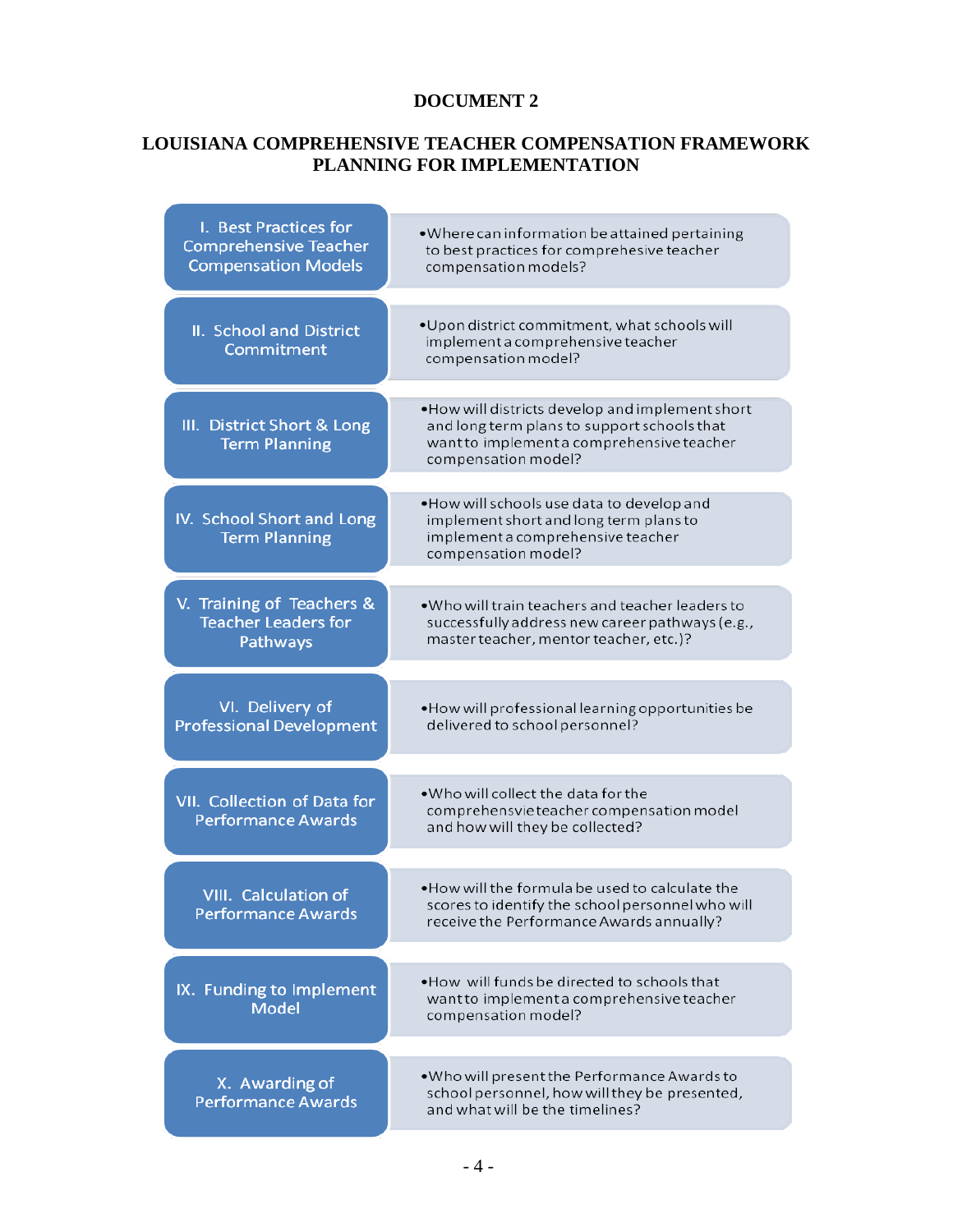### **LOUISIANA COMPREHENSIVE TEACHER COMPENSATION FRAMEWORK ACTION PLAN**

| <b>ITEM</b>             | <b>ACTIONS</b>                                                                                                      | <b>AGENCY</b><br><b>RESPONSIBLE</b>  | <b>TIMELINES</b>            |
|-------------------------|---------------------------------------------------------------------------------------------------------------------|--------------------------------------|-----------------------------|
| $\mathbf{1}$            | Communicate information to the public about the                                                                     | Louisiana Department                 | August 2010 -               |
|                         | Louisiana Comprehensive Teacher Compensation                                                                        | of Education                         | Ongoing                     |
|                         | Framework.                                                                                                          |                                      |                             |
| $\overline{2}$          | Notify the Louisiana Department of Education if there is                                                            | Districts/Schools                    | August 2010 -               |
|                         | interest in learning more about comprehensive teacher                                                               |                                      | Ongoing                     |
|                         | compensation models.                                                                                                |                                      |                             |
| $\overline{\mathbf{3}}$ | Meet with district superintendents to provide information                                                           | Louisiana Department                 | August 2010 -               |
|                         | and answer questions about comprehensive teacher                                                                    | of Education                         | Ongoing                     |
|                         | compensation models.                                                                                                |                                      |                             |
| $\overline{\mathbf{4}}$ | Meet with principals and teachers from schools that are                                                             | Louisiana Department<br>of Education | August 2010 -<br>Ongoing    |
|                         | interested in implementing a comprehensive teacher                                                                  |                                      |                             |
| 5                       | compensation model.                                                                                                 | <b>Districts</b>                     | September 2010 -            |
|                         | Form advisory committees to develop long range plans to<br>support schools that choose to implement a comprehensive |                                      | Ongoing                     |
|                         | teacher compensation model within the district.                                                                     |                                      |                             |
| 6                       | Spend one year developing long range plans to implement                                                             | Districts/Schools                    | 2010-2011 and               |
|                         | the comprehensive teacher compensation model. The plans                                                             |                                      | Annually for New            |
|                         | need to identify how funds will be identified to support and                                                        |                                      | Schools/Districts           |
|                         | sustain the implementation of the teacher compensation                                                              |                                      |                             |
|                         | models. The superintendents need to identify leaders to                                                             |                                      |                             |
|                         | oversee the development/implementation of the plans.                                                                |                                      |                             |
| $\overline{7}$          | Provide support to the district advisory committees and                                                             | Louisiana Department                 | September 2010 -            |
|                         | school teams as they develop their plans. Assist the                                                                | of Education                         | Ongoing                     |
|                         | districts and schools in identifying funds that can support                                                         |                                      |                             |
|                         | the implementation of their plans.                                                                                  |                                      |                             |
| 8                       | Once districts/schools plans are finalized, provide                                                                 | Louisiana Department<br>of Education | September 2010 -<br>Ongoing |
|                         | structured professional development to the districts that<br>choose to implement TAP. Direct districts/schools that |                                      |                             |
|                         | implement independent comprehensive teacher                                                                         |                                      |                             |
|                         | compensation models to sites that have best practices.                                                              |                                      |                             |
| 9                       | Have districts that implement independent comprehensive                                                             | Louisiana Department                 | September 2010 -            |
|                         | teacher compensation models develop scales for                                                                      | of Education                         | Ongoing                     |
|                         | Performance Awards that are consistent with the scale for                                                           |                                      |                             |
|                         | TAP.                                                                                                                |                                      |                             |
| <b>10</b>               | Collect and report annual data on student achievement and                                                           | Louisiana Department                 | September 2010 -            |
|                         | practices in schools and districts that are implementing                                                            | of Education                         | Ongoing                     |
|                         | comprehensive teacher compensation models.                                                                          |                                      |                             |
|                         |                                                                                                                     |                                      |                             |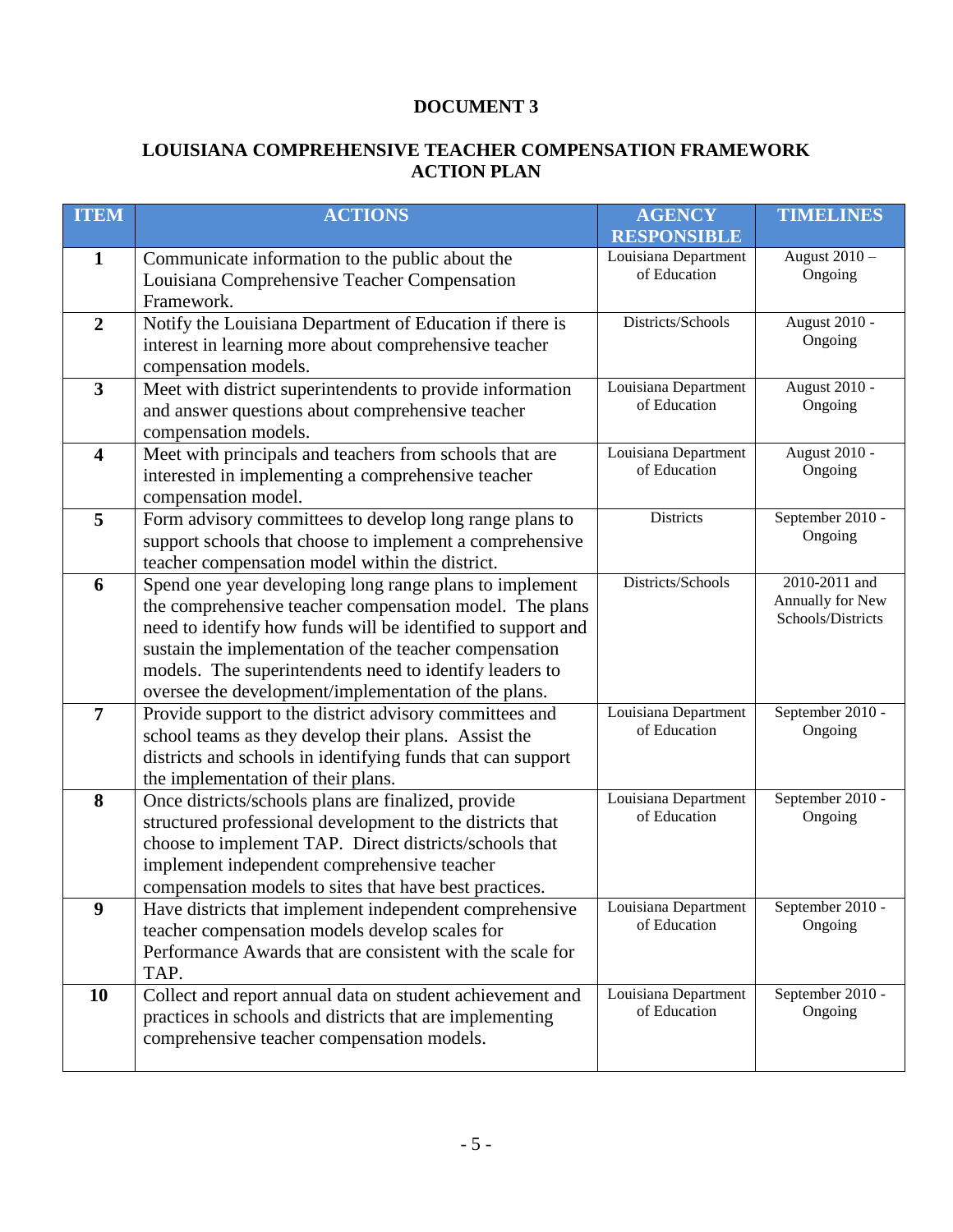#### **LOUISIANA COMPREHENSIVE TEACHER COMPENSATION FRAMEWORK QUESTION AND RESPONSE GUIDE**

## **BACKGROUND INFORMATION**

|    | <b>QUESTIONS</b>                                                                                                                                                                  | <b>RESPONSES</b>                                                                                                                                                                                                                                                                                                                                                                                                                                                                                                                                                                                                                                                                                                                                                |
|----|-----------------------------------------------------------------------------------------------------------------------------------------------------------------------------------|-----------------------------------------------------------------------------------------------------------------------------------------------------------------------------------------------------------------------------------------------------------------------------------------------------------------------------------------------------------------------------------------------------------------------------------------------------------------------------------------------------------------------------------------------------------------------------------------------------------------------------------------------------------------------------------------------------------------------------------------------------------------|
|    | What is the primary purpose of a<br>comprehensive teacher compensation<br>system?                                                                                                 | The primary purpose of a comprehensive teacher compensation system is to enhance teacher<br>effectiveness and improve student achievement.                                                                                                                                                                                                                                                                                                                                                                                                                                                                                                                                                                                                                      |
| 2. | What are the basic elements of<br>comprehensive teacher compensation<br>models?                                                                                                   | There are 7 key elements that schools and districts need to consider when selecting or considering the<br>development of an independent comprehensive teacher compensation model. These elements are<br>identified in Document 1. In addition, there are 10 important steps that schools and districts must<br>consider when planning to implement a comprehensive teacher compensation model. Those steps are<br>identified in Document 2.                                                                                                                                                                                                                                                                                                                     |
| 3. | Why is it important to address all 7<br>key elements of the comprehensive<br>teacher compensation model and<br>address all 10 steps when planning to<br><i>implement a model?</i> | It is very important for instructionally focused accountability and performance based compensation to<br>exist to ensure that teachers and school personnel who are impacting student learning are being<br>rewarded. It is equally important for teachers and other school personnel to be supported through<br>mentor teachers, master teachers, etc. and receive quality professional development that is focused on<br>specific needs of individual teachers or specific needs of groups of teachers. When all key elements<br>are combined successfully, appropriate assessment and quality mentoring/development can impact<br>teacher effectiveness and student achievement. A comprehensive system provides a balance of<br>accountability and support. |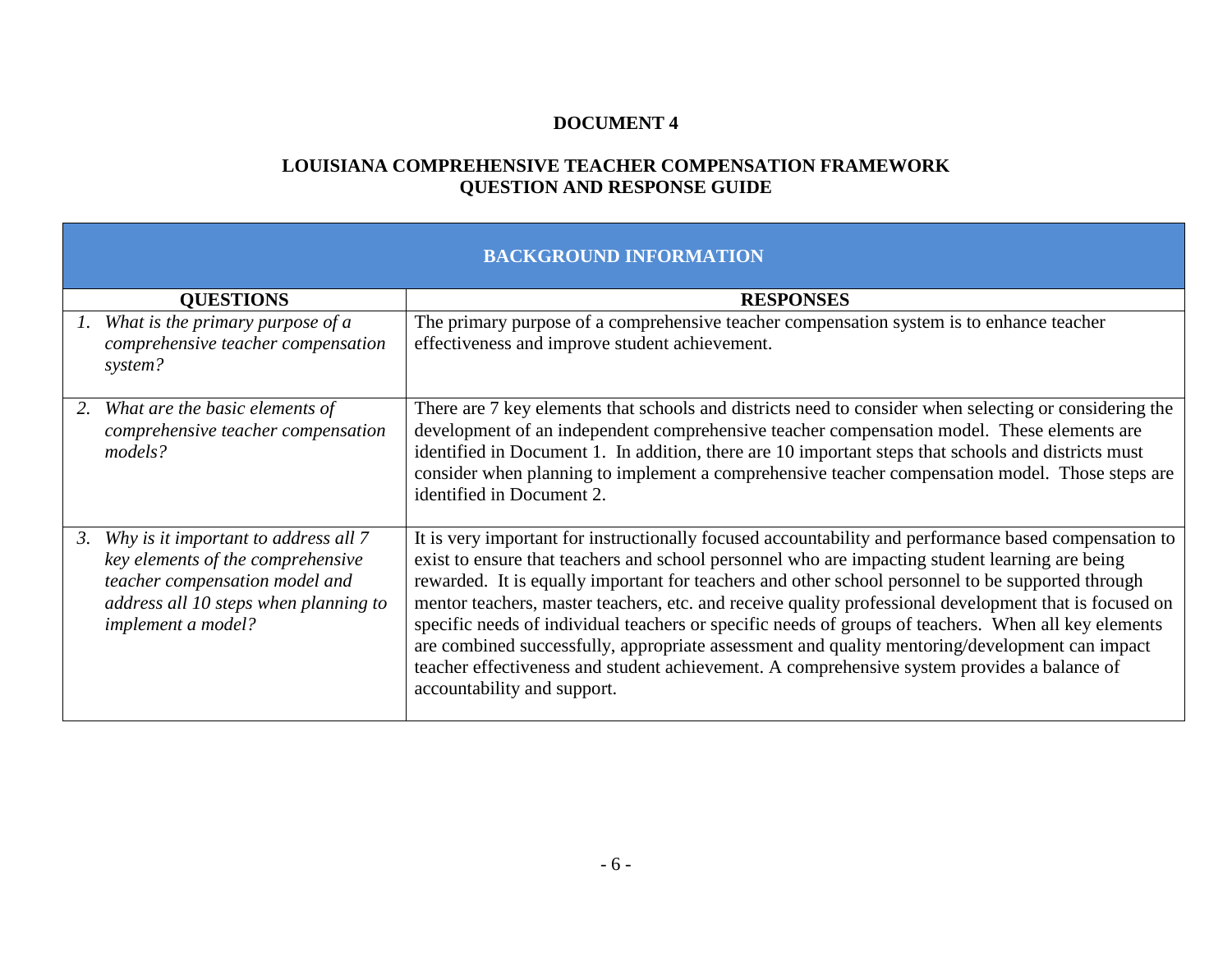| <b>QUESTIONS</b>                                                                                           | <b>RESPONSES</b>                                                                                                                                                                                                                                                                                                                                                                                                                                                                                                                                                                                                                                                                                                                                                                                                                                                                                                                                                                    |
|------------------------------------------------------------------------------------------------------------|-------------------------------------------------------------------------------------------------------------------------------------------------------------------------------------------------------------------------------------------------------------------------------------------------------------------------------------------------------------------------------------------------------------------------------------------------------------------------------------------------------------------------------------------------------------------------------------------------------------------------------------------------------------------------------------------------------------------------------------------------------------------------------------------------------------------------------------------------------------------------------------------------------------------------------------------------------------------------------------|
| 4. Is Louisiana currently implementing<br>comprehensive teacher<br>compensation models?                    | Louisiana is implementing TAP: A System For Teacher and Student Advancement (TAP) in 41 schools<br>in Louisiana (2009-2010) that address the 7 key elements of the Louisiana Comprehensive Teacher<br>Compensation Framework. TAP is considered to be one example of a best practice. Examples from<br>TAP have been used in the guide to demonstrate how the different elements can be implemented.                                                                                                                                                                                                                                                                                                                                                                                                                                                                                                                                                                                |
| Why is Louisiana discussing the use<br>5.<br>of more than one comprehensive<br>teacher compensation model? | Louisiana has successfully implemented TAP in schools across the state. However, there are districts<br>that would like to have the autonomy to develop and implement an independent teacher compensation<br>model that better addresses the needs of their individual districts.<br>Districts that decide to implement TAP will have access to a well developed research based system that<br>utilizes predetermined instruments, measures, and procedures to address the 7 key elements of the<br>Louisiana Comprehensive Teacher Compensation Framework. Districts will be provided direct<br>training by the Louisiana Department of Education to implement TAP.<br>Districts that choose to create and implement an independent comprehensive teacher compensation<br>model will identify their own instruments, measures, and procedures to address the 7 key elements.<br>Districts will be provided guidance in identifying best practices from the Louisiana Department of |
|                                                                                                            | Education, but will not be provided direct training.                                                                                                                                                                                                                                                                                                                                                                                                                                                                                                                                                                                                                                                                                                                                                                                                                                                                                                                                |
| 6. Are there other examples of best<br>practices and where can they be<br>found?                           | Schools and districts in other states are implementing other comprehensive teacher compensation<br>models. The State will identify other models that (1) address the 7 key elements identified in the<br>Louisiana Comprehensive Teacher Compensation Framework and (2) possess evidence that the models<br>have had a positive impact upon the achievement of students. Examples of how the 7 key elements are<br>addressed in the models will be placed in the Question and Answer Guide for the Louisiana<br>Comprehensive Teacher Compensation Framework. In addition, links will be provided to web sites<br>where more in-depth information can be attained about the models.                                                                                                                                                                                                                                                                                                 |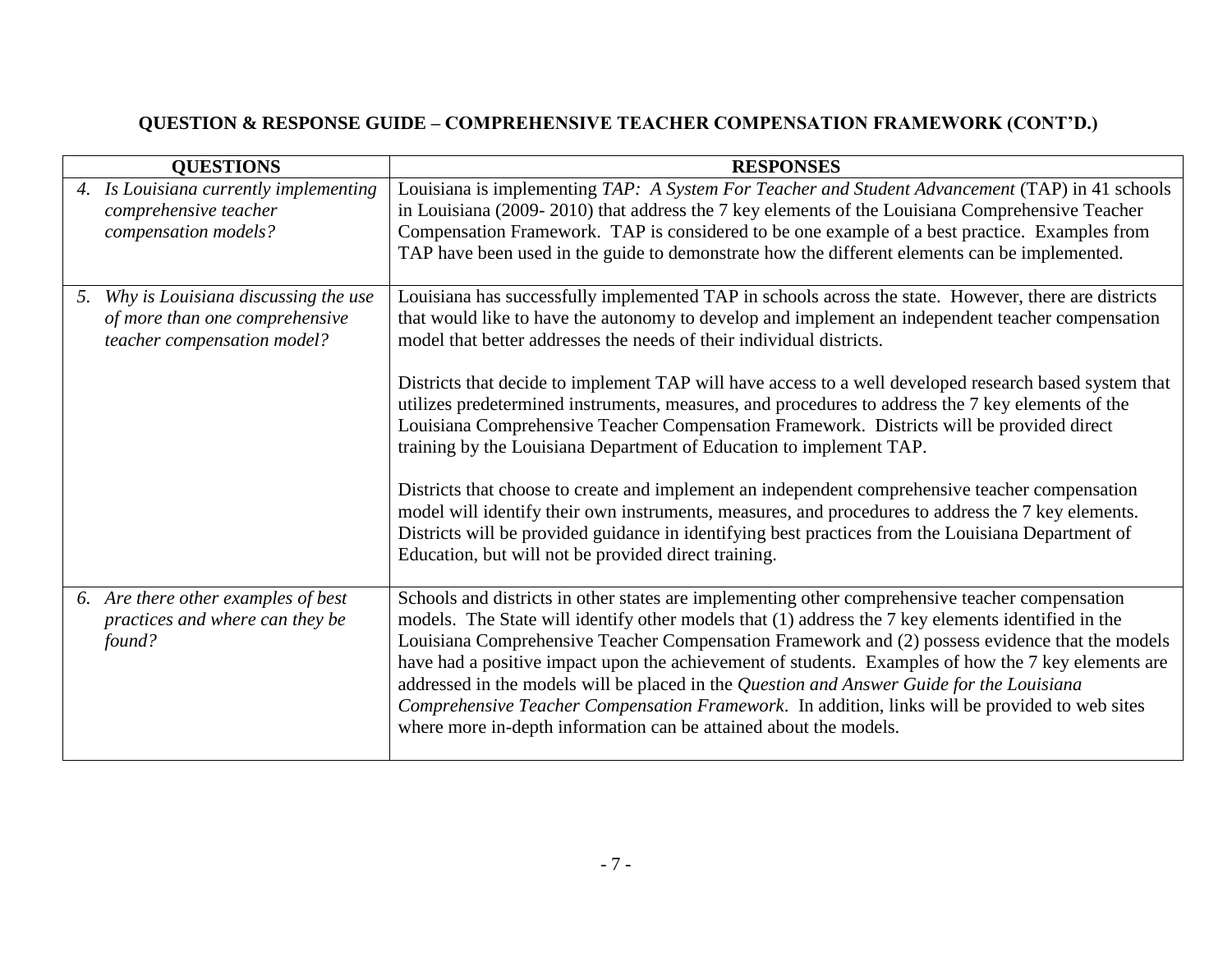| <b>QUESTIONS</b>                                                                                                                                  | <b>RESPONSES</b>                                                                                                                                                                                                                                                                                                                            |
|---------------------------------------------------------------------------------------------------------------------------------------------------|---------------------------------------------------------------------------------------------------------------------------------------------------------------------------------------------------------------------------------------------------------------------------------------------------------------------------------------------|
| Will a comprehensive teacher<br>compensation model be mandatory or<br>voluntary in Louisiana?                                                     | Participation in a comprehensive teacher compensation system will be determined at the school level.<br>Districts and participating schools will be expected to engage in short and long term planning to<br>support the use of the comprehensive teacher compensation models.                                                              |
| Who will be responsible for the<br>8.<br>improved achievement of students in<br>schools if a comprehensive teacher<br>compensation model is used? | The following personnel should participate and be held accountable for the improved achievement of<br>students in the participating schools.<br><b>Career Teachers</b><br>$\bullet$<br>Mentor Teacher(s)<br>$\bullet$<br>Master Teacher(s)<br>$\bullet$<br><b>Assistant Principal</b><br>Principal<br><b>Support Personnel</b><br>$\bullet$ |
|                                                                                                                                                   | <b>KEY ELEMENTS OF A COMPREHENSIVE TEACHER COMPENSATION FRAMEWORK</b><br><b>MULTIPLE CAREER PATHS FOR TEACHERS</b>                                                                                                                                                                                                                          |
|                                                                                                                                                   |                                                                                                                                                                                                                                                                                                                                             |
| <b>QUESTIONS</b>                                                                                                                                  | <b>RESPONSES</b>                                                                                                                                                                                                                                                                                                                            |
| Who will identify the multiple<br>Ia.<br>career paths?                                                                                            | Districts and schools will identify the multiple career paths (e.g., career teachers, mentor teachers,<br>master teachers, regional lead teacher, National Board Certification, etc.) that will available to<br>teachers participating in the comprehensive teacher compensation models.                                                    |
| Will the salary of teachers who<br>Ib.<br>pursue multiple career paths be<br>augmented?                                                           | Salary augmentation will be provided for teachers who assume additional roles and responsibilities:<br>mentor teacher(s), master teacher(s), regional lead teacher(s), etc                                                                                                                                                                  |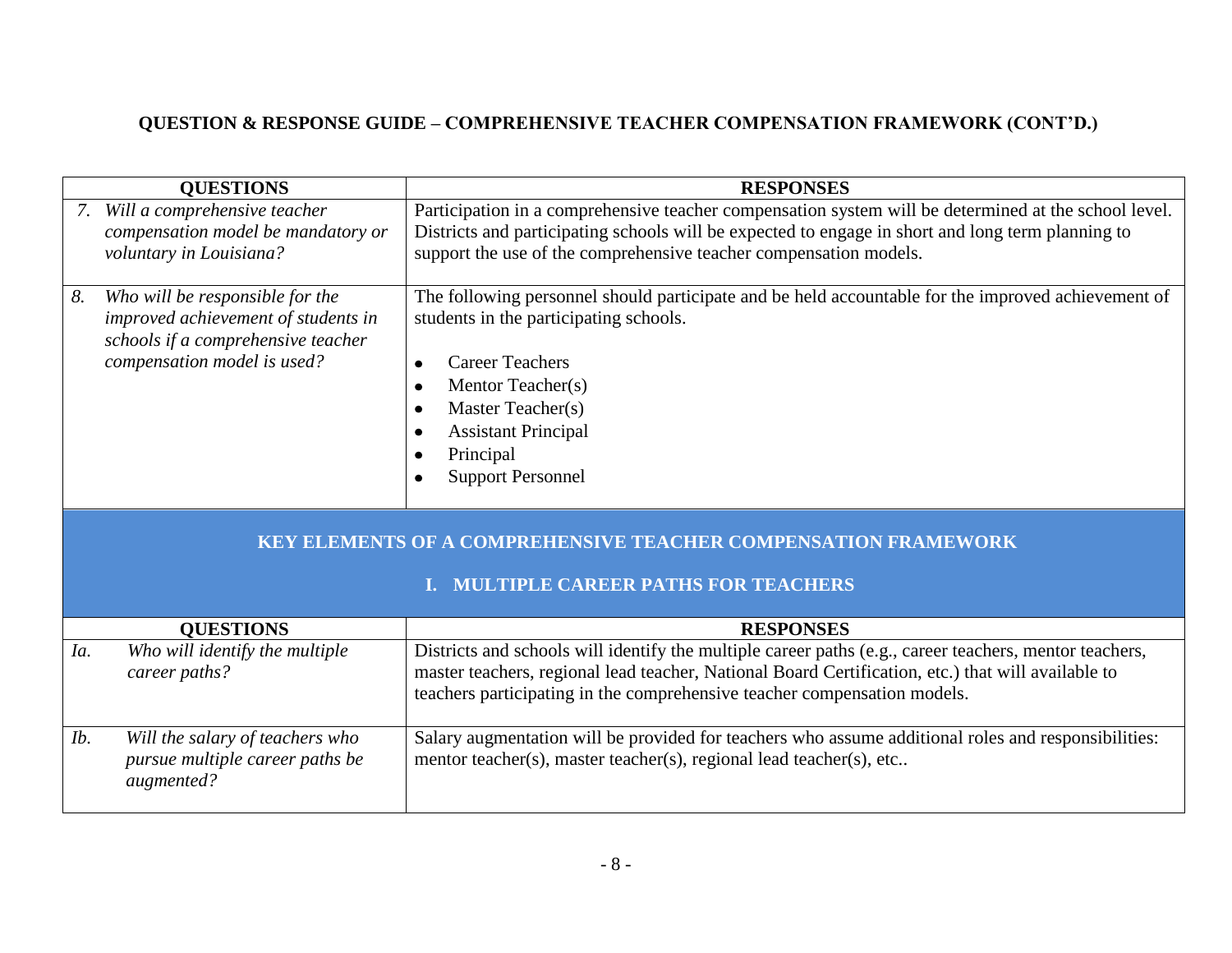|      | II. ON-GOING PROFESSIONAL LEARNING FOR SCHOOL PERSONNEL |                                                   |                                                    |  |  |
|------|---------------------------------------------------------|---------------------------------------------------|----------------------------------------------------|--|--|
|      | <b>QUESTIONS</b>                                        | <b>RESPONSES</b>                                  | <b>EXAMPLES</b>                                    |  |  |
| IIa. | Who will provide the ongoing,                           | Ongoing, applied professional development         | <b>TAP System</b>                                  |  |  |
|      | professional development (e.g., job                     | can be provided through a variety of means.       |                                                    |  |  |
|      | embedded professional                                   | The mentor teacher(s), master teacher(s),         | The master and mentor teachers, with the support   |  |  |
|      | development)?                                           | regional lead teacher(s), and other experts may   | of the school's TAP Leadership Team, are           |  |  |
|      |                                                         | be responsible for planning and implementing      | responsible for planning and implementing job-     |  |  |
|      |                                                         | the job embedded professional development in      | embedded professional development (cluster         |  |  |
|      |                                                         | the schools to address needs identified by the    | meetings). Every teacher in a TAP school           |  |  |
|      |                                                         | school to improve the achievement of the          | participates in 60-90 minutes of cluster per week. |  |  |
|      |                                                         | students within the school. Teachers within the   | The professional development provided in cluster   |  |  |
|      |                                                         | schools will also be provided access to other     | follows a strict protocol and addresses needs      |  |  |
|      |                                                         | types of professional development outside of      | identified by the school to improve the practices  |  |  |
|      |                                                         | the school that specifically address their needs. |                                                    |  |  |
|      |                                                         |                                                   |                                                    |  |  |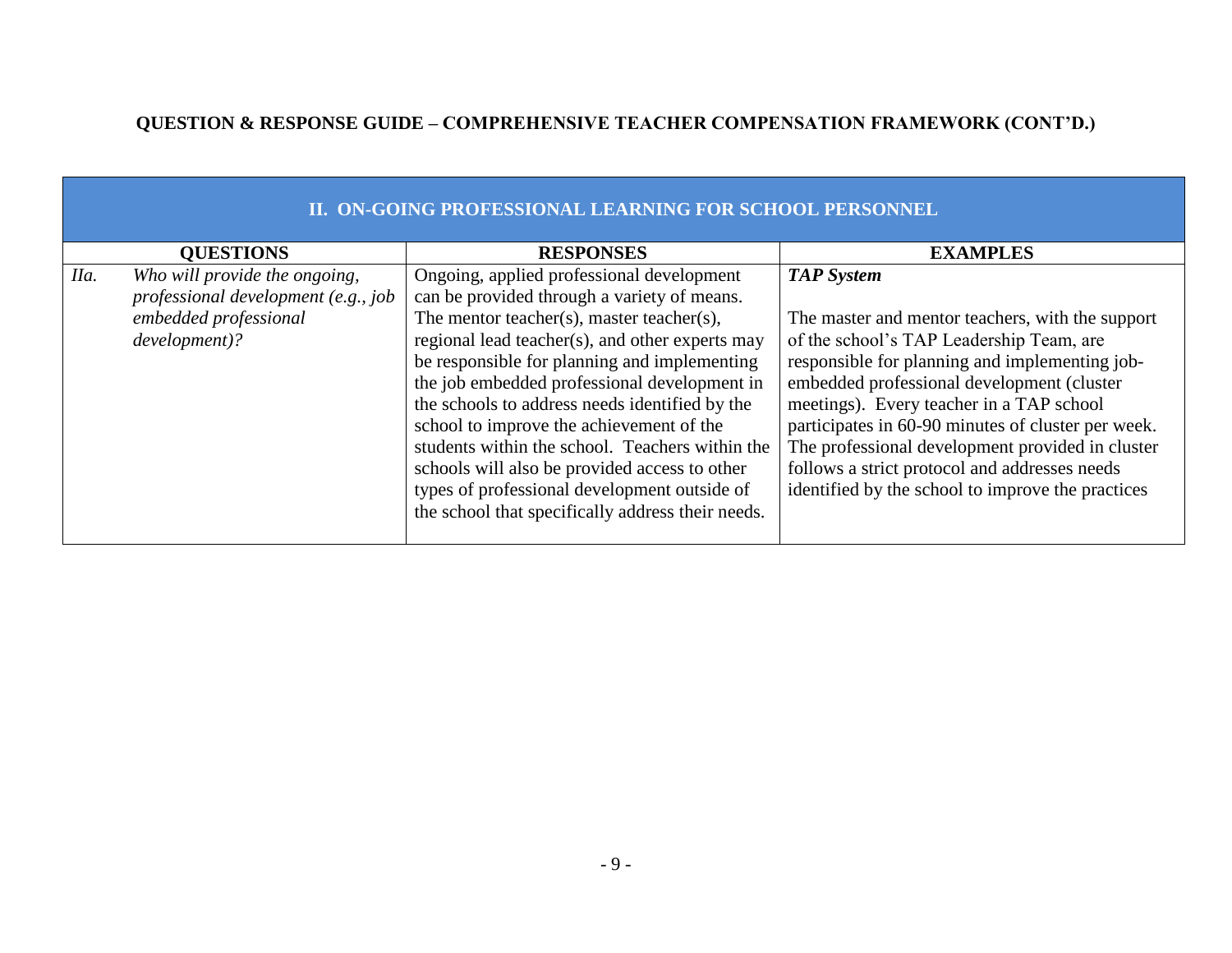| <b>EXAMPLES</b><br><b>QUESTIONS</b><br><b>RESPONSES</b>                                                                                                                                                                                                                                                                                                                                                                                                                                                                                                                                                                                                                                                                                                                                                                                                                                                                                                                                                                                                                                                                                                                                                                                                                                                                                                                                                                                                                                                               |
|-----------------------------------------------------------------------------------------------------------------------------------------------------------------------------------------------------------------------------------------------------------------------------------------------------------------------------------------------------------------------------------------------------------------------------------------------------------------------------------------------------------------------------------------------------------------------------------------------------------------------------------------------------------------------------------------------------------------------------------------------------------------------------------------------------------------------------------------------------------------------------------------------------------------------------------------------------------------------------------------------------------------------------------------------------------------------------------------------------------------------------------------------------------------------------------------------------------------------------------------------------------------------------------------------------------------------------------------------------------------------------------------------------------------------------------------------------------------------------------------------------------------------|
| IIb.<br>What types of professional<br>Professional development will be needed to<br><b>TAP</b> System<br>train the master teachers and the mentor<br>development and support will be<br>needed to successfully implement a<br>teachers. In addition, professional<br>The Louisiana TAP State Team provides ongoing<br>comprehensive teacher<br>development will be needed for teachers in a<br>support to TAP school sites and TAP districts. The<br>school to assist them in using their classroom<br>compensation model?<br>services include:<br>and school data and help them to implement<br>new practices that will improve the<br><b>School Site Visits by State Executive Master</b><br>achievement of their students.<br><b>Teachers</b><br>Conducts regularly scheduled meetings with<br>master teachers, the principal, and mentor<br>teachers to debrief cluster observation.<br>Provides evaluation and support services for<br>clusters including: observing cluster meetings,<br>modeling cluster process, evaluating strategies<br>being implemented in cluster meetings, and<br>coaching teachers toward improvement.<br>Attends Leadership Team meetings as needed<br>$\bullet$<br>and provides feedback on operations.<br>Participates in observations with master and<br>mentor teachers for the purpose of ensuring<br>inter-rater reliability.<br>Reviews a school's TAP documentation and<br>provides feedback.<br>Participates in IGP development with master,<br>mentor, and career teachers. |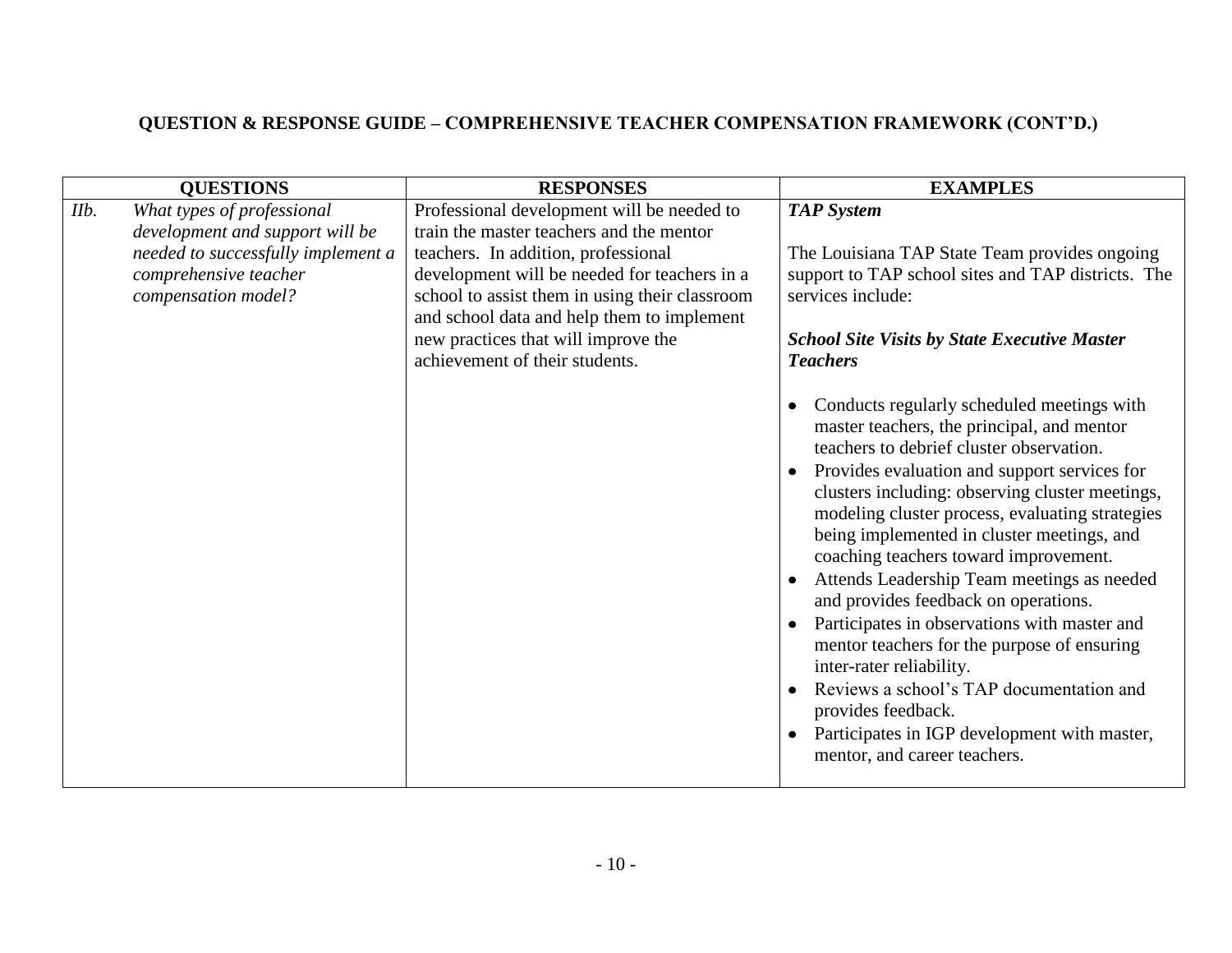| <b>QUESTIONS</b>                                    | <b>RESPONSES</b> | <b>EXAMPLES</b>                                                                                                                                                                                                                                                                                                                                                                                                                                                        |
|-----------------------------------------------------|------------------|------------------------------------------------------------------------------------------------------------------------------------------------------------------------------------------------------------------------------------------------------------------------------------------------------------------------------------------------------------------------------------------------------------------------------------------------------------------------|
| Ilb. Types of Professional Development<br>(Cont'd.) |                  | TAP System (Cont'd.)                                                                                                                                                                                                                                                                                                                                                                                                                                                   |
|                                                     |                  | Provides follow-up (demonstration lessons,<br>$\bullet$<br>team-teaching, coaching, etc.) to support master<br>and mentor teachers' understanding and<br>implementation of instructional strategies and<br>TAP processes.                                                                                                                                                                                                                                              |
|                                                     |                  | <b>Specialized Trainings and Workshops</b>                                                                                                                                                                                                                                                                                                                                                                                                                             |
|                                                     |                  | <b>Orientation for Pre-TAP Schools</b><br>$\bullet$<br>Overview presentations for faculties of Pre-<br><b>TAP Schools</b><br><b>Grant Planning and Development Workshops</b><br>$\bullet$<br>TAP Core Training (Preparing for Success in a<br>$\bullet$<br>TAP School and Preparing to Become a<br>Certified TAP Evaluator)<br>TAP Evaluator Training (Becoming a Certified<br>$\bullet$<br><b>TAP</b> Evaluator)<br>Master Teacher Networking and Support<br>Meetings |
|                                                     |                  | TAP Principal Networking and Support<br>Meetings & TAP Summer Institute<br>Use of the Comprehensive Online Data Entry<br>$\bullet$<br>(CODE) System Workshop<br>TAP Teacher Evaluation and Performance<br><b>Award Training</b>                                                                                                                                                                                                                                        |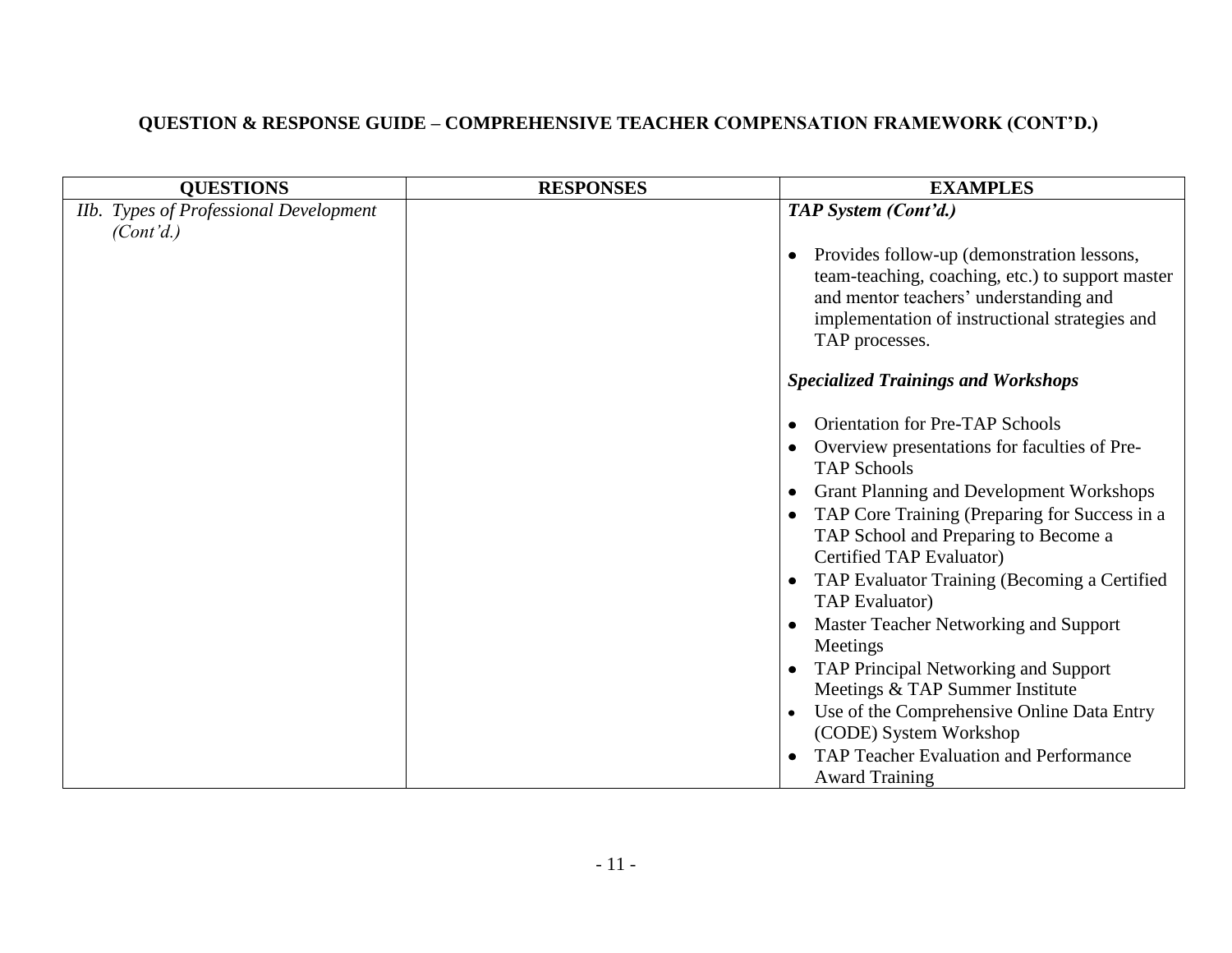| <b>QUESTIONS</b>                                       | <b>RESPONSES</b> | <b>EXAMPLES</b>                                                                                                                                                                                                                                                                                                                                                                                                                                                                                                                      |
|--------------------------------------------------------|------------------|--------------------------------------------------------------------------------------------------------------------------------------------------------------------------------------------------------------------------------------------------------------------------------------------------------------------------------------------------------------------------------------------------------------------------------------------------------------------------------------------------------------------------------------|
| Types of Professional Development<br>Ilb.<br>(Cont'd.) |                  | TAP System (Cont'd.)                                                                                                                                                                                                                                                                                                                                                                                                                                                                                                                 |
|                                                        |                  | Comprehensive Online Data Entry system (CODE)                                                                                                                                                                                                                                                                                                                                                                                                                                                                                        |
|                                                        |                  | CODE enables principals and leadership teams to<br>input and archive teacher evaluation data and<br>generate individual summative evaluation scores<br>for teachers. Monitoring and oversight of the<br>CODE system, along with ongoing assistance, is<br>provided by the State.<br><b>Annual Program Review</b><br>Conducted by TAP state staff, in collaboration with<br>TAP school staff, the program review is designed<br>to evaluate how fully and effectively each school is<br>implementing the TAP elements. Program review |
|                                                        |                  | is not an "event" – but rather an ongoing process.<br>It is based on a TAP Implementation Rubric<br>developed by the National Institute for Excellence                                                                                                                                                                                                                                                                                                                                                                               |
|                                                        |                  | in Teaching, and It occurs throughout the school<br>year with some intensified efforts during the spring<br>semester. At the completion of the program review,<br>each school receives a Program Review School<br>Report that is an effective planning tool for further<br>TAP implementation.                                                                                                                                                                                                                                       |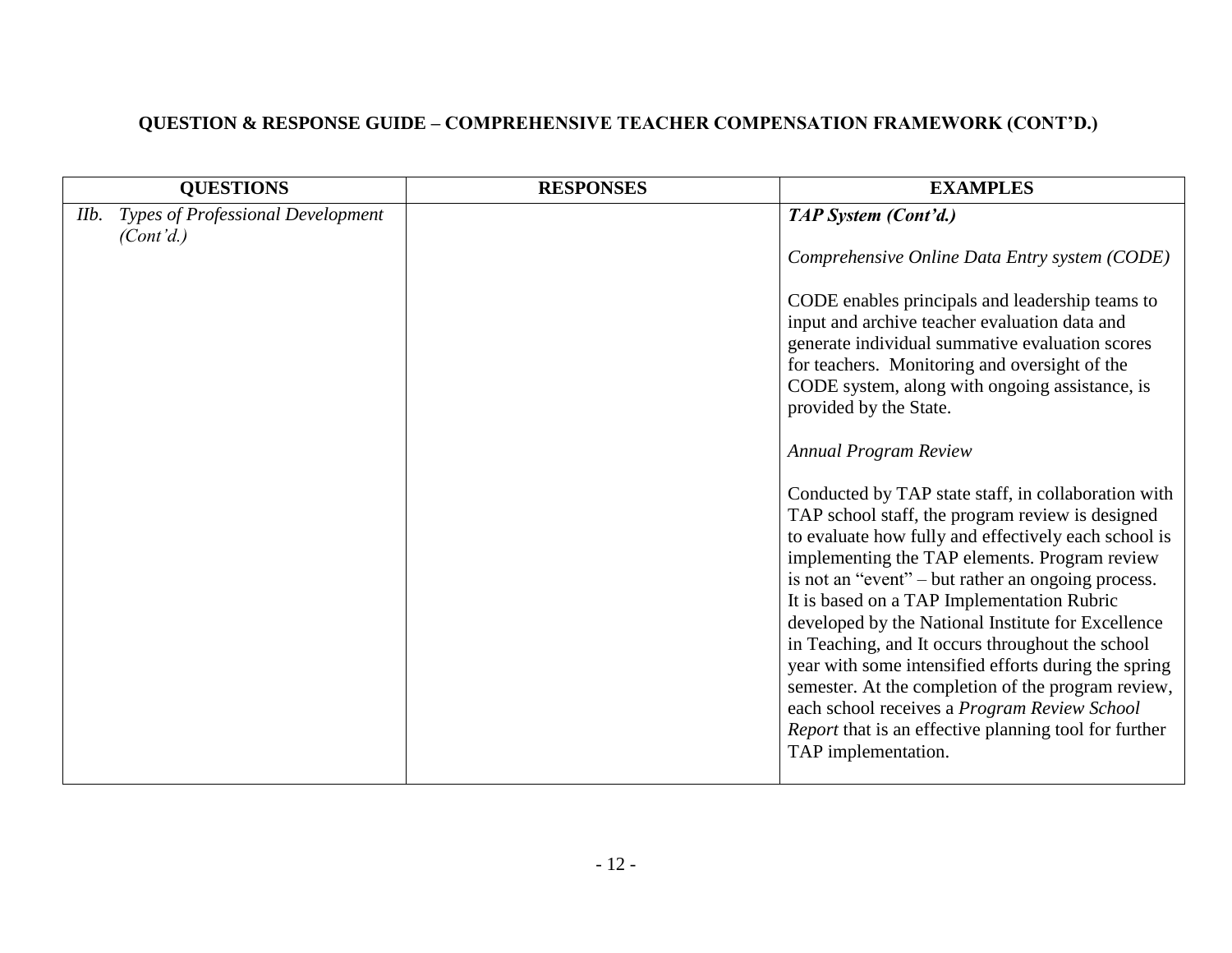|       | III. VALID AND RELIABLE PERFORMANCE INSTRUMENTS                                                                              |                                                                                                                                                                                                                                                                                                                                                                                                                                                                                                                                                                                                                                                                                                                                                                                                                                                                   |  |  |  |
|-------|------------------------------------------------------------------------------------------------------------------------------|-------------------------------------------------------------------------------------------------------------------------------------------------------------------------------------------------------------------------------------------------------------------------------------------------------------------------------------------------------------------------------------------------------------------------------------------------------------------------------------------------------------------------------------------------------------------------------------------------------------------------------------------------------------------------------------------------------------------------------------------------------------------------------------------------------------------------------------------------------------------|--|--|--|
|       | <b>QUESTIONS</b>                                                                                                             | <b>RESPONSES</b>                                                                                                                                                                                                                                                                                                                                                                                                                                                                                                                                                                                                                                                                                                                                                                                                                                                  |  |  |  |
| IIIa. | What valid and reliable measures<br>can be used to determine which<br>school personnel should receive<br>Performance Awards? | The following are examples of measures that can be used when using a formula to determine who has<br>earned Performance Awards in a school setting.<br>(All School Personnel) Valid and reliable performance evaluation scores (e.g., TAP Rubric<br>$\bullet$<br>Scores, scores on other valid and reliable instruments, etc.).<br>(Teachers in the Tested Subjects and Grades) Classroom learning gains of students in teachers'<br>$\bullet$<br>classrooms and school wide learning gains based on the value-added model for practicing<br>teachers currently being developed by the Louisiana Department of Education.<br>(Teachers in Non-Tested Grades and Subjects and Other School Personnel) School wide<br>$\bullet$<br>learning gains based on the value-added model for schools currently being developed by the<br>Louisiana Department of Education. |  |  |  |
|       |                                                                                                                              | <b>IV. VALUE ADDED DATA</b>                                                                                                                                                                                                                                                                                                                                                                                                                                                                                                                                                                                                                                                                                                                                                                                                                                       |  |  |  |
|       | <b>QUESTIONS</b>                                                                                                             | <b>RESPONSES</b>                                                                                                                                                                                                                                                                                                                                                                                                                                                                                                                                                                                                                                                                                                                                                                                                                                                  |  |  |  |
| IVa.  | How will schools in Louisiana<br>attain access to value-added<br>results?                                                    | The Louisiana Department of Education is currently piloting the use of a value-added model that will<br>generate scores for classrooms and schools in the tested content areas and tested grade levels. The<br>value-added model is being piloted in selected schools during 2009-2010. It will be piloted in<br>selected districts during 2010-2011 and implemented across all districts during 2011-2012.<br>Value-added results in TAP schools are currently being provided by a private contractor.                                                                                                                                                                                                                                                                                                                                                           |  |  |  |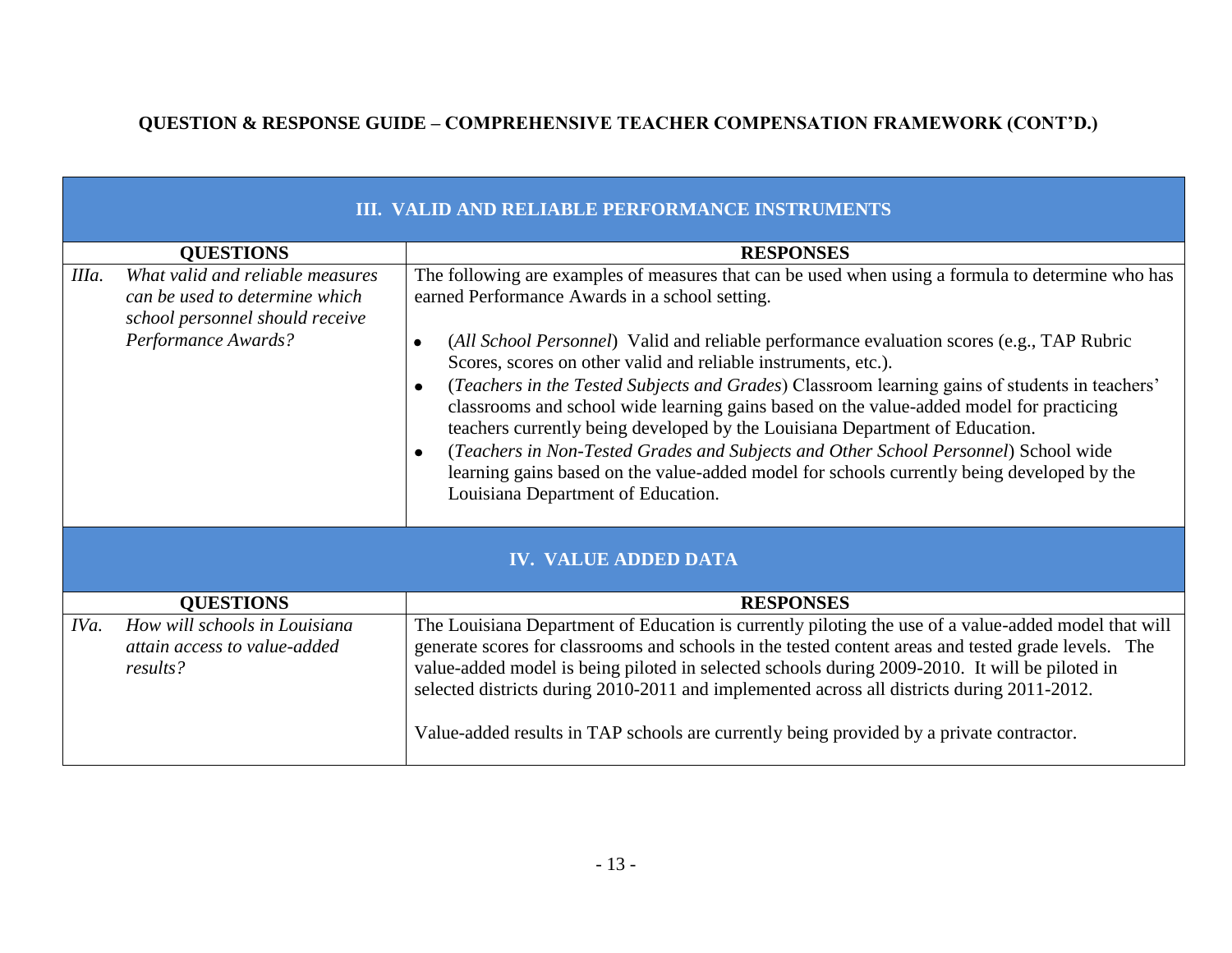|     | <b>TEACHER COMPENSATION FORMULA</b>                                  |                                                                                                                                                                                                         |                                                                                                                                                                                                                                                                                                                                                                                                                                                                                                                                                                                                                                                                                                                                                                                                                                                                                                                                                                                                                   |  |
|-----|----------------------------------------------------------------------|---------------------------------------------------------------------------------------------------------------------------------------------------------------------------------------------------------|-------------------------------------------------------------------------------------------------------------------------------------------------------------------------------------------------------------------------------------------------------------------------------------------------------------------------------------------------------------------------------------------------------------------------------------------------------------------------------------------------------------------------------------------------------------------------------------------------------------------------------------------------------------------------------------------------------------------------------------------------------------------------------------------------------------------------------------------------------------------------------------------------------------------------------------------------------------------------------------------------------------------|--|
|     | <b>QUESTIONS</b>                                                     | <b>RESPONSES</b>                                                                                                                                                                                        | <b>EXAMPLES</b>                                                                                                                                                                                                                                                                                                                                                                                                                                                                                                                                                                                                                                                                                                                                                                                                                                                                                                                                                                                                   |  |
| Va. | How is it determined<br>who should receive<br>Performance<br>Awards? | comprehensive teacher compensation models will be consistent with the scale for TAP.                                                                                                                    | A formula will be identified by a school district that will utilize multiple measures to determine the performance level<br>of personnel at the school. The formula will be weighted and calculated based upon performance evaluation scores<br>and classroom learning gains/school learning gains. The scale for the Performance Awards for independent                                                                                                                                                                                                                                                                                                                                                                                                                                                                                                                                                                                                                                                          |  |
| Vb. | What weights will be<br>used for the<br>measures?                    | The weights will be determined by the<br>school districts based upon districts' needs,<br>grant requirements, state program<br>requirements (e.g., Race to the Top), and<br>other program requirements. | Four examples of weights are the following:<br><b>Example #1: Initial Race to the Top</b><br>(All School Personnel) Valid and reliable performance<br>50%<br>evaluation scores (e.g., TAP Rubric Scores, scores on other<br>valid and reliable instruments, etc.).<br>(Teachers in the Tested Grades) Classroom learning gains of<br>50%<br>students in teachers' classrooms based on the value-added<br>model for practicing teachers currently being developed by the<br>Louisiana Department of Education.<br><b>Example #2: TAP System</b><br>Valid and reliable performance evaluation scores (e.g., TAP<br>50%<br>Skills, Knowledge and Responsibility Score)<br>Learning gains of students (classroom and school-wide) based<br>50%<br>on the value-added model (currently using the Williams Sanders<br>value-added model). When it is developed and implemented,<br>the value-added model for practicing teachers currently being<br>developed by the Louisiana Department of Education will be<br>used. |  |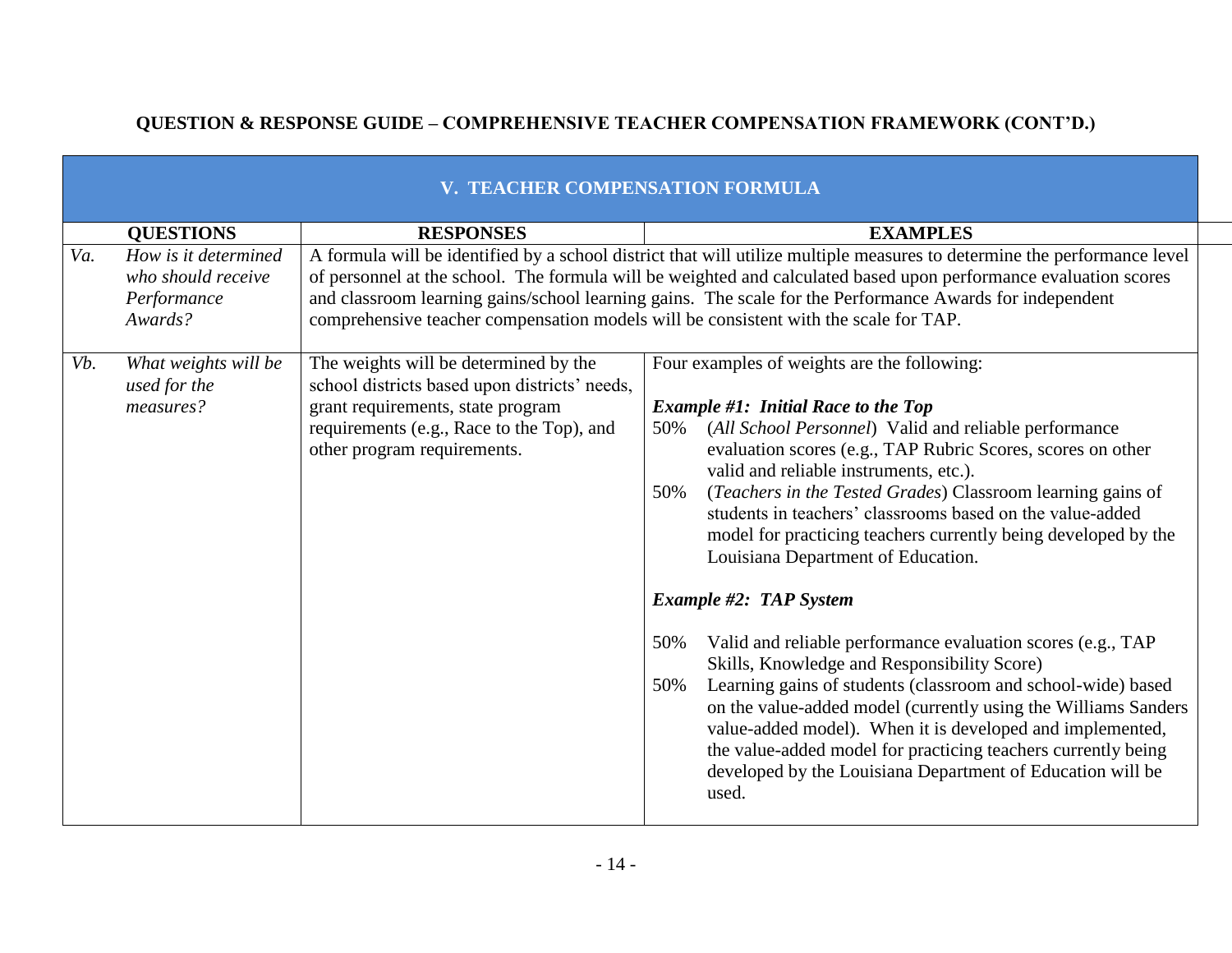|     | <b>QUESTIONS</b>                                                                                       | <b>RESPONSES</b>                                                                                                                                                                   | <b>EXAMPLES</b>                                                                                                                                                                                                                                                                                                                                                                                                                                                                                                                                                                                                                                                                                                                                            |
|-----|--------------------------------------------------------------------------------------------------------|------------------------------------------------------------------------------------------------------------------------------------------------------------------------------------|------------------------------------------------------------------------------------------------------------------------------------------------------------------------------------------------------------------------------------------------------------------------------------------------------------------------------------------------------------------------------------------------------------------------------------------------------------------------------------------------------------------------------------------------------------------------------------------------------------------------------------------------------------------------------------------------------------------------------------------------------------|
| Vb. | What weights will be                                                                                   |                                                                                                                                                                                    | <b>TAP System - Teachers in State-Tested Grades/Subjects</b>                                                                                                                                                                                                                                                                                                                                                                                                                                                                                                                                                                                                                                                                                               |
|     | used for the measures?<br>(Cont'd.)                                                                    |                                                                                                                                                                                    | 50%<br>Valid and reliable performance evaluation scores (e.g., TAP Skills,<br>Knowledge and Responsibility Score)<br>Classroom learning gains of students in teachers' classrooms based<br>30%<br>on the value-added model (currently using the Williams Sanders<br>value-added model; when developed and implemented, will use the<br>value-added model for practicing teachers currently being<br>developed by the Louisiana Department of Education.<br>School wide learning gains based on the value-added model<br>20%<br>(currently using the Williams Sanders value-added mode; when<br>developed and implemented, will use the value-added model for<br>practicing teachers currently being developed by the Louisiana<br>Department of Education. |
|     |                                                                                                        |                                                                                                                                                                                    | <b>TAP System - Teachers in Non-Tested Grades/Subjects</b>                                                                                                                                                                                                                                                                                                                                                                                                                                                                                                                                                                                                                                                                                                 |
|     |                                                                                                        |                                                                                                                                                                                    | Valid and reliable performance evaluation scores (e.g., TAP Skills,<br>50%<br>Knowledge and Responsibility Score)<br>School wide learning gains based on the value-added model<br>50%<br>(currently using the Williams Sanders value-added model)                                                                                                                                                                                                                                                                                                                                                                                                                                                                                                          |
| Vc. | What level of                                                                                          | Teachers and school personnel will be                                                                                                                                              | <b>TAP System</b>                                                                                                                                                                                                                                                                                                                                                                                                                                                                                                                                                                                                                                                                                                                                          |
|     | performance will be<br>required for school<br>personnel to secure<br>performance pay<br>compensations? | required to attain a predetermined level for<br>their (1) performance evaluation score and<br>(2) classroom/school-wide learning gains to<br>receive performance pay compensation. | To be eligible for performance pay compensations:<br>Performance evaluation scores must be at Levels 3, 4, or 5 for career<br>teachers; 3.5 or higher for mentor teachers; and 4 or higher for<br>master teachers.<br>Classroom learning gains must be at Levels 3, 4, or 5.<br>School-wide learning gains must be at Levels 3, 4, or 5.                                                                                                                                                                                                                                                                                                                                                                                                                   |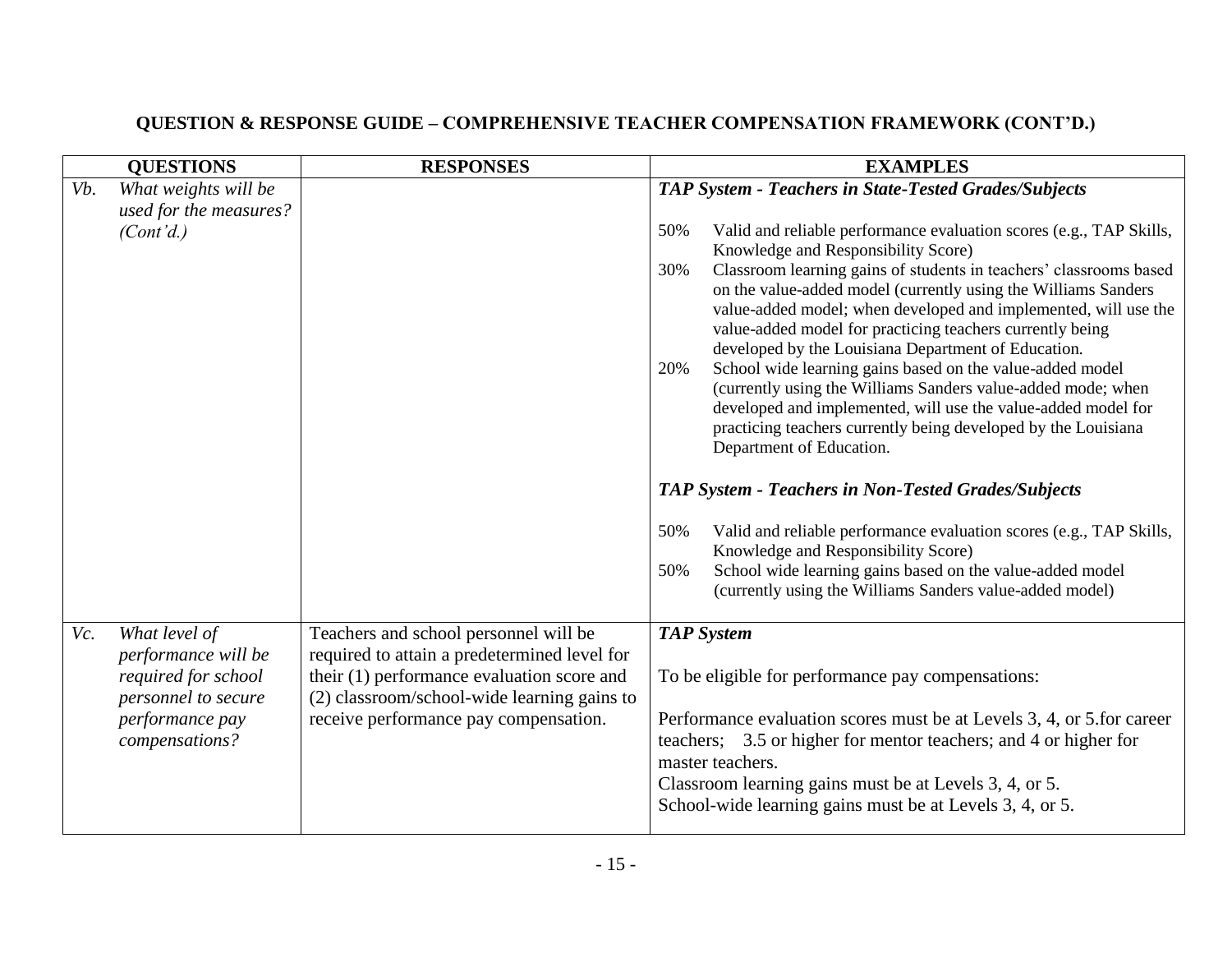|                                                                                                                   | VI. FUNDING FOR COMPREHENIVE TEACHER COMPENSATION MODEL                                                                                                                                                                                                                                                                                                                                                                                                                                                                     |                                                                                                                                                                                                                                                                                                                                                                                                                                                                                                                                                                                                                                                                                                                                                                                                                                                                                                                                                                                                                            |
|-------------------------------------------------------------------------------------------------------------------|-----------------------------------------------------------------------------------------------------------------------------------------------------------------------------------------------------------------------------------------------------------------------------------------------------------------------------------------------------------------------------------------------------------------------------------------------------------------------------------------------------------------------------|----------------------------------------------------------------------------------------------------------------------------------------------------------------------------------------------------------------------------------------------------------------------------------------------------------------------------------------------------------------------------------------------------------------------------------------------------------------------------------------------------------------------------------------------------------------------------------------------------------------------------------------------------------------------------------------------------------------------------------------------------------------------------------------------------------------------------------------------------------------------------------------------------------------------------------------------------------------------------------------------------------------------------|
| <b>QUESTIONS</b>                                                                                                  | <b>RESPONSES</b>                                                                                                                                                                                                                                                                                                                                                                                                                                                                                                            | <b>EXAMPLES</b>                                                                                                                                                                                                                                                                                                                                                                                                                                                                                                                                                                                                                                                                                                                                                                                                                                                                                                                                                                                                            |
| VIa. Where will districts<br>attain the funds to<br>implement<br>comprehensive<br>teacher compensation<br>models? | Sustainable funds are already available<br>within local school districts to implement<br>the comprehensive teacher compensation<br>models.<br>Districts will need to examine the<br>effectiveness of their existing programs and<br>procedures and redirect funds where there<br>are programs and procedures that are not<br>effective. This needs to occur as they<br>conduct their long range planning.<br>Note: Please see Appendices A and B that<br>provides a listing of available funds and<br>how they can be used. | Example #1: Available Funds in Louisiana<br>Examples of funds that are currently available with districts to<br>implement a Teacher Compensation Model are the following:<br>Title I, Part A<br>Title I, Part A School Improvement<br>School Improvement Fund $1003(g)$<br>Title II, Part A<br>Title III, Part A – English Language Acquisition, Language Enhancement<br>and Academic Achievement Act<br>Title VI, Rural Education Achievement Program<br>IDEA, Part B 611<br>IDEA, Part B Coordinated Early Intervening Services (CEIS)<br>8(g) Statewide Grant Program - TAP<br>Minimum Foundation Program<br><b>Example #2: Potential Funds With Competitive Grants</b><br>Districts can hire grant writers to attain competitive grant funds to<br>support the program. Examples of competitive grant funds that are<br>available include the following:<br><b>Teacher Incentive Fund</b><br><b>Effective Teachers and Leaders Program</b><br>Teacher and Leader Innovation Fund<br><b>Teacher and Leader Pathways</b> |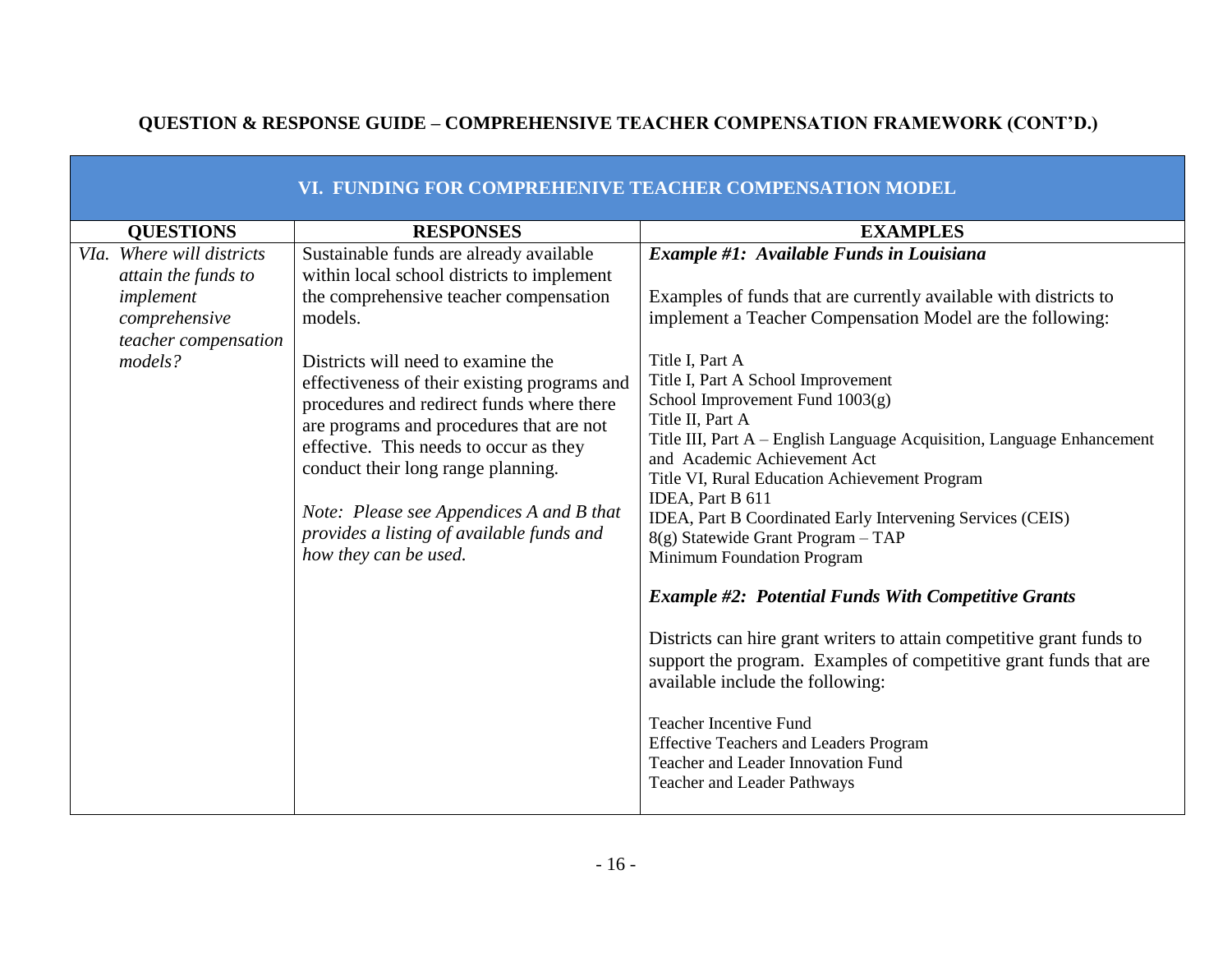|                   | <b>QUESTIONS</b>                                                                                          | <b>RESPONSES</b>                                                                                                                                                                                                                                                                       | <b>EXAMPLES</b>                                                                                                                                                                                                                                                                                                                                                                                                                                                                                                                                                                                                                                                                                                                                                                                                    |
|-------------------|-----------------------------------------------------------------------------------------------------------|----------------------------------------------------------------------------------------------------------------------------------------------------------------------------------------------------------------------------------------------------------------------------------------|--------------------------------------------------------------------------------------------------------------------------------------------------------------------------------------------------------------------------------------------------------------------------------------------------------------------------------------------------------------------------------------------------------------------------------------------------------------------------------------------------------------------------------------------------------------------------------------------------------------------------------------------------------------------------------------------------------------------------------------------------------------------------------------------------------------------|
| VI <sub>b</sub> . | How will a<br>comprehensive<br>teacher<br>compensation<br>model impact a<br>teacher's base<br>salary.     | pay supplement to reward high performing school personnel.                                                                                                                                                                                                                             | Districts should begin with an equitable salary-base. Each yearly Performance Award will be a one-time, individual                                                                                                                                                                                                                                                                                                                                                                                                                                                                                                                                                                                                                                                                                                 |
| VIc.              | What is the<br>recommended<br>process to<br>determine the size<br>of the performance<br>pay compensation? | The size of the performance pay<br>compensation will differ in each school<br>district based upon the formula used by the<br>district to determine the awards. Teachers<br>and school personnel will know in advance<br>the amount of funding for the performance<br>pay compensation. | TAP System - Teachers in Louisiana<br>Each district establishes a per teacher amount to go into an "incentive"<br>pay pool." The total amount available in the incentive pool is the<br>Number of Teachers x the Per Teacher Amount. A minimum of<br>\$2,000 per teacher is recommended. The award fund is divided into<br>six award pools using a ratio of the career ladder level (e.g. career<br>teachers in tested grades/subjects, career teachers in non-tested<br>grades/subjects, mentor teachers in tested grades/subjects, mentor<br>teachers in non-tested grades/subjects, master teachers in tested<br>grades/subjects, and master teachers in non-tested grades/subjects.<br>The per teacher amounts in Louisiana range from \$2,000 -\$4,000 per<br>teacher with an average of \$2,500 per teacher. |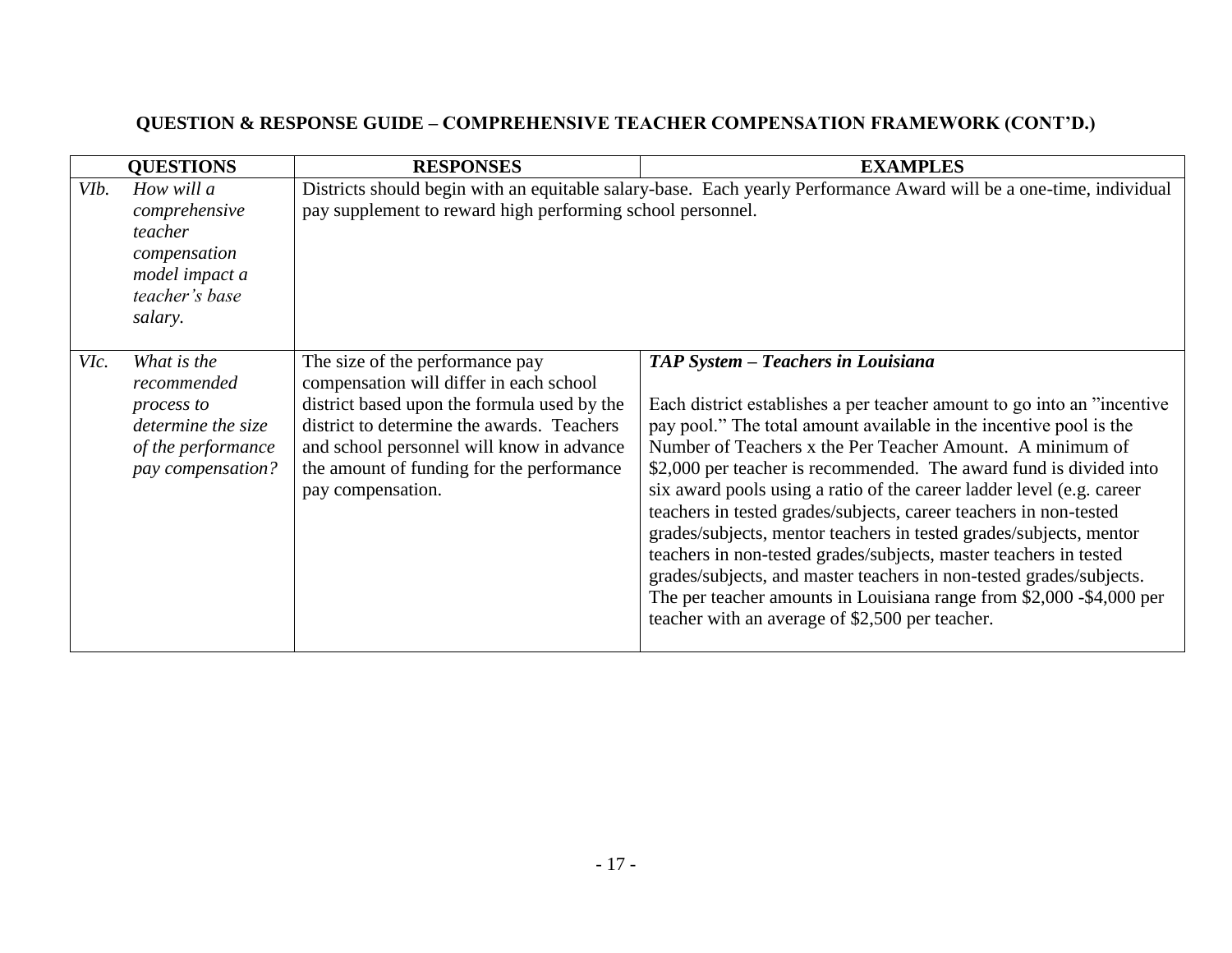|      | <b>QUESTIONS</b>                                                                                                                                                        | <b>RESPONSES</b>                                                                                                   | <b>EXAMPLES</b>                                                                                                                                                                                                                                                                                                                                                                                                                                                                                                                                                                                                                                                                                                                                                                                                                                                                                                                                                                                                           |
|------|-------------------------------------------------------------------------------------------------------------------------------------------------------------------------|--------------------------------------------------------------------------------------------------------------------|---------------------------------------------------------------------------------------------------------------------------------------------------------------------------------------------------------------------------------------------------------------------------------------------------------------------------------------------------------------------------------------------------------------------------------------------------------------------------------------------------------------------------------------------------------------------------------------------------------------------------------------------------------------------------------------------------------------------------------------------------------------------------------------------------------------------------------------------------------------------------------------------------------------------------------------------------------------------------------------------------------------------------|
| VId. | How often should the<br>performance pay<br>compensation be<br>distributed?                                                                                              | The performance pay compensation will be<br>paid annually once growth in student<br>achievement can be determined. | TAP System - Teachers in Louisiana<br>Performance incentive awards are compensated annually. Currently<br>in Louisiana TAP schools, the first calculation of a performance<br>award is made at the conclusion of Year Two of TAP. [Note: In<br>many TAP schools in other states the performance award is first<br>calculated at the end of Year One of TAP.] Since student learning<br>gains and school learning gains are based on statewide assessment<br>results, the award for one school year usually is distributed at the<br>start of the following school year. (For example, the performance<br>awards for the 2008-2009 school year were awarded in October<br>2009.                                                                                                                                                                                                                                                                                                                                            |
| VIe. | What is the<br>recommended size of<br>the augmentation<br>stipends for career<br>paths (e.g., mentor<br>teachers, master<br>teachers, regional<br>lead teachers, etc.)? | The size of the augmentation stipends for<br>career paths should be determined by the<br>local school districts.   | Example #1: TAP System - Master Teachers in Louisiana<br>The additional amount paid to Master Teachers by districts in Louisiana for<br>additional responsibilities ranges from \$1,500 to \$6,000, with an average<br>of about \$5,000 across participants and districts. Master teachers in<br>Louisiana may also be compensated for working additional days beyond<br>the regular school years. It is recommended that they work an additional<br>10-20 days at a rate determined by the districts.<br><b>Example #2: TAP System - Mentor Teachers in Louisiana</b><br>The additional amount paid to Mentor Teachers by districts in Louisiana<br>for additional responsibilities ranges from $$1,500$ to $$5,000$ , with an<br>average of about \$2,500 across participants and districts. Mentor teachers<br>in Louisiana may also be compensated for working additional days beyond<br>the regular school years. It is recommended that they work an additional<br>5-10 days at a rate determined by the districts. |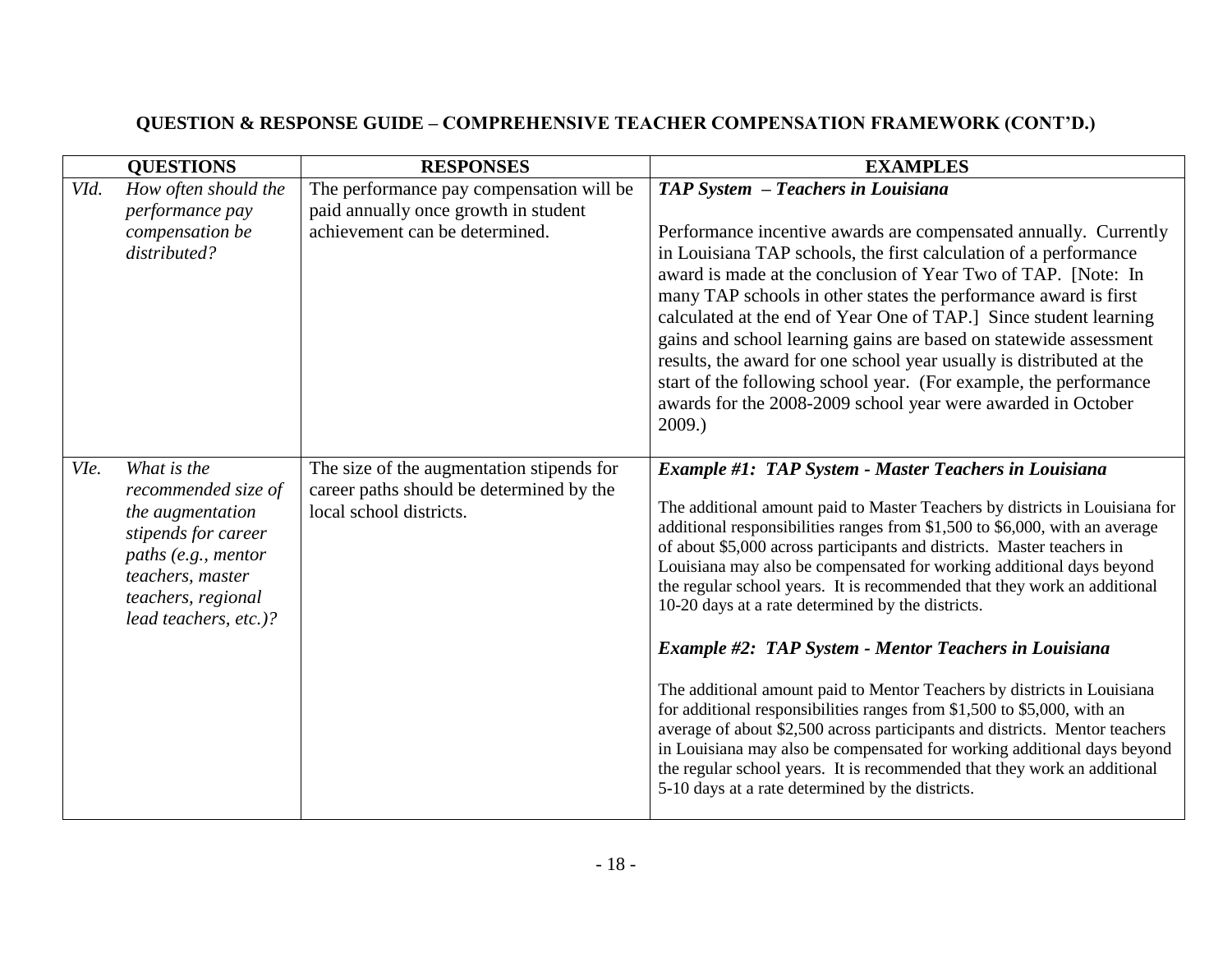| <b>QUESTIONS</b> |                        | <b>RESPONSES</b>                                                               | <b>EXAMPLES</b>                                                                                                                                                                         |                              |
|------------------|------------------------|--------------------------------------------------------------------------------|-----------------------------------------------------------------------------------------------------------------------------------------------------------------------------------------|------------------------------|
| VIf.             | What will be the       | The major potential costs to implement the                                     | TAP System in Louisiana for an Elementary School with 500-600                                                                                                                           |                              |
|                  | anticipated            | model will be the following:                                                   | students and 32 teachers (career and mentor) $-$ Third Year of                                                                                                                          |                              |
|                  | additional costs for   |                                                                                | <b>Program Once Growth is Calculated</b>                                                                                                                                                |                              |
|                  | schools to             | <b>Multiple Career Paths:</b>                                                  |                                                                                                                                                                                         |                              |
|                  | <i>implement a</i>     | <b>Base Teacher Salary</b>                                                     | <b>Multiple Career Paths</b>                                                                                                                                                            |                              |
|                  | comprehensive          | Augmented Salary - Multiple Paths                                              |                                                                                                                                                                                         |                              |
|                  | teacher                | <b>Additional Working Days</b>                                                 | <b>Master Teachers</b>                                                                                                                                                                  |                              |
|                  | compensation<br>model? | <b>Performance-Based Evaluation</b><br><b>Teacher Observation Tool Scoring</b> | Base Salary for 2 master teachers @ \$55,000 per teacher<br>Augmented Salary - \$5,000 per teacher<br>Additional Working Days - 2 teachers for 15 additional<br>days @ \$200 per day    | \$110,000<br>10,000<br>6,000 |
|                  |                        | <b>Performance-Based Compensation:</b>                                         | <b>Mentor Teachers</b>                                                                                                                                                                  |                              |
|                  |                        | Performance Awards                                                             | Augmented Salary – 4 mentor teachers @\$2,500 per teacher                                                                                                                               | 10,000                       |
|                  |                        |                                                                                | Additional Working Days - 4 teachers for 4 additional                                                                                                                                   | 3,200                        |
|                  |                        | <b>Ongoing Professional Development</b>                                        | days @ \$200 per day                                                                                                                                                                    |                              |
|                  |                        | <b>Substitutes</b>                                                             |                                                                                                                                                                                         |                              |
|                  |                        | Travel                                                                         | <b>Performance-Based Evaluation</b>                                                                                                                                                     |                              |
|                  |                        |                                                                                | Scoring of Performance-Based Evaluation Tool                                                                                                                                            | 2,000                        |
|                  |                        |                                                                                | <b>Performance-Based Compensation</b>                                                                                                                                                   |                              |
|                  |                        |                                                                                | 32 career and master teachers @ \$2,000 per teacher                                                                                                                                     | 64,000                       |
|                  |                        |                                                                                | for Performance Awards                                                                                                                                                                  |                              |
|                  |                        |                                                                                | <b>Ongoing Professional Development</b><br>Travel for training of 8 member leadership team.<br>Substitutes for mentors $(2 \text{ hr. x } 36 \text{ weeks x } 4 \text{ mentions x$20})$ | 20,000<br>5,800              |
|                  |                        |                                                                                | <b>TOTAL</b>                                                                                                                                                                            | \$231,000                    |
|                  |                        |                                                                                |                                                                                                                                                                                         |                              |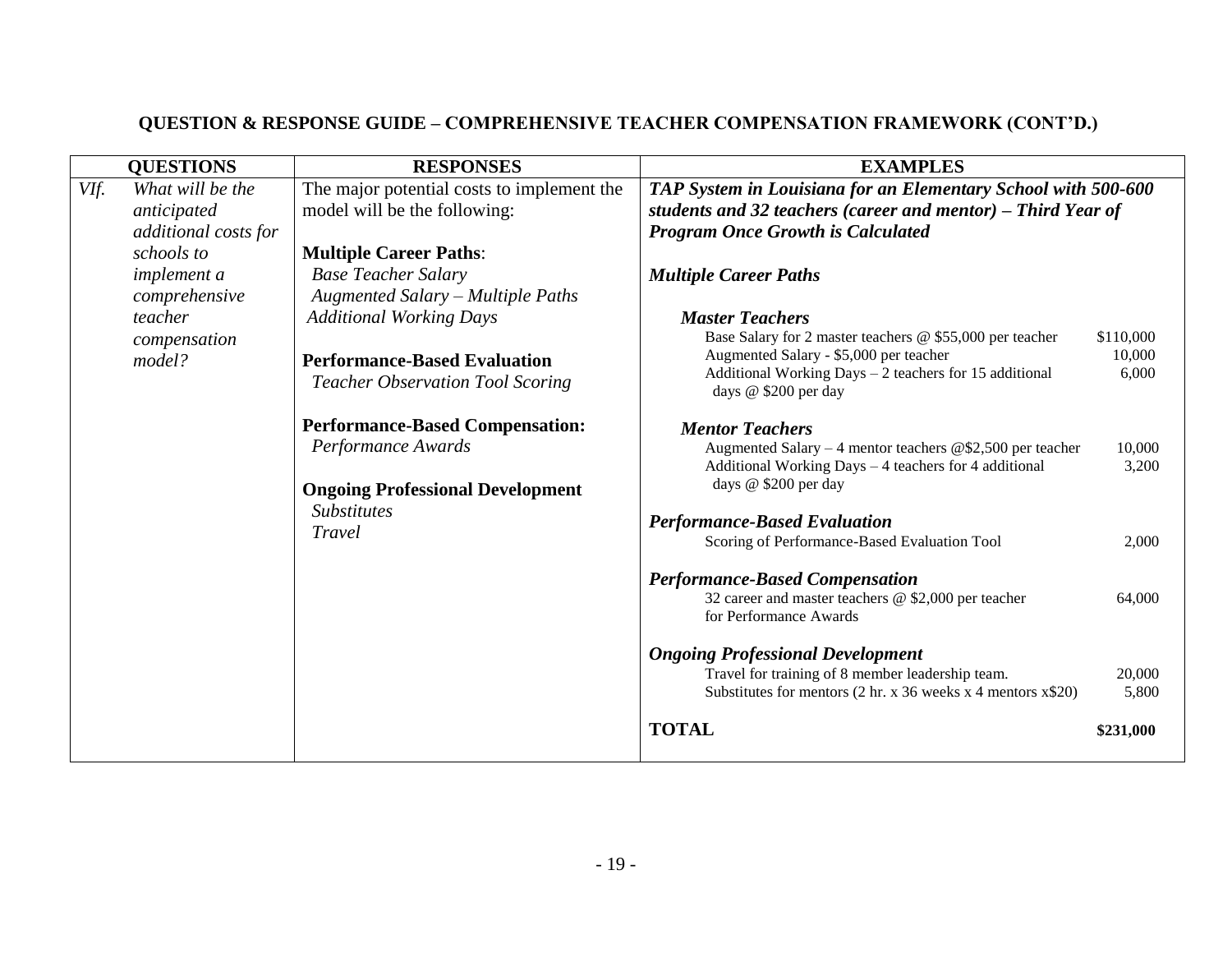|       |                                                                                                                                                                                                                                                                                                      | VII. TEACHER PERFORMANCE AWARDS                                                                                                |                                                                                                                                                                                                                                                                                                                                                                                                                                                                                                                                                                                                                                                                                                                                                   |
|-------|------------------------------------------------------------------------------------------------------------------------------------------------------------------------------------------------------------------------------------------------------------------------------------------------------|--------------------------------------------------------------------------------------------------------------------------------|---------------------------------------------------------------------------------------------------------------------------------------------------------------------------------------------------------------------------------------------------------------------------------------------------------------------------------------------------------------------------------------------------------------------------------------------------------------------------------------------------------------------------------------------------------------------------------------------------------------------------------------------------------------------------------------------------------------------------------------------------|
|       | <b>QUESTIONS</b>                                                                                                                                                                                                                                                                                     | <b>RESPONSES</b>                                                                                                               | <b>EXAMPLES</b>                                                                                                                                                                                                                                                                                                                                                                                                                                                                                                                                                                                                                                                                                                                                   |
| VIIa. | Will all teachers in<br>Louisiana receive<br>the same size<br>Performance<br>Awards?                                                                                                                                                                                                                 | Districts will create their own process to award Performance Awards to school personnel.                                       |                                                                                                                                                                                                                                                                                                                                                                                                                                                                                                                                                                                                                                                                                                                                                   |
| VIIb. | Will all school<br>personnel receive<br>the same size<br>performance pay<br>compensation or<br>will the<br>performance pay<br>compensations vary<br>in size depending<br>upon the roles and<br>responsibilities of<br>personnel in the<br>school (e.g.,<br>teachers, librarians,<br>janitors, etc.)? | The sizes of the performance pay<br>compensations will vary depending on the<br>roles and responsibilities of the individuals. | <b>TAP System in Louisiana</b><br>Performance pay compensation fallS under two broad categories in<br>TAP:<br>Additional compensation (salary augmentation) for additional<br>$\bullet$<br>roles and responsibilities - The salary augmentation for master<br>teachers and mentor teachers is an example of that type of<br>compensation. (see answer to #15 above).<br>Additional compensation for teacher performance (as scored<br>$\bullet$<br>against the TAP rubrics on multiple evaluations) and student<br>performance (as measured in learning gains/value added growth<br>of students). The size of the performance award varies from<br>teacher to teacher – with more effective teachers receiving larger<br>amounts of compensation. |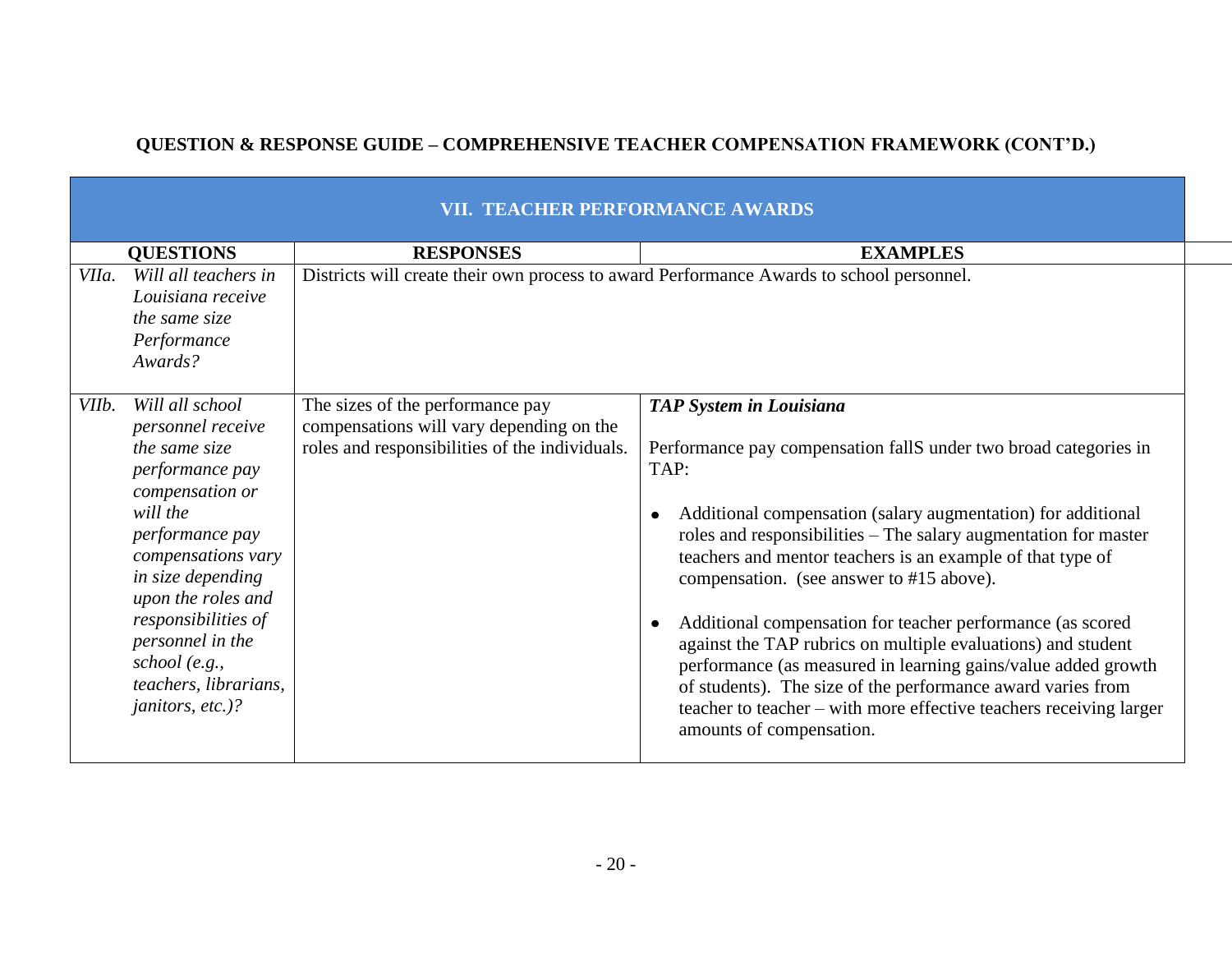| <b>QUESTIONS</b>                                                                                                                               | <b>RESPONSES</b>                                                                                                                                                                                                                                                                                                                                                          | <b>EXAMPLES</b>                                                                                                                                                                                                                                                                                                                                                                                                                                                                                                                                                                                                                                                                                                                                                                                                                                                                                                                                                                                                                                                                                                                                                                |
|------------------------------------------------------------------------------------------------------------------------------------------------|---------------------------------------------------------------------------------------------------------------------------------------------------------------------------------------------------------------------------------------------------------------------------------------------------------------------------------------------------------------------------|--------------------------------------------------------------------------------------------------------------------------------------------------------------------------------------------------------------------------------------------------------------------------------------------------------------------------------------------------------------------------------------------------------------------------------------------------------------------------------------------------------------------------------------------------------------------------------------------------------------------------------------------------------------------------------------------------------------------------------------------------------------------------------------------------------------------------------------------------------------------------------------------------------------------------------------------------------------------------------------------------------------------------------------------------------------------------------------------------------------------------------------------------------------------------------|
| VIIc.<br>What will happen to<br>a teacher's<br>performance pay<br>compensation if<br>he/she moves from<br>one district to<br>another district? | Districts will set their own policies<br>pertaining to Performance Awards as<br>teachers move from one district to another<br>district.                                                                                                                                                                                                                                   | <b>Example #1: TAP in Louisiana</b><br>In the Louisiana TAP system, the district in which the teacher is<br>employed when he/she earns the Performance Award is responsible<br>for determining how this will be handled and for assuring that these<br>arrangements are communicated to all participants                                                                                                                                                                                                                                                                                                                                                                                                                                                                                                                                                                                                                                                                                                                                                                                                                                                                       |
| VIId.<br>What policies or<br>laws will need to be<br>changed?                                                                                  | law would need to be changed.<br><b>Existing Laws/Policies:</b><br>superintendents, principals, assistant principals, and other certified or licensed school personnel.<br>preceding year.<br>base pay and would not have to be paid the next year. AG Opinion 00-211.<br>Opinion 99-312.<br>the funds are not redirected to other non-salary purposes. AG Opinion 00-37. | No laws will need to be changed if school personnel are being paid a one-time, individual pay supplement to reward<br>high performing school personnel. If actions will be taken that result in a decrease to a teacher's salary, current state<br>R.S. 17:421.3 sets forth the minimum pay scale for teachers and R.S. 17:422.5 and 17:421.5 set forth the minimum salaries for<br>R.S. 17:422.5; 17:422.6; and 17:432 address reduction limitations of teacher/administrator salaries.<br>A teacher/administrator cannot be paid an hourly wage or annual salary less than the amount that was paid in the immediately<br>Funds used for any supplemental salary payments shall continue to be paid and shall not be redirected for any other purpose.<br>If additional compensation is not a fixed or regular payment and would not meet the definition of a stipend, it does not form part of the<br>A local board may redirect an individual's local supplemental pay, if the amount is redirected to other members of the class. AG<br>As discussed in Kuehn v. Calcasieu Parish School Board (647 So. 2d 544), an individual's supplemental pay may be reduced provided |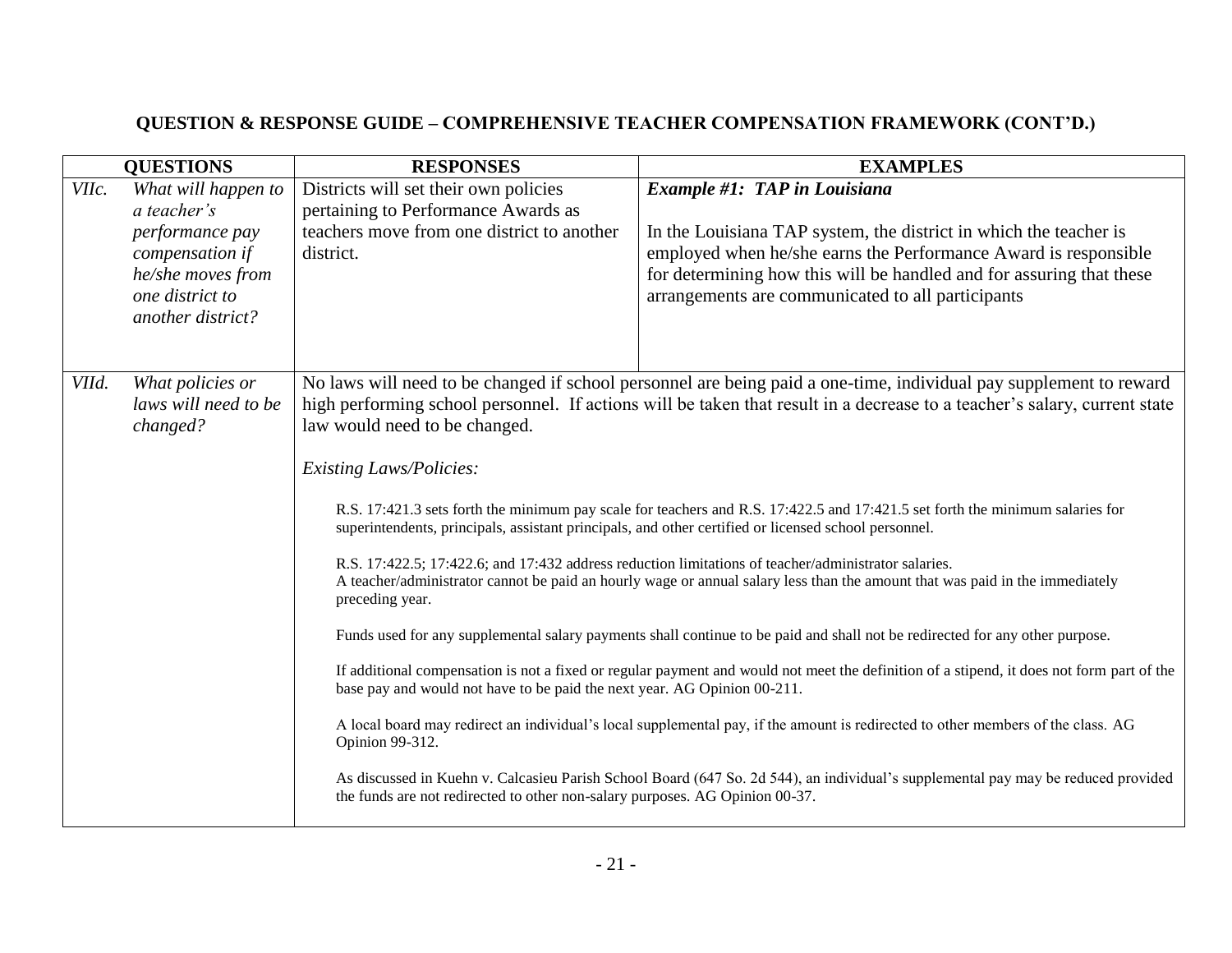#### **APPENDIX A STATE AND FEDERAL RESOURCES FOR DISTRICTS TO FUND A TEACHER COMPENSATION MODEL**

| <b>Names of Funding Sources</b>                                                                                                                                                             | <b>Purpose of Fund</b>                                                                                                                                                                                                                                                                                                                                                          | <b>Types of Schools Eligible for</b><br><b>Funding</b> |                    |                              | Amount of<br><b>Funding</b> |
|---------------------------------------------------------------------------------------------------------------------------------------------------------------------------------------------|---------------------------------------------------------------------------------------------------------------------------------------------------------------------------------------------------------------------------------------------------------------------------------------------------------------------------------------------------------------------------------|--------------------------------------------------------|--------------------|------------------------------|-----------------------------|
|                                                                                                                                                                                             |                                                                                                                                                                                                                                                                                                                                                                                 | Low-<br>Performing                                     | At-<br><b>Risk</b> | <b>Not</b><br><b>At-Risk</b> | SY 2010-2011                |
| Title I, Part A (Federal)<br>http://www.louisianaschools.net/Ide/uploads/14316.pdf                                                                                                          | To ensure that all children have a fair, equal and significant<br>opportunity to obtain a high quality education and reach, at a<br>minimum, proficiency on challenging State academic<br>achievement standards and assessments. Title I, Part A funds are<br>utilized to supplement the instructional programs in high poverty<br>districts and schools.                       |                                                        | X                  |                              | \$284,316,333               |
| Title I, Part A School Improvement (Federal)<br>http://www.louisianaschools.net/Ide/uploads/14317.pdf                                                                                       | To provide supplemental funds to LEAs to assist Title I, Part A<br>schools identified as in need of improvement; to provide a high-<br>quality education, which will enable all children to meet the state<br>student performance standards. Funds must be utilized to<br>specifically address the area(s) in which the school does not meet<br>adequate yearly progress (AYP). | $\mathbf{x}$                                           | $\mathsf{X}$       |                              | \$11,790,332                |
| School Improvement Fund 1003(g) (Federal)<br>http://www.louisianaschools.net/Ide/uploads/14315.pdf                                                                                          | To improve student achievement in Title I schools identified for<br>improvement, corrective action, or restructuring, so as to enable<br>those schools to make AYP and exit improvement status.                                                                                                                                                                                 | $\boldsymbol{X}$                                       | X                  |                              | \$9,953,200                 |
| Title II, Part A (Federal)<br>http://www.louisianaschools.net/Ide/uploads/14318.pdf                                                                                                         | To prepare, train, and recruit highly qualified teachers and<br>principals, assistant principals, paraprofessionals, and personnel<br>in order to have a positive impact on student achievement. Funds<br>may be used to increase teacher quality through job-embedded<br>PD, such as the Teacher Advancement Program.                                                          | $\boldsymbol{X}$                                       | X                  | X                            | \$59,445,512                |
| Title III, Part A - English Language Acquisition,<br><b>Language Enhancement, and Academic</b><br><b>Achievement Act</b> (Federal)<br>http://www.louisianaschools.net/Ide/uploads/14319.pdf | Title II Funds are to assist State educational agencies and local<br>educational agencies to develop and enhance their capacity to<br>provide high-quality instructional programs designed to prepare<br>limited English proficient children, including immigrant children<br>and youth, to enter all-English instruction settings.                                             |                                                        | X                  |                              | \$2,466,510                 |

## **AVAILABLE REVENUE**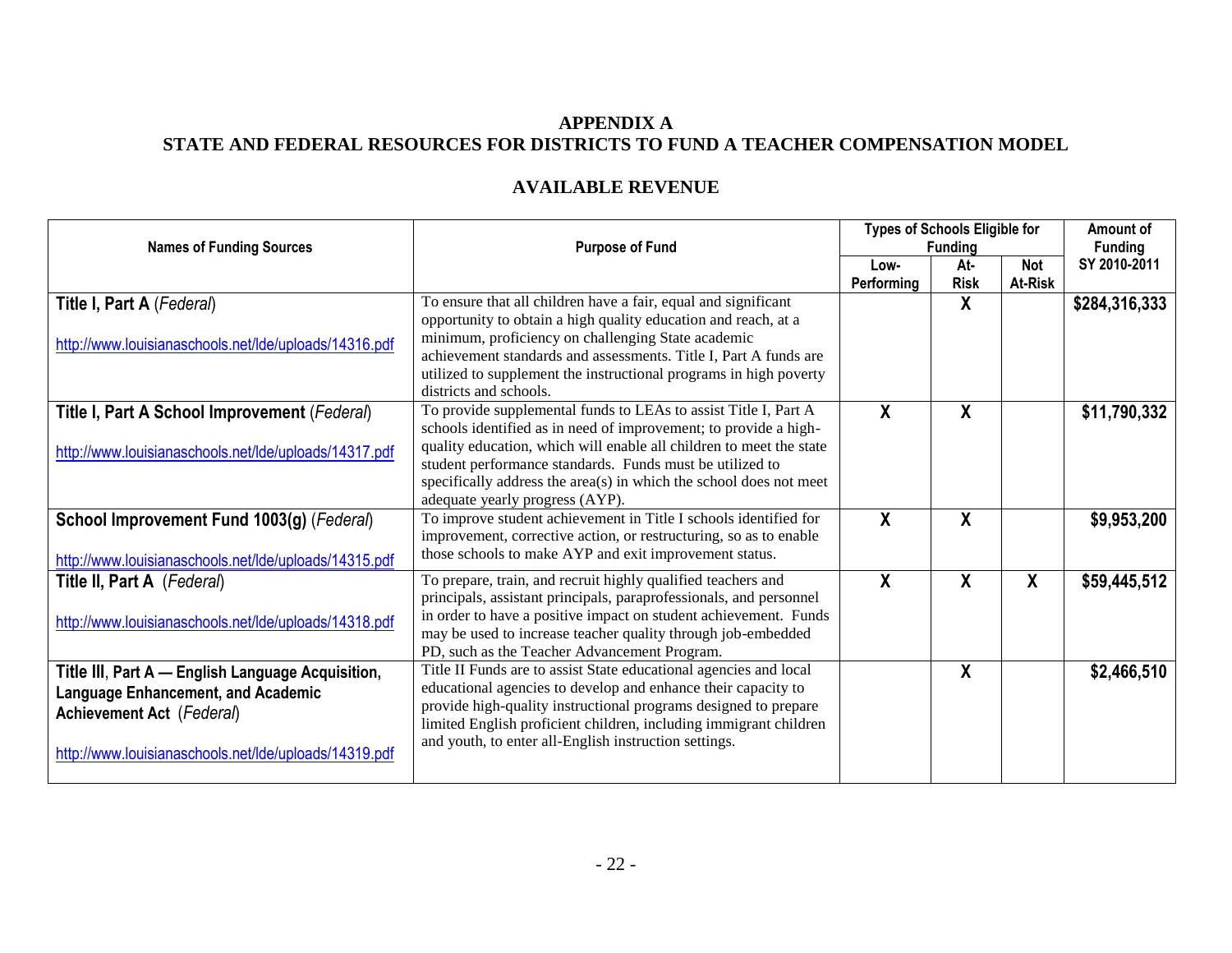#### **APPENDIX A STATE AND FEDERAL RESOURCES FOR DISTRICTS TO FUND A TEACHER COMPENSATION MODEL**

| <b>Names of Funding Sources</b>                                                                                                                           | <b>Purpose of Fund</b>                                                                                                                                                                                                                                                                                                                                                                                                                                                                                                                                                                                                                                                                                                                      | <b>Types of Schools Eligible for</b><br><b>Funding</b> |                    |                | Amount of<br><b>Funding</b> |
|-----------------------------------------------------------------------------------------------------------------------------------------------------------|---------------------------------------------------------------------------------------------------------------------------------------------------------------------------------------------------------------------------------------------------------------------------------------------------------------------------------------------------------------------------------------------------------------------------------------------------------------------------------------------------------------------------------------------------------------------------------------------------------------------------------------------------------------------------------------------------------------------------------------------|--------------------------------------------------------|--------------------|----------------|-----------------------------|
|                                                                                                                                                           |                                                                                                                                                                                                                                                                                                                                                                                                                                                                                                                                                                                                                                                                                                                                             | Low-<br>Performing                                     | At-<br><b>Risk</b> | Not<br>At-Risk | SY 2010-2011                |
| <b>Title VI, Rural Education Achievement Program</b><br>(Federal)<br>http://www.louisianaschools.net/Ide/uploads/14314.pdf                                | Designed to address the needs of rural, low-income schools.<br>Apply these funds to allowable activities under Title I-A<br>Improving Basic Programs, Title II-A Teacher and Principal<br>Training Fund, Title III English Language Acquisition.                                                                                                                                                                                                                                                                                                                                                                                                                                                                                            |                                                        | X                  |                | \$3,438,309                 |
| <b>IDEA</b> , Part B 611 (Federal)<br>http://www.louisianaschools.net/Ide/uploads/14306.pdf                                                               | An LEA may use funds received under Part B school-wide<br>program under Section 1114 of the ESEA, except that the amount<br>so used in any such program may not exceed:<br>• The amount received by the LEA under Part B of the Act for<br>that fiscal year; divided by<br>• The number of children with disabilities in the jurisdiction of<br>the LEA; and multiplied by<br>• The number of children with disabilities participating in the<br>school-wide program.                                                                                                                                                                                                                                                                       |                                                        | X                  |                | \$166,310,059               |
| <b>IDEA, Part B Coordinated Early Intervening</b><br><b>Services (CEIS)</b> (Federal)<br>http://www2.ed.gov/policy/speced/guid/idea/c<br>eis-guidance.doc | Any district identified under Section $618(d)(1)$ must reserve the<br>maximum amount of funds (15 percent) to provide<br>comprehensive coordinated early intervening services to children<br>in the LEA, particularly children in those groups that were<br>significantly over identified under paragraph $618(d)(1)(A)$ . The<br>IDEA Part B regulations define early intervening services (EIS)<br>as services to students who have not been identified as needing<br>special education or related services, but who need increased<br>academic and behavioral support to succeed in a general<br>education environment (e.g., professional development for<br>general education teachers and implementation of academic<br>instruction). |                                                        | χ                  |                | <b>TBD</b>                  |

# **AVAILABLE REVENUE (CONT'D.)**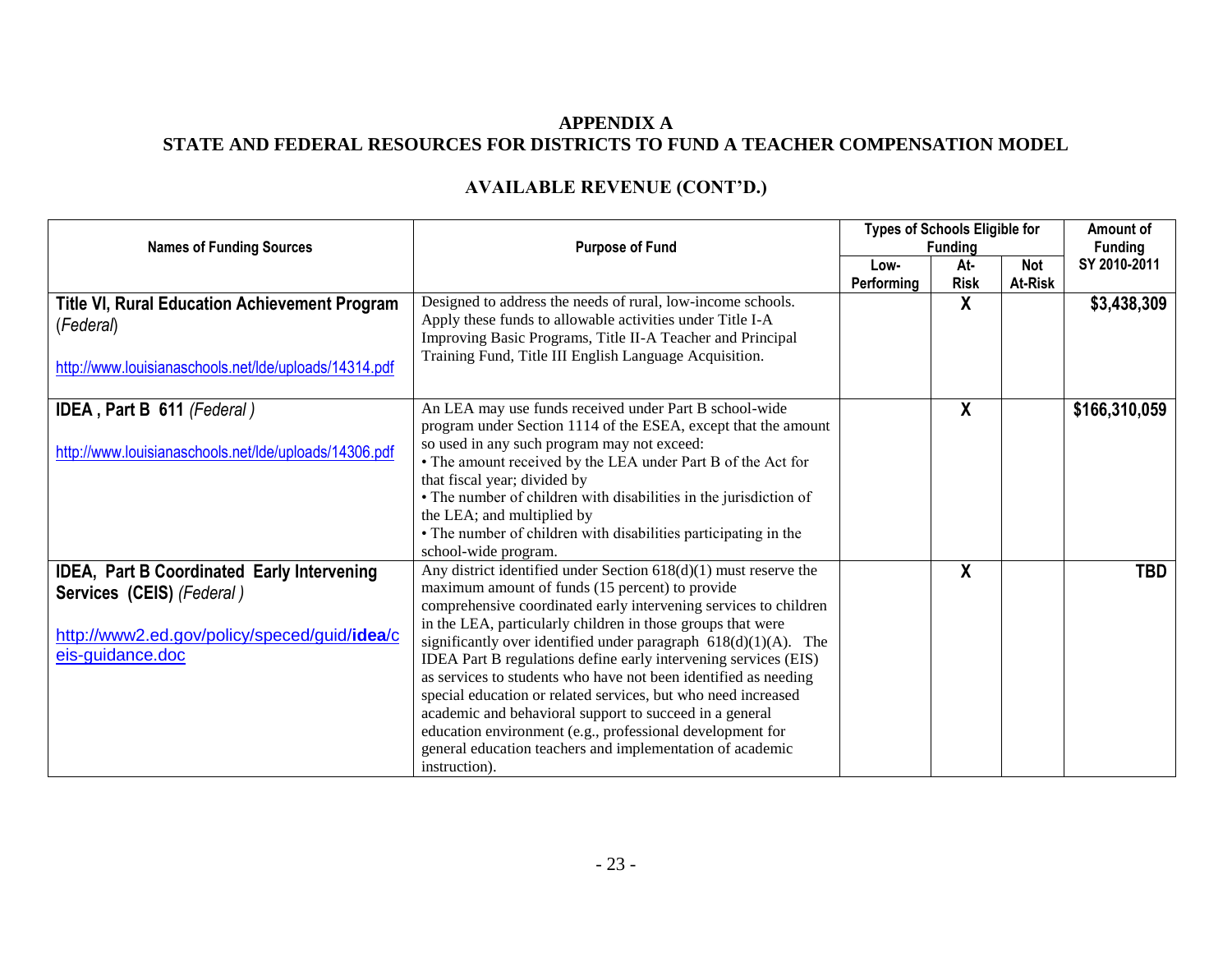## **APPENDIX A STATE AND FEDERAL RESOURCES FOR DISTRICTS TO FUND A TEACHER COMPENSATION MODEL**

| <b>Names of Funding Sources</b>                                                                                                                                                                                                                                                                                                                                                                                                                                                         | <b>Purpose of Fund</b>                                                                                                                                                                                                                                                                                                                                                                                                                                                                                                                                                                                                                                                                                                                                                                                                                                                                  | <b>Types of Schools Eligible for</b><br><b>Funding</b> |                    |                              | Amount of<br><b>Funding</b> |
|-----------------------------------------------------------------------------------------------------------------------------------------------------------------------------------------------------------------------------------------------------------------------------------------------------------------------------------------------------------------------------------------------------------------------------------------------------------------------------------------|-----------------------------------------------------------------------------------------------------------------------------------------------------------------------------------------------------------------------------------------------------------------------------------------------------------------------------------------------------------------------------------------------------------------------------------------------------------------------------------------------------------------------------------------------------------------------------------------------------------------------------------------------------------------------------------------------------------------------------------------------------------------------------------------------------------------------------------------------------------------------------------------|--------------------------------------------------------|--------------------|------------------------------|-----------------------------|
|                                                                                                                                                                                                                                                                                                                                                                                                                                                                                         |                                                                                                                                                                                                                                                                                                                                                                                                                                                                                                                                                                                                                                                                                                                                                                                                                                                                                         | Low-<br>Performing                                     | At-<br><b>Risk</b> | <b>Not</b><br><b>At-Risk</b> | SY 2010-2011                |
| 8(g) Statewide Grant Program-TAP (State)                                                                                                                                                                                                                                                                                                                                                                                                                                                | The Statewide Grant $8(g)$ Programs are administered by state<br>agencies, such as the Department of Education, to provide goods,                                                                                                                                                                                                                                                                                                                                                                                                                                                                                                                                                                                                                                                                                                                                                       | X                                                      | X                  | X                            | \$2,200,000                 |
| http://www.louisianaschools.net/Ide/tap/tap.html                                                                                                                                                                                                                                                                                                                                                                                                                                        | services, or flow-through dollars to schools or school systems.<br>The programs target specific participants and/or focus on<br>common goals determined by the administering agency and<br>approved by BESE. Students, teachers, and administrators can all<br>benefit from funded programs, which can be implemented to<br>provide support services, including the incorporation of up-to-<br>date classroom methodology, curriculum and assessment<br>materials, technical support for school and district leaders, and<br>professional development.                                                                                                                                                                                                                                                                                                                                  |                                                        |                    |                              |                             |
| Minimum Foundation Program (MFP) (State)<br>Weighted Student Membership<br>http://www.louisianaschools.net/Ide/finance/673.html<br>Level I State Share of At-Risk Dollars is \$228,477,619.<br>Growth Dollars Attributable to the 1% Incremental<br>Change in At-Risk Weight is \$10,385,346. \$8,827,544<br>is 85% of the 1% Incremental Change in At-Risk<br>Weight LEAs must report what At-Risk Funds were<br>utilized for in each school with $50\%$ or more of $F/R$<br>students. | The MFP formula determines the cost of a minimum<br>foundation program of education in all public<br>schools and helps to equitably allocate the funds to<br>LEAs. The MFP calculation begins with the base per<br>pupil amount (\$3,855) which is multiplied by the<br>number of "weighted" students. Add-on weights<br>are based on student characteristics recognizing the<br>extra costs of instruction for certain categories of<br>students - At-Risk Students (22%). Beginning with FY<br>08-09, LEAs are required to report on the activities for which<br>the At-Risk Funds were utilized for each school identified as<br>having 50% or more free or reduced priced lunch students. In<br>addition, the LEAs must essure that 85% of the funding<br>generated by the incremental increase in the At-Risk weight will<br>continue to be allocated to benefit At-Risk students. |                                                        | X                  |                              | \$8,827,544                 |
| Education Excellence Fund (EEF) (State)<br>http://www.louisianaschools.net/Ide/eia/1590.html                                                                                                                                                                                                                                                                                                                                                                                            | Monies appropriatedshall be restricted to expenditures for pre-<br>kindergarten through twelfth grade that support excellence in<br>educational practice.                                                                                                                                                                                                                                                                                                                                                                                                                                                                                                                                                                                                                                                                                                                               | $\overline{\mathbf{X}}$                                | X                  | X                            | 16,386,789.9                |
|                                                                                                                                                                                                                                                                                                                                                                                                                                                                                         |                                                                                                                                                                                                                                                                                                                                                                                                                                                                                                                                                                                                                                                                                                                                                                                                                                                                                         |                                                        |                    |                              |                             |

# **AVAILABLE REVENUE (CONT'D.)**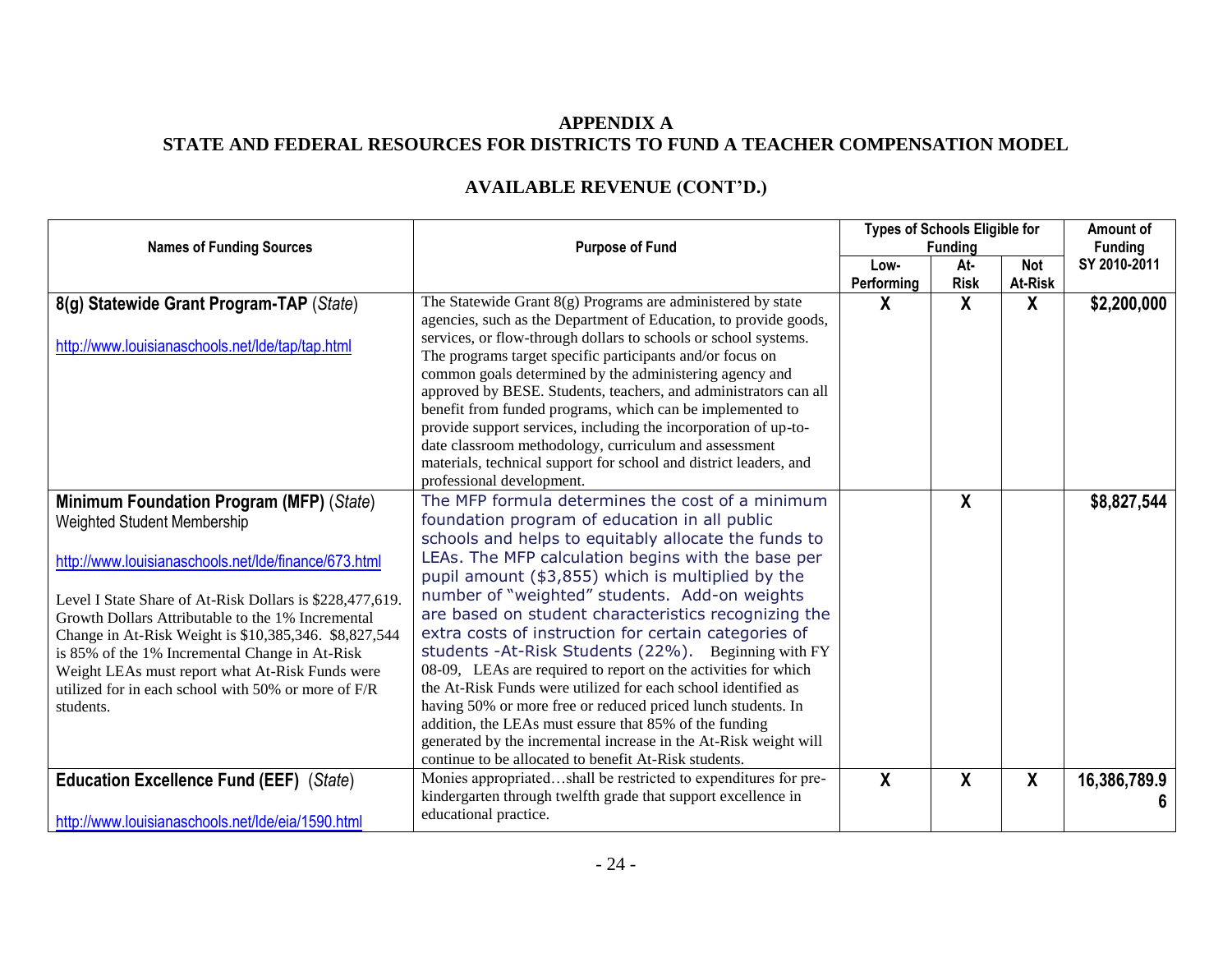#### **APPENDIX B STATE AND FEDERAL RESOURCES FOR DISTRICTS TO FUND A TEACHER COMPENSATION MODEL**

| <b>Names of Funding Sources</b>                                                                     | <b>Brief Descriptions</b>                                                                                                                                                                                                                                                                                                                                                                                                                                                                                                                                                                                                                                                                                                                               | <b>Types of Schools Eligible for</b><br><b>Funding</b> |                    |                       | Amount of<br><b>Funding</b> |
|-----------------------------------------------------------------------------------------------------|---------------------------------------------------------------------------------------------------------------------------------------------------------------------------------------------------------------------------------------------------------------------------------------------------------------------------------------------------------------------------------------------------------------------------------------------------------------------------------------------------------------------------------------------------------------------------------------------------------------------------------------------------------------------------------------------------------------------------------------------------------|--------------------------------------------------------|--------------------|-----------------------|-----------------------------|
|                                                                                                     |                                                                                                                                                                                                                                                                                                                                                                                                                                                                                                                                                                                                                                                                                                                                                         | Low-<br>Performing                                     | At-<br><b>Risk</b> | <b>Not</b><br>At-Risk |                             |
| Race to the Top (Federal)<br>http://www.louisianaschools.net/Ide/r2t/index.html                     | Race to the Top was authorized through the 2009 American<br>Recovery and Reinvestment Act (ARRA) and is designed to<br>support public education reform. The \$4.35 billion allocation is<br>the single largest pool of discretionary funding dedicated to<br>education reform in the history of the U.S. Twenty-eight local<br>school districts and fifty-six independent charter schools have<br>voluntarily signed on to take direct part in the state's Race to the<br>Top program as a Participating LEA. Districts that chose not to<br>sign on as Participating LEAs may choose to become Involved<br>LEAs. Involved LEAs will have the opportunity to compete for<br>reform dollars via the Louisiana Educational Best Practices Fund<br>(LEBP). | X                                                      | X                  | X                     | \$3,400,000                 |
| Teacher Incentive Fund (Federal)<br>http://www2.ed.gov/programs/teacherincentive/applican<br>t.html | This program supports efforts to develop and implement<br>performance-based teacher and principal compensation systems<br>in high-need schools. Goals include:<br>*Improving student achievement by increasing teacher and<br>principal effectiveness;                                                                                                                                                                                                                                                                                                                                                                                                                                                                                                  |                                                        | X                  |                       | <b>TBD</b>                  |
| 2010 US DOE Appropriation: \$400,000,000                                                            | *Reforming teacher and principal compensation systems so that<br>teachers and principals are rewarded for increases in student                                                                                                                                                                                                                                                                                                                                                                                                                                                                                                                                                                                                                          |                                                        |                    |                       |                             |
| <b>Number of New Awards Anticipated: TBD</b>                                                        | achievement:<br>*Increasing the number of effective teachers teaching poor,                                                                                                                                                                                                                                                                                                                                                                                                                                                                                                                                                                                                                                                                             |                                                        |                    |                       |                             |
| Range of Award: TBD                                                                                 | minority, and disadvantaged students in hard-to-staff subjects;<br>and<br>*Creating sustainable performance-based compensation systems.                                                                                                                                                                                                                                                                                                                                                                                                                                                                                                                                                                                                                 |                                                        |                    |                       |                             |

## **POTENTIAL REVENUE**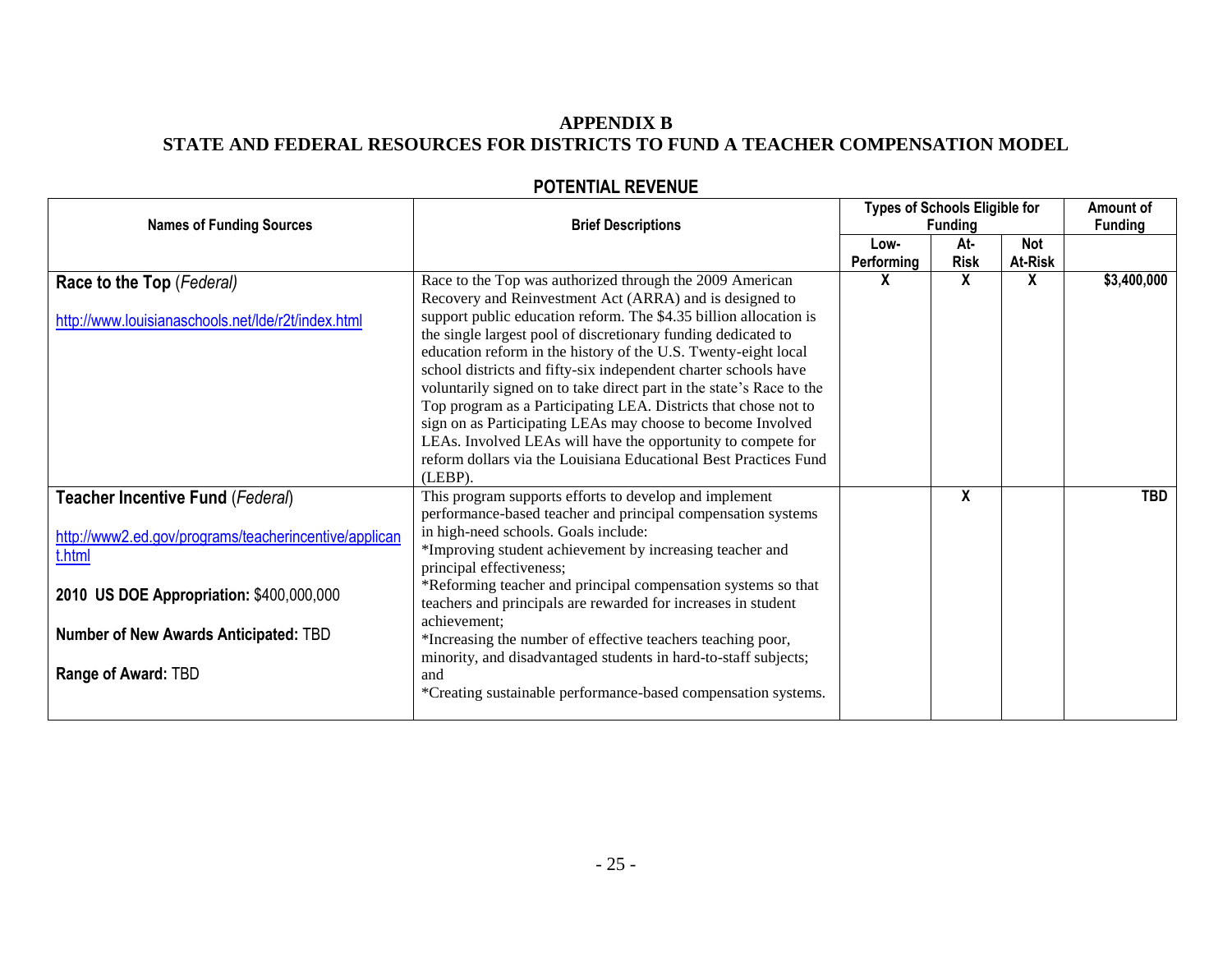### **APPENDIX B STATE AND FEDERAL RESOURCES FOR DISTRICTS TO FUND A TEACHER COMPENSATION MODEL**

| <b>Names of Funding Sources</b>                                                                                                                                                                                                                                                                                                                                                                                                        | <b>Brief Descriptions</b>                                                                                                                                                                                                                                                                                                                                                                                                                                                                                                                                                                                                                                                                                                                                                                                                                                                                                                                     | <b>Types of Schools Eligible for</b><br><b>Funding</b> |                    |                       | Amount of<br><b>Funding</b> |
|----------------------------------------------------------------------------------------------------------------------------------------------------------------------------------------------------------------------------------------------------------------------------------------------------------------------------------------------------------------------------------------------------------------------------------------|-----------------------------------------------------------------------------------------------------------------------------------------------------------------------------------------------------------------------------------------------------------------------------------------------------------------------------------------------------------------------------------------------------------------------------------------------------------------------------------------------------------------------------------------------------------------------------------------------------------------------------------------------------------------------------------------------------------------------------------------------------------------------------------------------------------------------------------------------------------------------------------------------------------------------------------------------|--------------------------------------------------------|--------------------|-----------------------|-----------------------------|
|                                                                                                                                                                                                                                                                                                                                                                                                                                        |                                                                                                                                                                                                                                                                                                                                                                                                                                                                                                                                                                                                                                                                                                                                                                                                                                                                                                                                               | Low-<br>Performing                                     | At-<br><b>Risk</b> | <b>Not</b><br>At-Risk |                             |
| <b>Effective Teachers and Leaders Program</b><br>(Federal)<br>http://www2.ed.gov/about/overview/budget/budget11/su<br>mmary/edlite-section1.html<br>Effective Teachers and Leaders Program replaces Title II<br>Improving Teacher Quality State Grants in 2011.<br>(There will be a reduction of \$447 million in 2011.)<br>2011 US DOE Appropriation: \$2,500,000,000<br>Number of New Awards Anticipated: TBD<br>Range of Award: TBD | Formula grants to States and LEAs to promote and enhance the<br>teaching profession; recruit, prepare, support, reward, and retain<br>effective teachers, principals, and other school leaders, especially<br>in high-need LEAs, schools, fields, and subjects; design and<br>implement strong teacher evaluation systems; ensure the<br>equitable distribution of effective teachers and principals;<br>increase the effectiveness of teachers and principals; improve the<br>preparation of teachers and principals by developing, supporting,<br>and expanding effective pathways to the education profession;<br>improve instruction and help ensure that teachers have the<br>knowledge, skills, data, and support needed to be effective in the<br>classroom; promote collaboration and the development of<br>instructional teams that use data to improve practice; and<br>improve the management of human capital in States and LEAs. | X                                                      | $\mathbf{x}$       | X                     | <b>TBD</b>                  |
| Teacher and Leader Innovation Fund (Federal)<br>http://www2.ed.gov/about/overview/budget/budget11/su<br>mmary/edlite-section3a.html#eit<br>2011 US DOE Appropriation: \$950,000,000<br><b>Number of New Awards Anticipated: TBD</b><br>Range of Award: TBD                                                                                                                                                                             | Teacher and Leader Innovation Fund is a new program that<br>would make competitive awards to States and LEAs willing to<br>implement bold approaches to improving the effectiveness of the<br>education workforce in high-need schools. It builds on the<br>strengths of the Teacher Incentive Fund, which would more than<br>double support for State and local efforts to create incentives for<br>effective teachers and school leaders to work in the most<br>challenging schools.                                                                                                                                                                                                                                                                                                                                                                                                                                                        |                                                        | χ                  |                       | <b>TBD</b>                  |

# **POTENTIAL REVENUE (CONT'D.)**